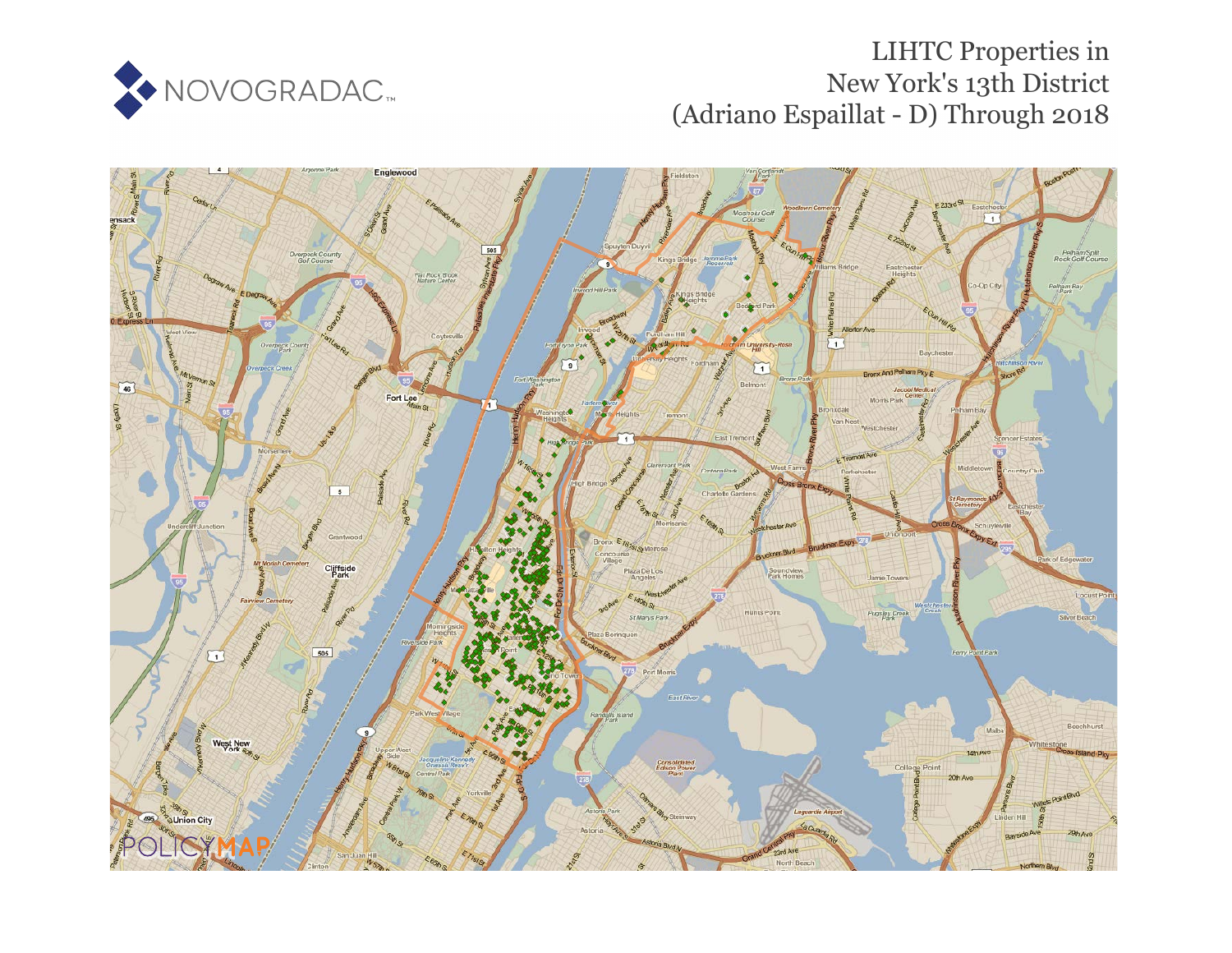| <b>Project Name</b>                               | <b>Address</b>                                          | City            | <b>State</b>     | <b>Zip Code</b> | <b>Nonprofit</b><br><b>Sponsor</b> | <b>Allocation</b><br>Year | <b>Annual</b><br><b>Allocated</b><br><b>Amount</b> | <b>Year PIS</b> | <b>Construction Type</b> | <b>Total</b><br><b>Units</b> | Low<br><b>Income</b><br><b>Units</b> | <b>Rent or</b><br><b>Income</b><br><b>Ceiling</b> | <b>Credit %</b>                        | <b>Tax-Exempt</b><br><b>Bond</b> | <b>HUD Multi-Family</b><br>Financing/<br><b>Rental Assistance</b> |
|---------------------------------------------------|---------------------------------------------------------|-----------------|------------------|-----------------|------------------------------------|---------------------------|----------------------------------------------------|-----------------|--------------------------|------------------------------|--------------------------------------|---------------------------------------------------|----------------------------------------|----------------------------------|-------------------------------------------------------------------|
| MADAM C J WALKER<br><b>HOUSES</b>                 | 2913 FREDERICK<br><b>DOUGLASS</b><br><b>BLVD</b>        | <b>NEW YORK</b> | $_{\mathrm{NY}}$ | 10039           |                                    | 2003                      | \$0                                                | 2004            | Acquisition and Rehab 42 |                              | 40                                   |                                                   | $30\,\%$ present $\,$ No value         |                                  |                                                                   |
| ST NICHOLAS HOUSE                                 | $642\;{\rm ST}$ NEW YORK NICHOLAS AVE $\;$ NEW YORK     |                 | N <sub>Y</sub>   | 10030           |                                    | 2004                      | \$0                                                | 2004            | New Construction         | 94                           | 80                                   |                                                   | $70\,\%$ present $\,$ No $\,$<br>value |                                  |                                                                   |
| <b>FLORA VISTA</b>                                | 326 E 116TH ST NEW YORK                                 |                 | $_{\mathrm{NY}}$ | 10029           |                                    | 2004                      | \$0                                                | 2005            | New Construction         | 20                           | 20                                   |                                                   | $70\,\%$ present $\,$ No value         |                                  |                                                                   |
| LA CASA QUINTA APTS 1431 FIFTH AVE NEW YORK       |                                                         |                 | N <sub>Y</sub>   | 10035           |                                    | 2004                      | \$789,000                                          | 2005            | New Construction         | 42                           | 42                                   | 60% AMGI                                          | 70 % present<br>value                  |                                  |                                                                   |
| <b>MACOMBS MANOR</b>                              | 262 W 154TH ST NEW YORK                                 |                 | $_{\mathrm{NY}}$ | 10039           |                                    | 2003                      | \$715,000                                          | 2005            | Acquisition and Rehab 55 |                              | 55                                   | 60% AMGI                                          | 70 % present<br>value                  |                                  |                                                                   |
| <b>OLGA MENDEZ APTS</b>                           | 1652 PARK AVE NEW YORK                                  |                 | $_{\mathrm{NY}}$ | 10035           |                                    | 2002                      | \$0                                                | 2005            | <b>New Construction</b>  | 74                           | 73                                   |                                                   | $30$ % present $\,$ No $\,$<br>value   |                                  |                                                                   |
| EDWIN GOULD<br><b>ACADEMY</b>                     | 55 E 110TH ST NEW YORK                                  |                 | NY               | 10029           | Yes                                | 2005                      | \$481,664                                          | 2006            | <b>New Construction</b>  | 52                           | 52                                   | 60% AMGI                                          | $70\,\%$ present $\,$ No value         |                                  |                                                                   |
| HANCOCK PLACE APTS 350 W 124TH ST NEW YORK        |                                                         |                 | NY               | 10027           | Yes                                | 2005                      | \$743,083                                          | 2007            | New Construction         | 53                           | 53                                   | <b>50% AMGI</b>                                   | $70\,\%$ present $\,$ No $\,$<br>value |                                  |                                                                   |
| <b>HARLEM UNITED</b><br>124TH STREET<br>RESIDENCE | 150 W 124TH ST NEW YORK                                 |                 | $_{\mathrm{NY}}$ | 10027           | Yes                                | 2006                      | \$176,939                                          | 2007            | New Construction         | 25                           | 25                                   | 50% AMGI                                          | 70 % present $\hbox{~No}$<br>value     |                                  |                                                                   |
| 2299 ANDREWS AVE                                  | 2299 ANDREWS BRONX<br>$\operatorname{\mathbf{AVE}}$     |                 | $_{\mathrm{NY}}$ | 10468           | Yes                                | 2007                      | \$506,119                                          | 2008            | New Construction         | 38                           | 38                                   | 60% AMGI                                          | $70$ % present $\,$ No $\,$<br>value   |                                  |                                                                   |
| <b>SALEM HOUSE</b>                                | 2185 ADAM<br><b>CLAYTON</b><br>POWELL JR<br><b>BLVD</b> | <b>NEW YORK</b> | NY               | 10027           | Yes                                | 2007                      | \$834,547                                          | 2008            | <b>New Construction</b>  | 48                           | 48                                   | <b>50% AMGI</b>                                   | 70 % present $\,$ No $\,$<br>value     |                                  |                                                                   |
| WEST 128TH STREET<br>APTS                         | 25 W 128TH ST NEW YORK                                  |                 | $_{\mathrm{NY}}$ | 10027           | Yes                                | 2007                      | \$499,500                                          | 2008            | <b>New Construction</b>  | $\bf 27$                     | $\bf 27$                             | 50% AMGI                                          | $70$ % present $\,$ No $\,$<br>value   |                                  |                                                                   |
| W 199TH STREET CLUST 255 W 122ND ST NEW YORK      |                                                         |                 | NY.              | 10027           | No                                 | 1997                      | \$116,074                                          | 1999            | Acquisition and Rehab 30 |                              | 15                                   |                                                   | Not<br>Indicated                       | No                               |                                                                   |

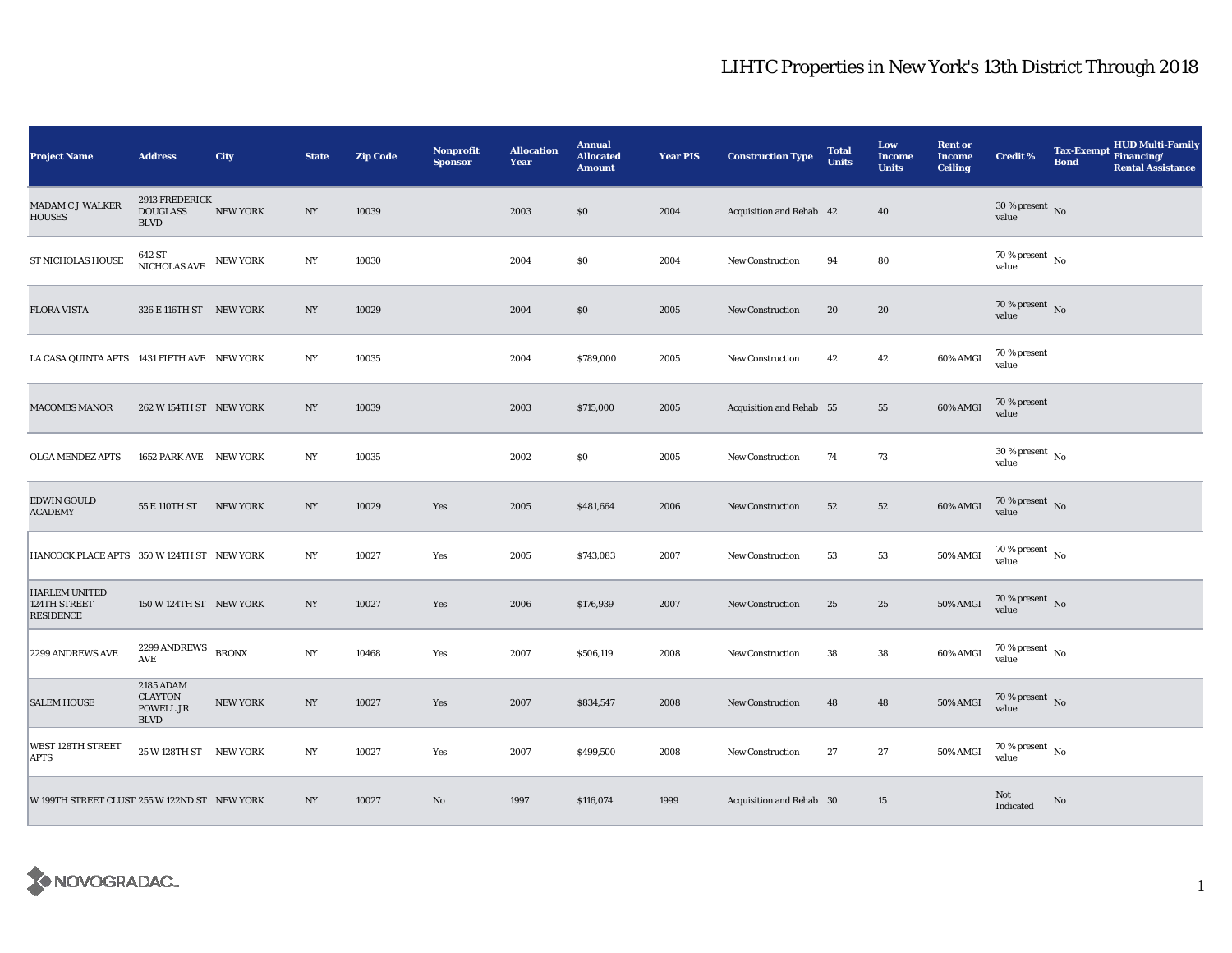| <b>Project Name</b>                           | <b>Address</b>          | City            | <b>State</b>     | <b>Zip Code</b> | Nonprofit<br><b>Sponsor</b> | <b>Allocation</b><br>Year | <b>Annual</b><br><b>Allocated</b><br><b>Amount</b> | <b>Year PIS</b> | <b>Construction Type</b> | <b>Total</b><br><b>Units</b> | Low<br><b>Income</b><br><b>Units</b> | <b>Rent or</b><br><b>Income</b><br><b>Ceiling</b> | <b>Credit %</b>                      | <b>Tax-Exempt</b><br><b>Bond</b> | <b>HUD Multi-Family</b><br>Financing/<br><b>Rental Assistance</b> |
|-----------------------------------------------|-------------------------|-----------------|------------------|-----------------|-----------------------------|---------------------------|----------------------------------------------------|-----------------|--------------------------|------------------------------|--------------------------------------|---------------------------------------------------|--------------------------------------|----------------------------------|-------------------------------------------------------------------|
| <b>WALTON HEIGHTS</b>                         | 272 E 199TH ST BRONX    |                 | $_{\mathrm{NY}}$ | 10458           | Yes                         | 1998                      | \$434,915                                          | 1999            | Acquisition and Rehab 79 |                              | 59                                   |                                                   | Not<br>Indicated                     | No                               |                                                                   |
| EAST 105 STREET CLUST 166 E 109TH ST NEW YORK |                         |                 | NY               | 10029           | $\rm No$                    | 2000                      | \$73,960                                           | 2000            | Acquisition and Rehab 10 |                              | $\boldsymbol{9}$                     |                                                   | 70 % present No<br>value             |                                  |                                                                   |
| EAST 105 STREET CLUST 188 E 111TH ST NEW YORK |                         |                 | NY               | 10029           | $\rm No$                    | 2000                      | \$27,255                                           | 2000            | Acquisition and Rehab 6  |                              | $\overline{4}$                       |                                                   | $70$ % present $\,$ No $\,$<br>value |                                  |                                                                   |
| EAST 105 STREET CLUST 2012 THIRD AVE NEW YORK |                         |                 | NY               | 10029           | No                          | 2000                      | \$52,396                                           | 2000            | Acquisition and Rehab 12 |                              | $\overline{7}$                       |                                                   | 70 % present $\hbox{~No}$<br>value   |                                  |                                                                   |
| EAST 105 STREET CLUST 251 E 105TH ST NEW YORK |                         |                 | $_{\mathrm{NY}}$ | 10029           | $\rm No$                    | 2000                      | \$73,075                                           | 2000            | Acquisition and Rehab 10 |                              | 9                                    |                                                   | 70 % present $\hbox{~No}$<br>value   |                                  |                                                                   |
| EAST 105 STREET CLUST 332 E 109TH ST NEW YORK |                         |                 | NY               | 10029           | No                          | 2000                      | \$75,829                                           | 2000            | Acquisition and Rehab 11 |                              | $\boldsymbol{9}$                     |                                                   | 70 % present No<br>value             |                                  |                                                                   |
| E 105 ST CLUSTER                              | 345 E 109TH ST NEW YORK |                 | $_{\mathrm{NY}}$ | 10029           | $\rm No$                    | 2000                      | \$39,962                                           | 2000            | Acquisition and Rehab 7  |                              | $5\phantom{.0}$                      |                                                   | 70 % present $\hbox{~No}$<br>value   |                                  |                                                                   |
| <b>ECDO HOUSES</b>                            | 361 W 126TH ST NEW YORK |                 | NY               | 10027           | Yes                         | 1998                      | \$322,594                                          | 2000            | Acquisition and Rehab 65 |                              | 55                                   |                                                   | 70 % present $\hbox{~No}$<br>value   |                                  |                                                                   |
| <b>ECDO HOUSES II</b>                         | 39 W 126TH ST NEW YORK  |                 | NY               | 10027           | Yes                         | 1999                      | \$172,156                                          | 2000            | Acquisition and Rehab 22 |                              | 18                                   |                                                   | $70$ % present $\,$ No $\,$<br>value |                                  |                                                                   |
| <b>HERITAGE HOUSE</b>                         | 56 E 131ST ST           | <b>NEW YORK</b> | NY               | 10037           | Yes                         | 2009                      | \$800,000                                          | 2010            | New Construction         | 40                           | 40                                   | 60% AMGI                                          | 70 % present $\hbox{~No}$<br>value   |                                  |                                                                   |
| <b>CALVERT APTS</b>                           | 1642 PARK AVE NEW YORK  |                 | NY               | 10035           | Yes                         | 2011                      | \$747,712                                          | 2011            | <b>New Construction</b>  | 23                           | 23                                   | 60% AMGI                                          | 70 % present $\hbox{~No}$<br>value   |                                  | No                                                                |
| <b>ERBOGRAPH APTS</b>                         | 203 W 146TH ST NEW YORK |                 | NY               | 10039           | Yes                         | 2010                      | \$1,092,622                                        | 2011            | New Construction         | $\bf{0}$                     | $\mathbf 0$                          | 50% AMGI                                          | 70 % present $\hbox{~No}$<br>value   |                                  | Yes                                                               |
| EAST HARLEM MEC CEN 2293 THIRD AVE NEW YORK   |                         |                 | NY               | 10035           | Yes                         | 2010                      | \$1,078,000                                        | 2011            | New Construction         | 49                           | 49                                   | 60% AMGI                                          | $70$ % present $\,$ No $\,$<br>value |                                  | No                                                                |

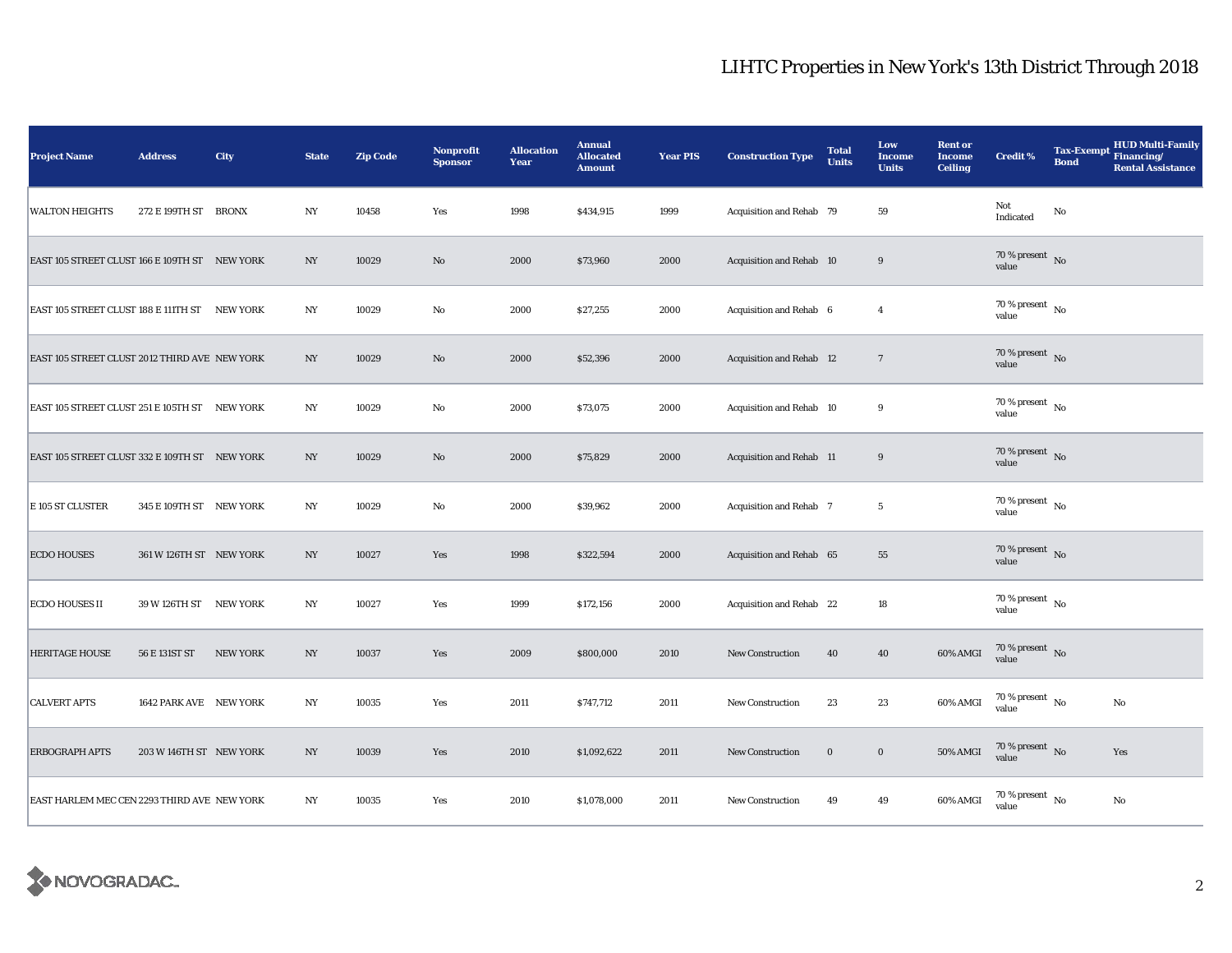| <b>Project Name</b>                                                                                                  | <b>Address</b>                       | City            | <b>State</b>     | <b>Zip Code</b> | <b>Nonprofit</b><br><b>Sponsor</b> | <b>Allocation</b><br>Year | <b>Annual</b><br><b>Allocated</b><br><b>Amount</b> | <b>Year PIS</b> | <b>Construction Type</b>     | <b>Total</b><br><b>Units</b> | Low<br><b>Income</b><br><b>Units</b> | <b>Rent or</b><br><b>Income</b><br><b>Ceiling</b> | <b>Credit %</b>                      | <b>Bond</b> | <b>HUD Multi-Family</b><br>Tax-Exempt Financing/<br><b>Rental Assistance</b> |
|----------------------------------------------------------------------------------------------------------------------|--------------------------------------|-----------------|------------------|-----------------|------------------------------------|---------------------------|----------------------------------------------------|-----------------|------------------------------|------------------------------|--------------------------------------|---------------------------------------------------|--------------------------------------|-------------|------------------------------------------------------------------------------|
| <b>LEGACY HOUSES</b>                                                                                                 | 2081 MADISON<br>$\operatorname{AVE}$ | <b>NEW YORK</b> | NY               | 10037           | Yes                                | 2011                      | \$1,430,000                                        | 2012            | <b>New Construction</b>      | 65                           | 65                                   | 60% AMGI                                          | $70\,\%$ present $\,$ No value       |             |                                                                              |
| <b>WESTWIND HOUSES</b>                                                                                               | 45 E 131ST ST                        | <b>NEW YORK</b> | $_{\mathrm{NY}}$ | 10037           | Yes                                | 2012                      | \$1,034,000                                        | 2012            | New Construction             | 47                           | ${\bf 46}$                           | 60% AMGI                                          | $70$ % present $\,$ No $\,$<br>value |             | $\rm No$                                                                     |
| <b>BETHEL MANOR</b>                                                                                                  | 50 W 132ND ST NEW YORK               |                 | NY               | 10037           | Yes                                | 2010                      | \$929,374                                          | 2012            | Acquisition and Rehab 47     |                              | 46                                   | 60% AMGI                                          | $70\,\%$ present $\,$ No value       |             | $\mathbf{No}$                                                                |
| <b>KING DAVIS APTS</b>                                                                                               | 129 W 133RD ST NEW YORK              |                 | NY               | 10030           | Yes                                | 1998                      | \$249,439                                          | 2000            | Acquisition and Rehab 44     |                              | 32                                   |                                                   | 70 % present $\hbox{~No}$<br>value   |             |                                                                              |
| NUMBER ONE SRO HDF(223 E 117TH ST NEW YORK                                                                           |                                      |                 | $_{\mathrm{NY}}$ | 10035           | Yes                                | 1999                      | \$278,035                                          | 2000            | New Construction             | 74                           | 73                                   |                                                   | 70 % present $\,$ No $\,$<br>value   |             |                                                                              |
| QUISQUEYA PHASE I                                                                                                    | 500 W 176TH ST NEW YORK              |                 | NY               | 10033           | Yes                                | 2000                      | \$225,440                                          | 2000            | Acquisition and Rehab 49     |                              | 41                                   |                                                   | Not<br>Indicated                     |             |                                                                              |
| <b>STERLING HOUSES</b>                                                                                               | 125 W 137TH ST NEW YORK              |                 | $_{\mathrm{NY}}$ | 10030           | Yes                                | 1998                      | \$323,104                                          | 2000            | Acquisition and Rehab 65     |                              | 49                                   |                                                   | $70\,\%$ present $${\rm No}$$ value  |             |                                                                              |
| $\begin{array}{ l } \hline \text{WEST 122-123RD STREE1}\xspace{2276\text{ EIGHTH}} \\ \hline \text{AVE} \end{array}$ |                                      | NEW YORK        | $_{\mathrm{NY}}$ | 10027           | No                                 | 1998                      | \$40,893                                           | 2000            | Acquisition and Rehab 6      |                              | 6                                    |                                                   | $70\,\%$ present $\,$ No value       |             |                                                                              |
| WEST 122-123RD STREET 262 W 123RD ST NEW YORK                                                                        |                                      |                 | NY               | 10027           | $\rm No$                           | 1999                      | \$157,847                                          | 2000            | Acquisition and Rehab 20     |                              | 17                                   |                                                   | 70 % present $\hbox{~No}$<br>value   |             |                                                                              |
| WEST 122-123RD STREET 266 W 123RD ST NEW YORK                                                                        |                                      |                 | $_{\mathrm{NY}}$ | 10027           | No                                 | 1999                      | \$162,231                                          | 2000            | Acquisition and Rehab 20     |                              | 19                                   |                                                   | 70 % present $\hbox{~No}$<br>value   |             |                                                                              |
| WEST 122-123RD STREET 28 W 120TH ST NEW YORK                                                                         |                                      |                 | NY               | 10027           | $\rm No$                           | 1998                      | \$44,912                                           | 2000            | Acquisition and Rehab 10     |                              | $5\phantom{.0}$                      |                                                   | 70 % present $\,$ No $\,$<br>value   |             |                                                                              |
| WEST 144TH STREET CLI 115 W 143RD ST NEW YORK                                                                        |                                      |                 | $_{\mathrm{NY}}$ | 10030           | No                                 | 2000                      | \$141,808                                          | 2000            | <b>Acquisition and Rehab</b> | 24                           | 20                                   |                                                   | 70 % present $\hbox{~No}$<br>value   |             |                                                                              |
| WEST 144TH STREET CLI 208 W 141ST ST NEW YORK                                                                        |                                      |                 | NY               | 10030           | No                                 | 2000                      | \$159,758                                          | 2000            | Acquisition and Rehab 24     |                              | 23                                   |                                                   | $70\,\%$ present $\,$ No value       |             |                                                                              |

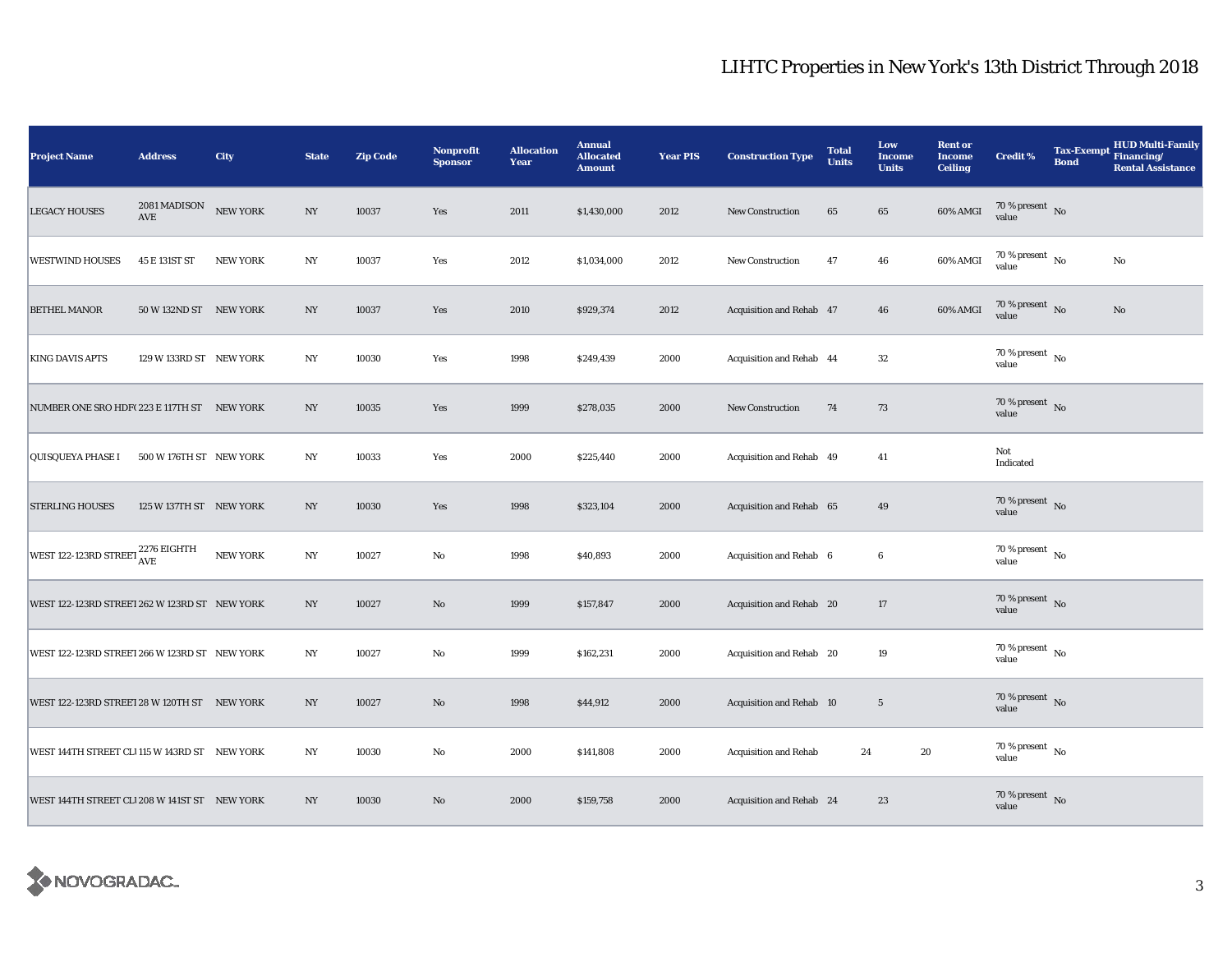| <b>Project Name</b>                                                                            | <b>Address</b>          | City            | <b>State</b>     | <b>Zip Code</b> | <b>Nonprofit</b><br><b>Sponsor</b> | <b>Allocation</b><br>Year | <b>Annual</b><br><b>Allocated</b><br><b>Amount</b> | <b>Year PIS</b> | <b>Construction Type</b>  | <b>Total</b><br><b>Units</b> | Low<br><b>Income</b><br><b>Units</b> | <b>Rent or</b><br><b>Income</b><br><b>Ceiling</b> | <b>Credit %</b>                      | <b>Bond</b> | <b>HUD Multi-Family</b><br>Tax-Exempt Financing/<br><b>Rental Assistance</b> |
|------------------------------------------------------------------------------------------------|-------------------------|-----------------|------------------|-----------------|------------------------------------|---------------------------|----------------------------------------------------|-----------------|---------------------------|------------------------------|--------------------------------------|---------------------------------------------------|--------------------------------------|-------------|------------------------------------------------------------------------------|
| WEST 140TH STREET CL1220 W 140TH ST NEW YORK                                                   |                         |                 | NY               | 10030           | No                                 | 1999                      | \$202,514                                          | 2000            | Acquisition and Rehab 36  |                              | 26                                   |                                                   | 70 % present $\hbox{~No}$<br>value   |             |                                                                              |
| WEST 151ST STREET CLU 508 W 151ST ST NEW YORK                                                  |                         |                 | $_{\mathrm{NY}}$ | 10031           | $\rm No$                           | 1998                      | \$76,331                                           | 2000            | Acquisition and Rehab 14  |                              | 11                                   |                                                   | 70 % present $\,$ No $\,$<br>value   |             |                                                                              |
| WEST 151ST STREET CLU 519 W 152ND ST NEW YORK                                                  |                         |                 | NY               | 10031           | No                                 | 1998                      | \$119,735                                          | 2000            | Acquisition and Rehab 15  |                              | $11\,$                               |                                                   | $70$ % present $\,$ No $\,$<br>value |             |                                                                              |
| WEST 151ST STREET CLU 535 W 151ST ST NEW YORK                                                  |                         |                 | NY               | 10031           | $\mathbf{N}\mathbf{o}$             | 1999                      | \$156,012                                          | 2000            | Acquisition and Rehab 30  |                              | 23                                   |                                                   | 70 % present $\hbox{~No}$<br>value   |             |                                                                              |
| WEST 151ST STREET CLU 566 W 151ST ST NEW YORK                                                  |                         |                 | NY               | 10031           | $\rm No$                           | 1998                      | \$44,162                                           | 2000            | Acquisition and Rehab 6   |                              | 6                                    |                                                   | $70$ % present $\,$ No $\,$<br>value |             |                                                                              |
| 560 W 165TH ST                                                                                 | 560 W 165TH ST NEW YORK |                 | $_{\mathrm{NY}}$ | 10032           | Yes                                | 1999                      | \$209,344                                          | 2001            | Acquisition and Rehab 146 |                              | 130                                  |                                                   | Not<br>Indicated                     |             |                                                                              |
| 116TH STREET ASSOCIAT <sup>70</sup> EAST 116TH                                                 |                         | <b>NEW YORK</b> | NY               | 10029           | $\rm No$                           | 2000                      | \$122,880                                          | 2001            | <b>New Construction</b>   | 22                           | 22                                   | 60% AMGI                                          | $30\,\%$ present $\,$ Yes value      |             | No                                                                           |
| EAST 127TH STREET CLU 19 E 127TH ST                                                            |                         | <b>NEW YORK</b> | $_{\mathrm{NY}}$ | 10035           | $\mathbf{N}\mathbf{o}$             | 1999                      | \$35,850                                           | 2001            | Acquisition and Rehab 8   |                              | $\bf 6$                              |                                                   | 70 % present $\bar{N}$ o<br>value    |             |                                                                              |
| EAST 127TH STREET CLU $^{1974\,}_{\rm AVE}$ MADISON                                            |                         | <b>NEW YORK</b> | $_{\mathrm{NY}}$ | 10035           | No                                 | 1999                      | \$26,182                                           | 2001            | Acquisition and Rehab 4   |                              | 3                                    |                                                   | 70 % present $\,$ No $\,$<br>value   |             |                                                                              |
| $\boxed{\text{EAST 127TH STREF CLL}}^{\text{1986 MADISON}}_{\text{AVE}} \quad \text{NEW YORK}$ |                         |                 | $_{\mathrm{NY}}$ | 10035           | $\mathbf{N}\mathbf{o}$             | 1999                      | \$32,526                                           | 2001            | Acquisition and Rehab 8   |                              | $\bf 6$                              |                                                   | 70 % present $\hbox{~No}$<br>value   |             |                                                                              |
| EAST 127TH STREET CLU 2071 FIFTH AVE NEW YORK                                                  |                         |                 | NY               | 10035           | $\rm No$                           | 1999                      | \$87,008                                           | 2001            | Acquisition and Rehab 24  |                              | 16                                   |                                                   | 70 % present $\hbox{~No}$<br>value   |             |                                                                              |
| EAST 127TH STREET CLU 49 E 130TH ST                                                            |                         | <b>NEW YORK</b> | $_{\mathrm{NY}}$ | 10037           | $\rm No$                           | 1999                      | \$29,864                                           | 2001            | Acquisition and Rehab 4   |                              | $\overline{4}$                       |                                                   | 70 % present $\,$ No $\,$<br>value   |             |                                                                              |
| EAST 127TH STREET CLU 9 E 131ST ST                                                             |                         | <b>NEW YORK</b> | $_{\mathrm{NY}}$ | 10037           | $\mathbf{No}$                      | 1999                      | \$95,208                                           | 2001            | Acquisition and Rehab 20  |                              | 19                                   |                                                   | $70$ % present $\,$ No $\,$<br>value |             |                                                                              |

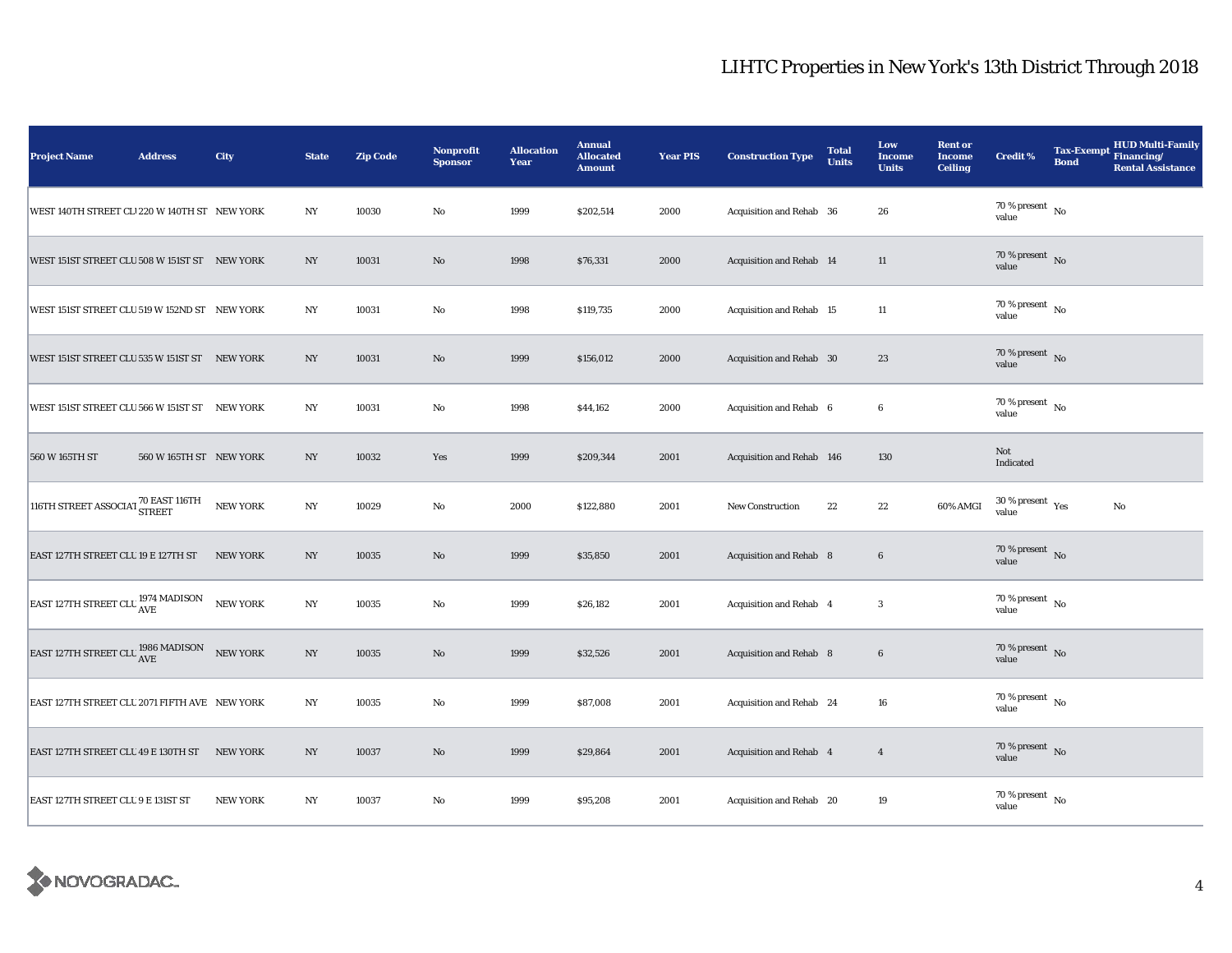| <b>Project Name</b>                                                                                             | <b>Address</b>                                           | City            | <b>State</b>     | <b>Zip Code</b> | <b>Nonprofit</b><br><b>Sponsor</b> | <b>Allocation</b><br>Year | <b>Annual</b><br><b>Allocated</b><br><b>Amount</b> | <b>Year PIS</b> | <b>Construction Type</b> | <b>Total</b><br><b>Units</b> | Low<br><b>Income</b><br><b>Units</b> | <b>Rent or</b><br><b>Income</b><br><b>Ceiling</b> | <b>Credit %</b>                      | <b>Bond</b> | <b>HUD Multi-Family</b><br>Tax-Exempt Financing/<br><b>Rental Assistance</b> |
|-----------------------------------------------------------------------------------------------------------------|----------------------------------------------------------|-----------------|------------------|-----------------|------------------------------------|---------------------------|----------------------------------------------------|-----------------|--------------------------|------------------------------|--------------------------------------|---------------------------------------------------|--------------------------------------|-------------|------------------------------------------------------------------------------|
| <b>EVANELL NRP</b>                                                                                              | 115 $\rm EDGECOMBE$ NEW YORK AVE                         |                 | $_{\mathrm{NY}}$ | 10030           | Yes                                | 2001                      | \$433,625                                          | 2001            | Acquisition and Rehab 53 |                              | 40                                   |                                                   | $70\,\%$ present $${\rm No}$$ value  |             |                                                                              |
| <b>GATEWAY CLUST</b>                                                                                            | 125 W 112TH ST NEW YORK                                  |                 | NY               | 10026           | $\rm No$                           | 2001                      | \$93,253                                           | 2001            | Acquisition and Rehab 5  |                              | $\overline{4}$                       |                                                   | $70$ % present $\,$ No $\,$<br>value |             |                                                                              |
| <b>PARK VALLEY</b>                                                                                              | 113 MANHATTAN $_{\rm NEW\,YORK}$<br>$\operatorname{AVE}$ |                 | NY               | 10025           | Yes                                | 1999                      | \$224,627                                          | 2001            | Acquisition and Rehab 29 |                              | 24                                   |                                                   | 70 % present $\hbox{~No}$<br>value   |             |                                                                              |
| HOUSING FOR FAMILIES 115 W 115TH ST NEW YORK                                                                    |                                                          |                 | NY               | 10026           | Yes                                | 2000                      | \$190,279                                          | 2001            | <b>New Construction</b>  | 35                           | 34                                   |                                                   | 70 % present $\hbox{~No}$<br>value   |             |                                                                              |
| <b>SCHAFER HALL</b>                                                                                             | 111 E 118TH ST NEW YORK                                  |                 | $_{\mathrm{NY}}$ | 10035           | Yes                                | 2000                      | \$330,000                                          | 2001            | New Construction         | 91                           | 91                                   |                                                   | 70 % present $\,$ No $\,$<br>value   |             |                                                                              |
| VINCENT CYRUS PLAZA 173 E 128TH ST                                                                              |                                                          | <b>NEW YORK</b> | NY               | 10035           | Yes                                | 2000                      | \$332,750                                          | 2001            | <b>New Construction</b>  | 61                           | 60                                   |                                                   | $70$ % present $\,$ No $\,$<br>value |             |                                                                              |
| WEST 122-123RD STREET $_{\rm AVE}^{2046 \rm \, SEVENTH}$ NEW YORK                                               |                                                          |                 | $_{\mathrm{NY}}$ | 10027           | $\rm No$                           | 1999                      | \$40,629                                           | 2001            | Acquisition and Rehab 14 |                              | $5\phantom{.0}$                      |                                                   | $70\,\%$ present $\,$ No value       |             |                                                                              |
| $\begin{array}{ l } \hline \text{WEST 122-123RD STREE1} \textbf{2052 SEVENTH} \\ \hline \text{AVE} \end{array}$ |                                                          | NEW YORK        | $_{\mathrm{NY}}$ | 10027           | No                                 | 1999                      | \$38,720                                           | 2001            | Acquisition and Rehab 8  |                              | $\boldsymbol{6}$                     |                                                   | $70\,\%$ present $\,$ No value       |             |                                                                              |
| WEST 122-123RD STREET 270 W 123RD ST NEW YORK                                                                   |                                                          |                 | NY               | 10027           | $\rm No$                           | 1999                      | \$112,966                                          | 2001            | Acquisition and Rehab 17 |                              | 16                                   |                                                   | 70 % present $\bar{N}$<br>value      |             |                                                                              |
| WEST 144TH STREET CLI 137 W 144TH ST NEW YORK                                                                   |                                                          |                 | NY               | 10030           | $\rm No$                           | 2000                      | \$139,892                                          | 2001            | Acquisition and Rehab 20 |                              | 16                                   |                                                   | 70 % present $\hbox{~No}$<br>value   |             |                                                                              |
| WEST 129TH STREET CLI 101 W 130TH ST NEW YORK                                                                   |                                                          |                 | NY               | 10027           | No                                 | 1999                      | \$123,976                                          | 2001            | Acquisition and Rehab 23 |                              | 19                                   |                                                   | 70 % present $\,$ No $\,$<br>value   |             |                                                                              |
| WEST 129TH STREET CLI 34 W 129TH ST NEW YORK                                                                    |                                                          |                 | $_{\mathrm{NY}}$ | 10027           | No                                 | 1999                      | \$111,139                                          | 2001            | Acquisition and Rehab 25 |                              | 19                                   |                                                   | 70 % present $\hbox{~No}$<br>value   |             |                                                                              |
| WEST 129TH STREET CLI 35 W 129TH ST NEW YORK                                                                    |                                                          |                 | $_{\mathrm{NY}}$ | 10027           | $\rm No$                           | 1999                      | \$115,894                                          | 2001            | Acquisition and Rehab 25 |                              | 20                                   |                                                   | $70\,\%$ present $\,$ No value       |             |                                                                              |

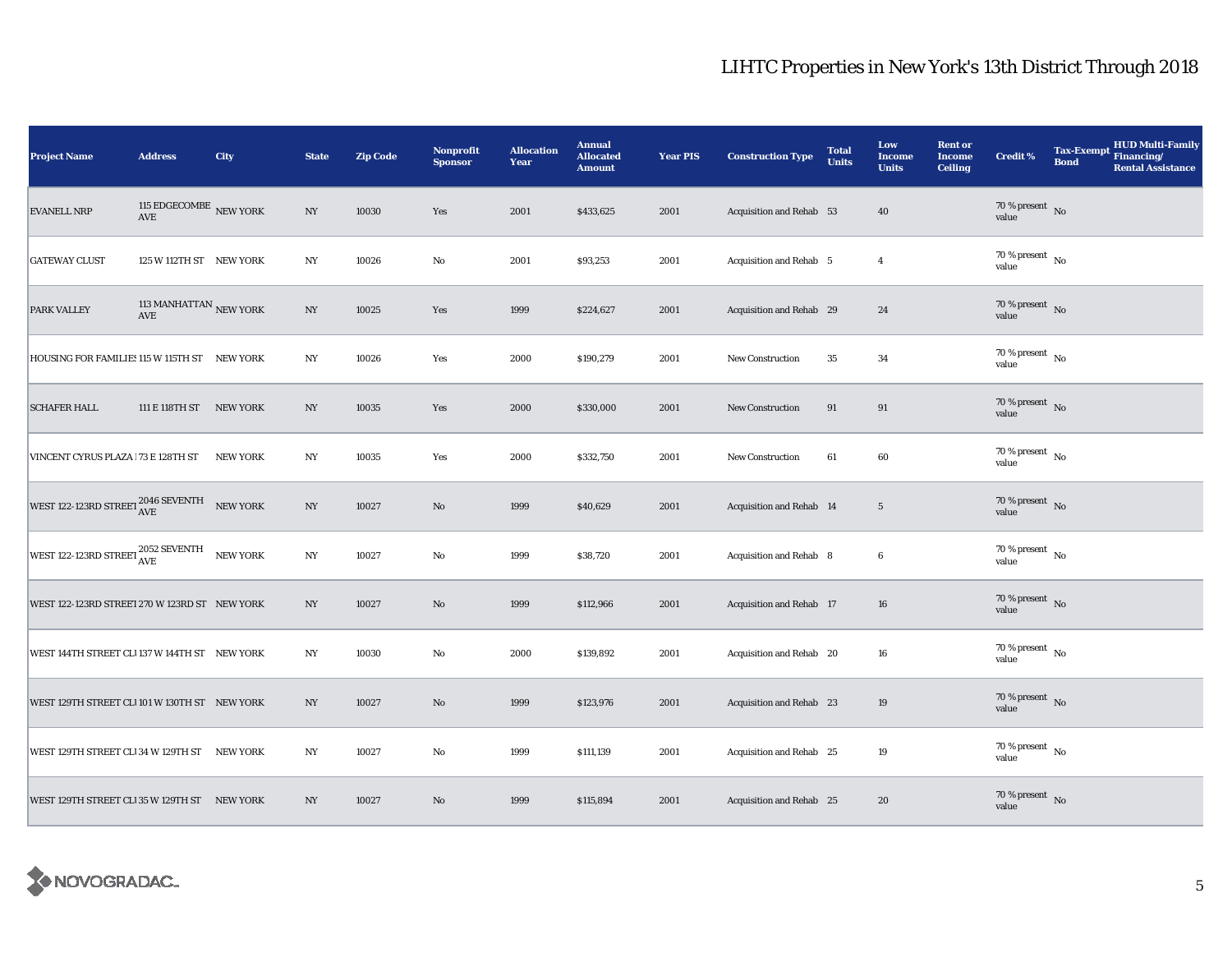| <b>Project Name</b>                           | <b>Address</b> | City | <b>State</b>     | <b>Zip Code</b> | <b>Nonprofit</b><br><b>Sponsor</b> | <b>Allocation</b><br>Year | <b>Annual</b><br><b>Allocated</b><br><b>Amount</b> | <b>Year PIS</b> | <b>Construction Type</b>        | <b>Total</b><br><b>Units</b> | Low<br><b>Income</b><br><b>Units</b> | <b>Rent or</b><br><b>Income</b><br><b>Ceiling</b> | <b>Credit %</b>                      | <b>Bond</b> | <b>HUD Multi-Family</b><br>Tax-Exempt Financing/<br><b>Rental Assistance</b> |
|-----------------------------------------------|----------------|------|------------------|-----------------|------------------------------------|---------------------------|----------------------------------------------------|-----------------|---------------------------------|------------------------------|--------------------------------------|---------------------------------------------------|--------------------------------------|-------------|------------------------------------------------------------------------------|
| WEST 129TH STREET CLI 47 W 129TH ST NEW YORK  |                |      | NY               | 10027           | No                                 | 1999                      | \$101,381                                          | 2001            | Acquisition and Rehab 25        |                              | 18                                   |                                                   | 70 % present $\hbox{~No}$<br>value   |             |                                                                              |
| WEST 135TH STREET CLI 509 W 135TH ST NEW YORK |                |      | $_{\mathrm{NY}}$ | 10031           | No                                 | 2001                      | \$95,461                                           | 2001            | Acquisition and Rehab 15        |                              | 12                                   |                                                   | $70\%$ present No<br>value           |             |                                                                              |
| WEST 135TH STREET CLI 625 W 125TH ST NEW YORK |                |      | $_{\mathrm{NY}}$ | 10027           | No                                 | 2001                      | \$137,406                                          | 2001            | Acquisition and Rehab 20        |                              | 16                                   |                                                   | $70$ % present $\,$ No $\,$<br>value |             |                                                                              |
| WEST 140TH STREET CL1226 W 140TH ST NEW YORK  |                |      | NY               | 10030           | No                                 | 2000                      | \$87,715                                           | 2001            | <b>Acquisition and Rehab 13</b> |                              | 9                                    |                                                   | 70 % present $\,$ No $\,$<br>value   |             |                                                                              |
| WEST 140TH STREET CL1227 W 140TH ST NEW YORK  |                |      | $_{\mathrm{NY}}$ | 10030           | No                                 | 2000                      | \$128,654                                          | 2001            | Acquisition and Rehab 20        |                              | 13                                   |                                                   | $70$ % present $\,$ No $\,$<br>value |             |                                                                              |
| WEST 140TH STREET CL1228 W 140TH ST NEW YORK  |                |      | $_{\mathrm{NY}}$ | 10030           | No                                 | 2000                      | \$84,570                                           | 2001            | Acquisition and Rehab 13        |                              | $\bf8$                               |                                                   | $70\%$ present No<br>value           |             |                                                                              |
| WEST 140TH STREET CL1230 W 140TH ST NEW YORK  |                |      | $_{\mathrm{NY}}$ | 10030           | No                                 | 2000                      | \$86,398                                           | 2001            | Acquisition and Rehab 13        |                              | 9                                    |                                                   | 70 % present $\hbox{~No}$<br>value   |             |                                                                              |
| WEST 140TH STREET CL1231 W 140TH ST NEW YORK  |                |      | $_{\mathrm{NY}}$ | 10030           | $\mathbf{N}\mathbf{o}$             | 2000                      | \$222,436                                          | 2001            | Acquisition and Rehab 31        |                              | 22                                   |                                                   | 70 % present $\bar{N}$ o<br>value    |             |                                                                              |
| WEST 144TH STREET CLI 160 W 144TH ST NEW YORK |                |      | $_{\mathrm{NY}}$ | 10030           | No                                 | 2000                      | \$103,672                                          | 2001            | Acquisition and Rehab 15        |                              | 12                                   |                                                   | 70 % present $\,$ No $\,$<br>value   |             |                                                                              |
| WEST 149TH STREET CL1224 W 149TH ST NEW YORK  |                |      | NY               | 10039           | $\mathbf{N}\mathbf{o}$             | 2000                      | \$102,224                                          | 2001            | <b>Acquisition and Rehab 18</b> |                              | 16                                   |                                                   | $70\%$ present No<br>value           |             |                                                                              |
| WEST 149TH STREET CLI 240 W 149TH ST NEW YORK |                |      | NY               | 10039           | No                                 | 2000                      | \$87,515                                           | 2001            | Acquisition and Rehab 18        |                              | 14                                   |                                                   | 70 % present $\hbox{~No}$<br>value   |             |                                                                              |
| WEST 149TH STREET CL1248 W 149TH ST NEW YORK  |                |      | $_{\mathrm{NY}}$ | 10039           | $\mathbf{N}\mathbf{o}$             | 2000                      | \$85,551                                           | 2001            | <b>Acquisition and Rehab 18</b> |                              | 14                                   |                                                   | 70 % present $\hbox{~No}$<br>value   |             |                                                                              |
| CRESTON AVE CLUSTER 365 E 204TH ST BRONX      |                |      | NY               | 10467           | No                                 | 2000                      | \$47,538                                           | 2002            | Acquisition and Rehab 8         |                              | 6                                    |                                                   | $70$ % present $\,$ No $\,$<br>value |             |                                                                              |

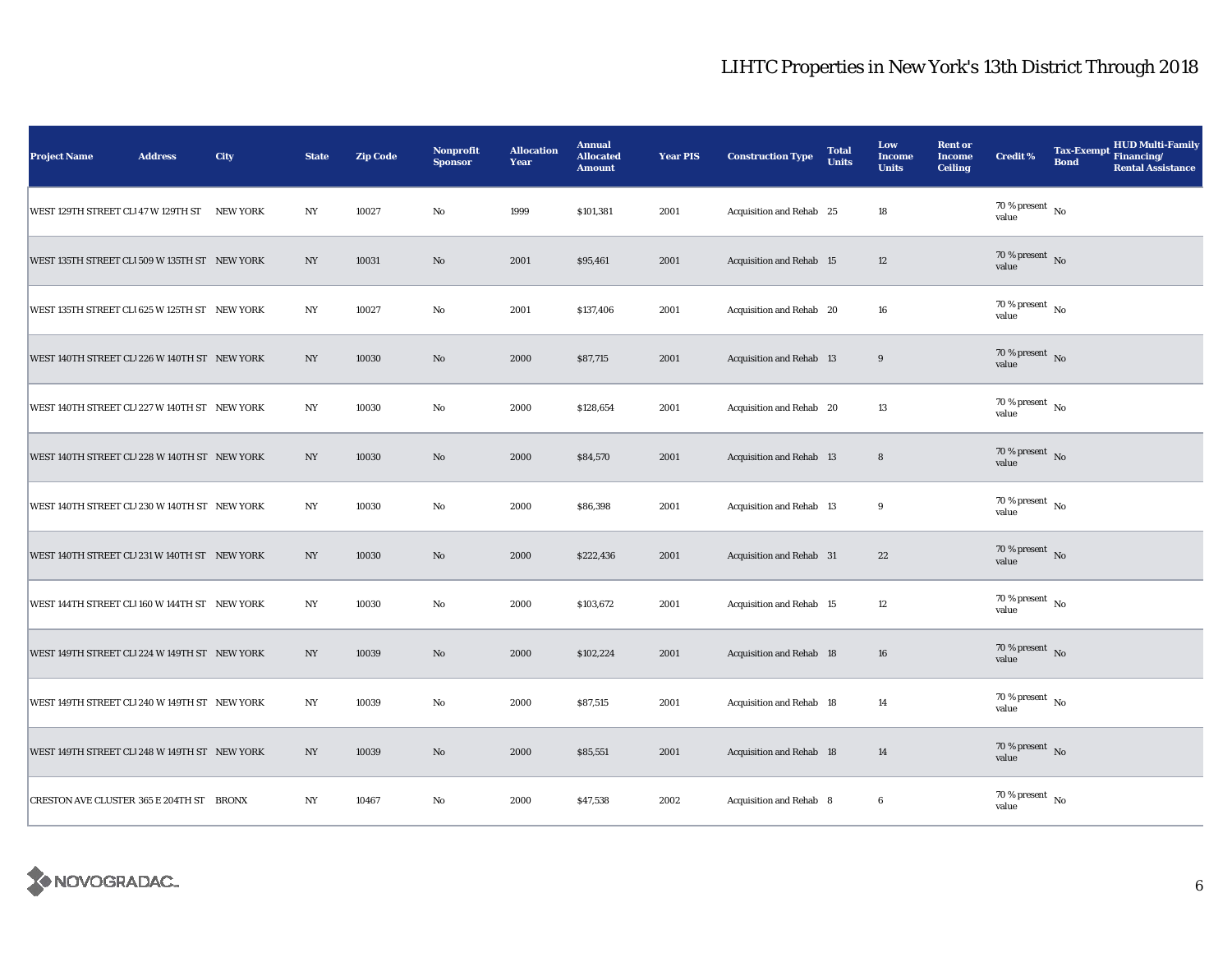| <b>Project Name</b>                           | <b>Address</b>                                          | City            | <b>State</b>     | <b>Zip Code</b> | Nonprofit<br><b>Sponsor</b> | <b>Allocation</b><br>Year | <b>Annual</b><br><b>Allocated</b><br><b>Amount</b> | <b>Year PIS</b> | <b>Construction Type</b>        | <b>Total</b><br><b>Units</b> | Low<br><b>Income</b><br><b>Units</b> | <b>Rent or</b><br><b>Income</b><br><b>Ceiling</b> | <b>Credit %</b>                        | <b>Bond</b> | HUD Multi-Family<br>Tax-Exempt Financing/<br><b>Rental Assistance</b> |
|-----------------------------------------------|---------------------------------------------------------|-----------------|------------------|-----------------|-----------------------------|---------------------------|----------------------------------------------------|-----------------|---------------------------------|------------------------------|--------------------------------------|---------------------------------------------------|----------------------------------------|-------------|-----------------------------------------------------------------------|
| EAST 105 STREET CLUST 161 E 106TH ST NEW YORK |                                                         |                 | NY               | 10029           | $\mathbf{N}\mathbf{o}$      | 2001                      | \$136,145                                          | 2002            | Acquisition and Rehab 20        |                              | 18                                   |                                                   | 70 % present $\hbox{~No}$<br>value     |             |                                                                       |
| <b>E 105 ST CLUSTER</b>                       | 207 E 105TH ST NEW YORK                                 |                 | NY               | 10029           | No                          | 2002                      | \$96,376                                           | 2002            | Acquisition and Rehab 19        |                              | 13                                   |                                                   | $70$ % present $\,$ No $\,$<br>value   |             |                                                                       |
| EAST 105 STREET CLUST 225 E 105TH ST NEW YORK |                                                         |                 | $_{\mathrm{NY}}$ | 10029           | No                          | 2001                      | \$52,680                                           | 2002            | <b>Acquisition and Rehab 12</b> |                              | ${\bf 8}$                            |                                                   | 70 % present $\hbox{~No}$<br>value     |             |                                                                       |
| EAST 105 STREET CLUST 301 E 102ND ST NEW YORK |                                                         |                 | NY               | 10029           | $\rm No$                    | 2001                      | \$85,768                                           | 2002            | Acquisition and Rehab 12        |                              | 12                                   |                                                   | 70 % present $\hbox{~No}$<br>value     |             |                                                                       |
| EAST 105 STREET CLUST 314 E 105TH ST NEW YORK |                                                         |                 | NY               | 10029           | No                          | 2001                      | \$36,969                                           | 2002            | Acquisition and Rehab 8         |                              | $5\phantom{.0}$                      |                                                   | 70 % present $\hbox{~No}$<br>value     |             |                                                                       |
| <b>GATEWAY CLUSTER</b>                        | 125 W 113TH ST NEW YORK                                 |                 | NY               | 10026           | No                          | 2001                      | \$32,435                                           | 2002            | Acquisition and Rehab 16        |                              | 11                                   |                                                   | $70$ % present $\,$ No $\,$<br>value   |             |                                                                       |
| <b>GATEWAY CLUSTER</b>                        | 135 W 112TH ST NEW YORK                                 |                 | NY               | 10026           | No                          | 2001                      | \$90,559                                           | 2002            | Acquisition and Rehab 15        |                              | 11                                   |                                                   | 70 % present $\overline{N}$<br>value   |             |                                                                       |
| <b>GATEWAY CLUSTER</b>                        | 142 W 113TH ST NEW YORK                                 |                 | NY               | 10026           | No                          | 2001                      | \$70,551                                           | 2002            | Acquisition and Rehab 10        |                              | 8                                    |                                                   | 70 % present $\hbox{~No}$<br>value     |             |                                                                       |
| <b>GATEWAY CLUSTER</b>                        | 1827 ADAM<br><b>CLAYTON</b><br>POWELL JR<br><b>BLVD</b> | <b>NEW YORK</b> | $_{\mathrm{NY}}$ | 10026           | No                          | 2001                      | \$90,861                                           | 2002            | Acquisition and Rehab 15        |                              | 11                                   |                                                   | $70$ % present $$\rm{No}$$ value       |             |                                                                       |
| <b>GATEWAY CLUSTER</b>                        | 214 W 116TH ST NEW YORK                                 |                 | NY               | 10026           | $\rm No$                    | 2001                      | \$136,997                                          | 2002            | Acquisition and Rehab 24        |                              | 19                                   |                                                   | $70$ % present $\,$ No $\,$<br>value   |             |                                                                       |
| <b>GATEWAY CLUSTER</b>                        | 218 W 113TH ST NEW YORK                                 |                 | NY               | 10026           | No                          | 2001                      | \$136,077                                          | 2002            | Acquisition and Rehab 24        |                              | 18                                   |                                                   | $70$ % present $$\rm{No}$$ value       |             |                                                                       |
| <b>LAFAYETTE GARDENS</b>                      | $423$ MALCOLM X $$\,{\rm NEW\,YORK}$$ BLVD              |                 | NY               | 10037           |                             | 2001                      | \$256,788                                          | 2002            | Acquisition and Rehab 44        |                              | 43                                   |                                                   | $30$ % present $\,$ $\rm Yes$<br>value |             |                                                                       |
| <b>LAURA B THOMAS HOU</b>                     | 2283 ADAM<br>CLAYTON<br>POWELL JR<br><b>BLVD</b>        | <b>NEW YORK</b> | NY               | 10030           | Yes                         | 2002                      | \$741,811                                          | 2002            | Acquisition and Rehab 82        |                              | 69                                   |                                                   | $70\,\%$ present $\,$ No value         |             |                                                                       |

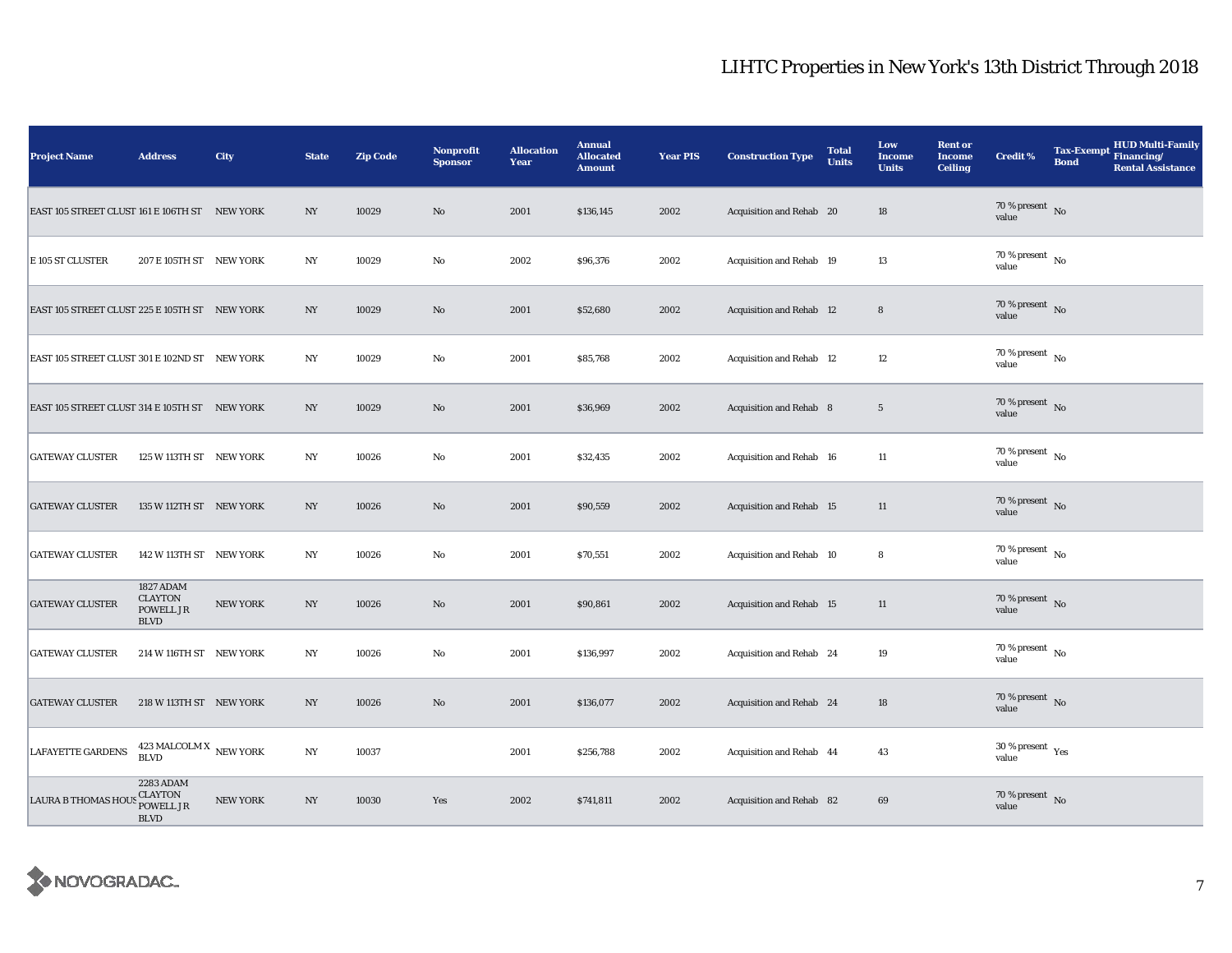| <b>Project Name</b>                                                                   | <b>Address</b>           | City            | <b>State</b>     | <b>Zip Code</b> | <b>Nonprofit</b><br><b>Sponsor</b> | <b>Allocation</b><br>Year | <b>Annual</b><br><b>Allocated</b><br><b>Amount</b> | <b>Year PIS</b> | <b>Construction Type</b>  | <b>Total</b><br><b>Units</b> | Low<br><b>Income</b><br><b>Units</b> | <b>Rent or</b><br><b>Income</b><br><b>Ceiling</b> | <b>Credit %</b>                              | <b>Bond</b> | <b>HUD Multi-Family</b><br>Tax-Exempt Financing/<br><b>Rental Assistance</b> |
|---------------------------------------------------------------------------------------|--------------------------|-----------------|------------------|-----------------|------------------------------------|---------------------------|----------------------------------------------------|-----------------|---------------------------|------------------------------|--------------------------------------|---------------------------------------------------|----------------------------------------------|-------------|------------------------------------------------------------------------------|
| QUISQUEYA PH2                                                                         | 2240<br>AMSTERDAM<br>AVE | <b>NEW YORK</b> | $_{\mathrm{NY}}$ | 10032           | Yes                                | 2001                      | \$224,442                                          | 2002            | Acquisition and Rehab 29  |                              | $22\,$                               |                                                   | Not<br>Indicated                             | No          |                                                                              |
| <b>QUISQUEYA PH3</b>                                                                  | 515 W 174TH ST NEW YORK  |                 | NY               | 10033           | Yes                                | 2000                      | \$216,819                                          | 2002            | Acquisition and Rehab 24  |                              | 20                                   |                                                   | Not<br>Indicated                             | $\rm No$    |                                                                              |
| PROSPERO HALL - EAST 100 EAST 118TH NEW YORK                                          |                          |                 | $_{\mathrm{NY}}$ | 10035           | Yes                                | 2013                      | \$877,172                                          | 2014            | New Construction          | 87                           | 54                                   | 60% AMGI                                          | $70$ % present $\,$ No $\,$<br>value         |             | No                                                                           |
| $\,$ 260 WEST 153RD APARTI $_{\rm STREF}^{260\,\rm{WEST}}$ 153RD $\,$ NEW YORK        |                          |                 | NY               | 10039           | Yes                                | 2015                      | \$1,175,188                                        | 2016            | New Construction          | 51                           | 51                                   | <b>50% AMGI</b>                                   | 70 % present $\,$ No $\,$<br>value           |             | No                                                                           |
| SITE 13 APARTMENT OW $\frac{206 \text{ WEST } 148 \text{TH}}{\text{SIREET}}$ NEW YORK |                          |                 | NY               | 10039           | No                                 | 2001                      | \$105,053                                          | 2002            | Acquisition and Rehab 100 |                              | 20                                   | 60% AMGI                                          | $30$ % present $\rm\thinspace\,Yes$<br>value |             | No                                                                           |
| VINCENT CYRUS PLAZA 157 E 128TH ST                                                    |                          | <b>NEW YORK</b> | $_{\mathrm{NY}}$ | 10035           | Yes                                | 2000                      | \$208,501                                          | 2002            | New Construction          | 43                           | 43                                   |                                                   | 70 % present $\hbox{~No}$<br>value           |             |                                                                              |
| WEST 135TH STREET CLI AMSTERDAM                                                       | 1732<br>AVE              | <b>NEW YORK</b> | $_{\mathrm{NY}}$ | 10031           | $\rm No$                           | 2002                      | \$59,614                                           | 2002            | Acquisition and Rehab 8   |                              | 6                                    |                                                   | Not<br>Indicated                             | No          |                                                                              |
| WEST 135TH STREET CLI AMSTERDAM                                                       | 1747<br>AVE              | <b>NEW YORK</b> | $_{\mathrm{NY}}$ | 10031           | $\rm No$                           | 2002                      | \$86,772                                           | 2002            | Acquisition and Rehab 8   |                              | $\overline{7}$                       |                                                   | Not<br>Indicated                             | No          |                                                                              |
| W 135 ST CLUSTER                                                                      | 507 W 135TH ST NEW YORK  |                 | $_{\mathrm{NY}}$ | 10031           | No                                 | 2001                      | \$106,153                                          | 2002            | Acquisition and Rehab 16  |                              | 15                                   |                                                   | Not<br>Indicated                             | No          |                                                                              |
| WEST 135TH STREET CLI 529 W 135TH ST NEW YORK                                         |                          |                 | NY               | 10031           | $\rm No$                           | 2001                      | \$103,509                                          | 2002            | Acquisition and Rehab 16  |                              | $15\,$                               |                                                   | 70 % present $\,$ No $\,$<br>value           |             |                                                                              |
| W 140 STREET CLUSTER 143 W 140TH ST NEW YORK                                          |                          |                 | NY               | 10030           | No                                 | 2001                      | \$336,900                                          | 2002            | Acquisition and Rehab 55  |                              | 44                                   |                                                   | 70 % present $\hbox{~No}$<br>value           |             |                                                                              |
| WEST 144TH STREET CLI 130 W 143RD ST NEW YORK                                         |                          |                 | NY               | 10030           | $\rm No$                           | 2000                      | \$137,645                                          | 2002            | Acquisition and Rehab 19  |                              | 15                                   |                                                   | $70$ % present $$\rm{No}$$ value             |             |                                                                              |
| WEST 149TH STREET CLI 244 W 149TH ST NEW YORK                                         |                          |                 | NY               | 10039           | No                                 | 2000                      | \$80,161                                           | 2002            | Acquisition and Rehab 18  |                              | 13                                   |                                                   | $70\%$ present $\overline{N_0}$<br>value     |             |                                                                              |

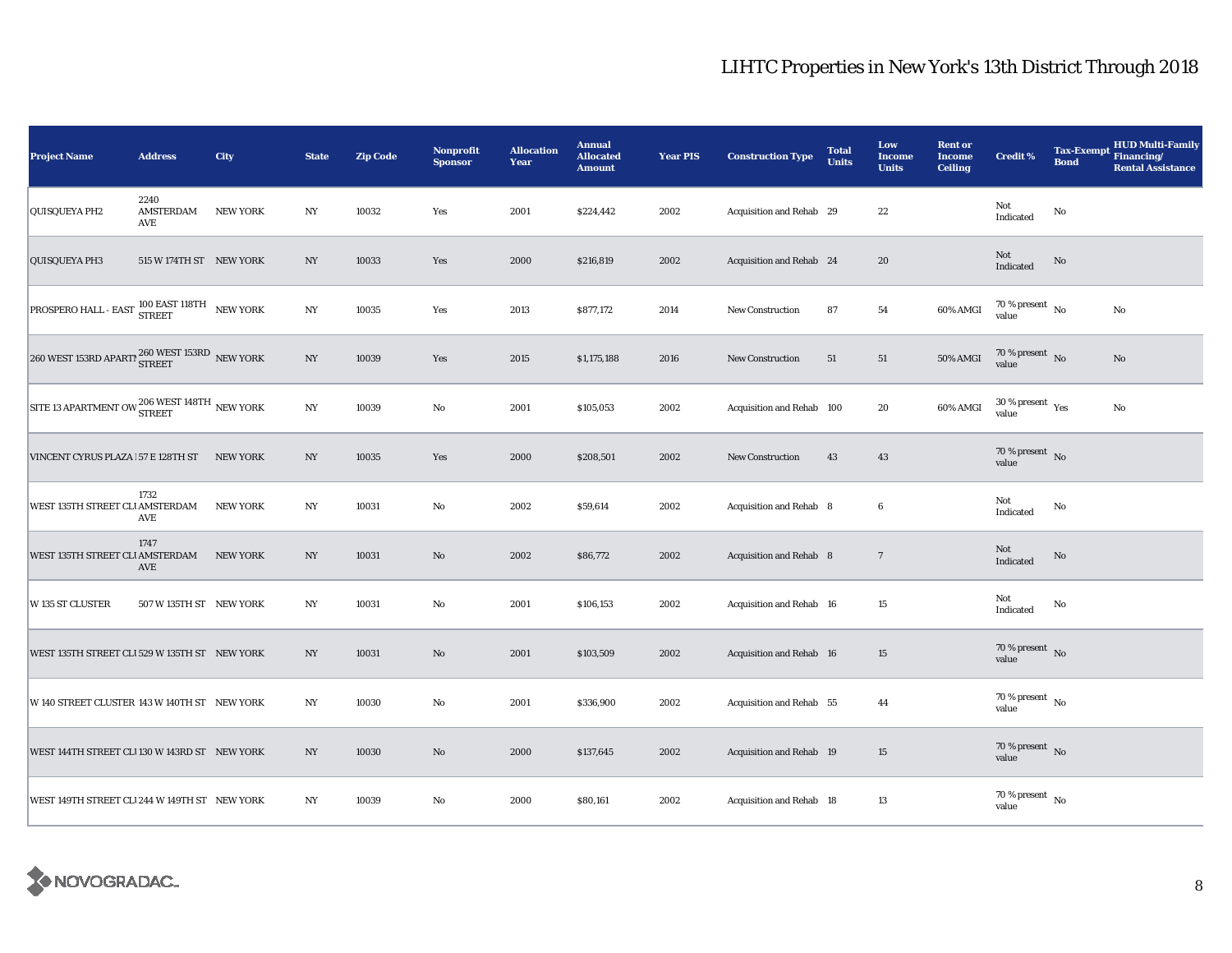| <b>Project Name</b>                           | <b>Address</b>                                          | City            | <b>State</b>     | <b>Zip Code</b> | <b>Nonprofit</b><br><b>Sponsor</b> | <b>Allocation</b><br>Year | <b>Annual</b><br><b>Allocated</b><br><b>Amount</b> | <b>Year PIS</b> | <b>Construction Type</b> | <b>Total</b><br><b>Units</b> | Low<br><b>Income</b><br><b>Units</b> | <b>Rent or</b><br><b>Income</b><br><b>Ceiling</b> | <b>Credit %</b>                          | <b>Tax-Exempt</b><br><b>Bond</b> | HUD Multi-Family<br>Financing/<br><b>Rental Assistance</b> |
|-----------------------------------------------|---------------------------------------------------------|-----------------|------------------|-----------------|------------------------------------|---------------------------|----------------------------------------------------|-----------------|--------------------------|------------------------------|--------------------------------------|---------------------------------------------------|------------------------------------------|----------------------------------|------------------------------------------------------------|
| WEST 149TH STREET CL1258 W 149TH ST NEW YORK  |                                                         |                 | $_{\mathrm{NY}}$ | 10039           | $\rm No$                           | 2000                      | \$68,049                                           | 2002            | Acquisition and Rehab 15 |                              | 10                                   |                                                   | 70 % present $\hbox{~No}$<br>value       |                                  |                                                            |
| WEST 149TH STREET CL1200 W 149TH ST NEW YORK  |                                                         |                 | $_{\mathrm{NY}}$ | 10039           | $\mathbf {No}$                     | 2001                      | \$0                                                | 2002            | Acquisition and Rehab 9  |                              | $\overline{7}$                       |                                                   | 70 % present $\,$ No $\,$<br>value       |                                  |                                                            |
| WEST 149TH STREET CL1202 W 149TH ST NEW YORK  |                                                         |                 | NY               | 10039           | $\rm No$                           | 2001                      | \$74,068                                           | 2002            | Acquisition and Rehab 10 |                              | $\bf8$                               |                                                   | 70 % present $\,$ No $\,$<br>value       |                                  |                                                            |
| WEST 149TH STREET CL1216 W 149TH ST NEW YORK  |                                                         |                 | NY               | 10039           | No                                 | 2001                      | \$127,667                                          | 2002            | Acquisition and Rehab 18 |                              | 14                                   |                                                   | 70 % present $\hbox{~No}$<br>value       |                                  |                                                            |
| WEST 149TH STREET C                           | 2566 ADAM<br><b>CLAYTON</b><br>POWELL JR<br><b>BLVD</b> | <b>NEW YORK</b> | NY               | 10039           | $\rm No$                           | 2001                      | \$111,102                                          | 2002            | Acquisition and Rehab 16 |                              | 12                                   |                                                   | 70 % present $\,$ No $\,$<br>value       |                                  |                                                            |
| WEST 149TH STREET C                           | 2568 ADAM<br><b>CLAYTON</b><br>POWELL JR<br><b>BLVD</b> | <b>NEW YORK</b> | $_{\mathrm{NY}}$ | 10039           | $\rm No$                           | 2001                      | \$74,068                                           | 2002            | Acquisition and Rehab 10 |                              | 8                                    |                                                   | $70\,\%$ present $\,$ No $\,$<br>value   |                                  |                                                            |
| SITE <sub>15</sub>                            | 203 WEST 148TH $_{\rm{NEW} \,YORK}$<br><b>STREET</b>    |                 | $_{\mathrm{NY}}$ | 10039           |                                    | 2001                      | \$496,916                                          | 2002            | Acquisition and Rehab 87 |                              | 86                                   | 60% AMGI                                          | $30$ % present $\,$ $\rm Yes$<br>value   |                                  |                                                            |
| ABJ SIERRA, LLC.                              | 423 LENOX<br><b>AVENUE</b>                              | <b>NEW YORK</b> | $_{\mathrm{NY}}$ | 10037           | $\rm No$                           | 2001                      | \$255,992                                          | 2002            | Acquisition and Rehab 47 |                              | 46                                   | 60% AMGI                                          | $30\,\%$ present $\,$ $\rm Yes$<br>value |                                  | $\rm No$                                                   |
| <b>CASA RENACER</b>                           | 154 E 122ND ST NEW YORK                                 |                 | NY               | 10035           | Yes                                | 2003                      | \$289,000                                          | 2003            | Not Indicated            | 60                           | 60                                   |                                                   | Not<br>Indicated                         |                                  |                                                            |
| <b>CENTRAL HARLEM</b>                         | 226 BRADHURST $_{\rm NEW\ YORK}$<br>AVE                 |                 | NY               | 10039           | Yes                                | 2002                      | \$706,728                                          | 2003            | Acquisition and Rehab 87 |                              | 68                                   |                                                   | Not<br>Indicated                         | No                               |                                                            |
| EAST 129 STREET CLUST 108 E 126TH ST NEW YORK |                                                         |                 | NY               | 10035           | $\rm No$                           | 2003                      | \$45,353                                           | 2003            | Acquisition and Rehab 6  |                              | $5\phantom{.0}$                      |                                                   | Not<br>Indicated                         |                                  |                                                            |
| EAST 129 STREET CLUST 18 E 130TH ST           |                                                         | <b>NEW YORK</b> | $_{\mathrm{NY}}$ | 10037           | $\rm No$                           | 2003                      | \$24,883                                           | 2003            | Acquisition and Rehab 3  |                              | $\boldsymbol{2}$                     |                                                   | Not<br>Indicated                         |                                  |                                                            |
| EAST 129 STREET CLUST 2 E 128TH ST            |                                                         | <b>NEW YORK</b> | NY               | 10035           | No                                 | 2003                      | \$111,531                                          | 2003            | Acquisition and Rehab 14 |                              | 11                                   |                                                   | Not<br>Indicated                         |                                  |                                                            |

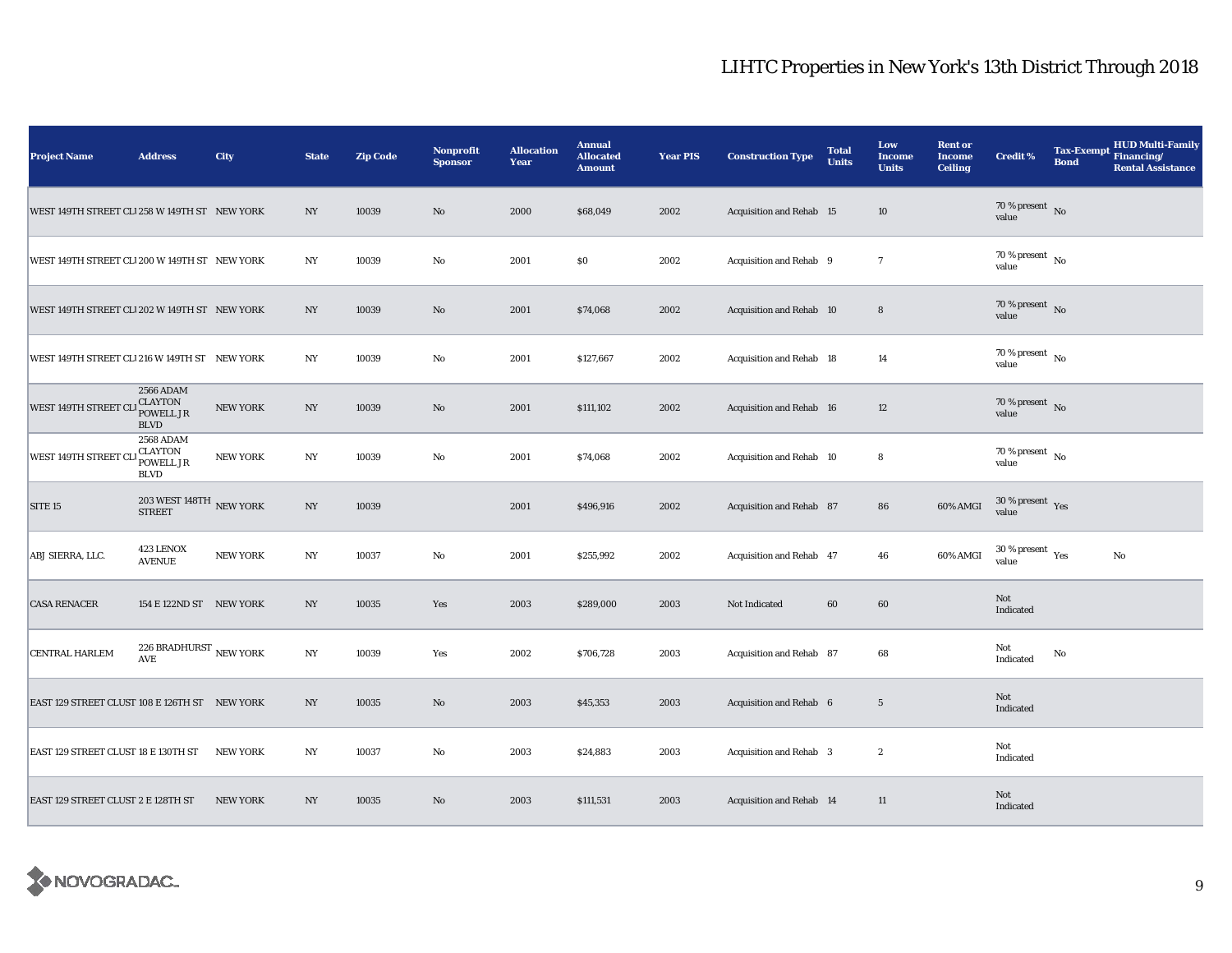| <b>Project Name</b>                           | <b>Address</b>                | City            | <b>State</b>     | <b>Zip Code</b> | <b>Nonprofit</b><br><b>Sponsor</b> | <b>Allocation</b><br>Year | <b>Annual</b><br><b>Allocated</b><br><b>Amount</b> | <b>Year PIS</b> | <b>Construction Type</b>     | <b>Total</b><br><b>Units</b> | Low<br><b>Income</b><br><b>Units</b> | <b>Rent or</b><br><b>Income</b><br><b>Ceiling</b> | <b>Credit %</b>                          | <b>Bond</b>   | <b>HUD Multi-Family</b><br>Tax-Exempt Financing/<br><b>Rental Assistance</b> |
|-----------------------------------------------|-------------------------------|-----------------|------------------|-----------------|------------------------------------|---------------------------|----------------------------------------------------|-----------------|------------------------------|------------------------------|--------------------------------------|---------------------------------------------------|------------------------------------------|---------------|------------------------------------------------------------------------------|
| EAST 129 STREET CLUST 58 E 129TH ST           |                               | <b>NEW YORK</b> | NY               | 10035           | No                                 | 2003                      | \$78,237                                           | 2003            | Acquisition and Rehab 9      |                              | $\tau$                               |                                                   | Not<br>Indicated                         |               |                                                                              |
| EAST 129 STREET CLUST 64 E 131ST ST           |                               | <b>NEW YORK</b> | $_{\mathrm{NY}}$ | 10037           | $\rm No$                           | 2003                      | \$33,678                                           | 2003            | Acquisition and Rehab 4      |                              | $\mathbf{3}$                         |                                                   | Not<br>Indicated                         |               |                                                                              |
| EAST 129 STREET CLUST 66 E 131ST ST           |                               | <b>NEW YORK</b> | $_{\mathrm{NY}}$ | 10037           | No                                 | 2003                      | \$34,104                                           | 2003            | Acquisition and Rehab 4      |                              | $\boldsymbol{3}$                     |                                                   | Not<br>Indicated                         |               |                                                                              |
| OLD HARLEM ROAD APT 1 E 118TH ST              |                               | <b>NEW YORK</b> | NY.              | 10035           | Yes                                | 2003                      | \$721,465                                          | 2003            | Acquisition and Rehab 89     |                              | 68                                   |                                                   | Not<br>Indicated                         |               |                                                                              |
| ORTIZ WITTENBERG RE: 179 E 109TH ST NEW YORK  |                               |                 | $_{\mathrm{NY}}$ | 10029           | Yes                                | 2002                      | \$210,699                                          | 2003            | <b>New Construction</b>      | 43                           | 43                                   |                                                   | Not<br>Indicated                         | $\mathbf{No}$ |                                                                              |
| PO REGISTER HOUSES 102 W 142ND ST NEW YORK    |                               |                 | NY               | 10030           | No                                 | 2002                      | \$382,424                                          | 2003            | <b>Acquisition and Rehab</b> | 45                           | 35                                   |                                                   | Not<br>Indicated                         | No            |                                                                              |
| WEST 141ST STREET CLU 152 W 141ST ST NEW YORK |                               |                 | NY               | 10030           | No                                 | 2003                      | \$292,014                                          | 2003            | Acquisition and Rehab 41     |                              | 31                                   |                                                   | Not<br>Indicated                         | No            |                                                                              |
| WEST 135TH STREET CLI AMSTERDAM               | 1453<br>AVE                   | <b>NEW YORK</b> | NY.              | 10027           | No                                 | 2002                      | \$84,551                                           | 2003            | Acquisition and Rehab 9      |                              | $\overline{7}$                       |                                                   | Not<br>Indicated                         | No            |                                                                              |
| WEST 135TH STREET CLI 510 W 130TH ST NEW YORK |                               |                 | $_{\mathrm{NY}}$ | 10027           | $\rm No$                           | 2002                      | \$125,364                                          | 2003            | Acquisition and Rehab 18     |                              | 15                                   |                                                   | Not<br>Indicated                         | No            |                                                                              |
| <b>THE ASPEN</b>                              | 1955 1ST AVE.                 | <b>NEW YORK</b> | $_{\mathrm{NY}}$ | 10029           |                                    | 2002                      | \$390,074                                          | 2004            | New Construction             | 231                          | 46                                   | <b>50% AMGI</b>                                   | 30 % present $\gamma_{\rm{es}}$<br>value |               |                                                                              |
| 204 W 149TH ST                                | 204 W 149TH ST NEW YORK       |                 | NY               | 10039           |                                    | 2004                      | \$75,408                                           | 2004            | Acquisition and Rehab 10     |                              | 8                                    |                                                   | 70 % present $\hbox{~No}$<br>value       |               |                                                                              |
| 2216 AFFORDABLE HOU! DOUGLASS                 | 2216 FREDERICK<br><b>BLVD</b> | <b>NEW YORK</b> | NY               | 10026           |                                    | 2002                      | \$174,638                                          | 2004            | <b>New Construction</b>      | 23                           | $\overline{7}$                       |                                                   | $30$ % present $\,$ $\rm Yes$<br>value   |               |                                                                              |
| 2216 AFFORDABLE HOU! 276 W 119TH ST NEW YORK  |                               |                 | $_{\mathrm{NY}}$ | 10026           |                                    | 2002                      | \$0                                                | 2004            | New Construction             | 22                           | $5\phantom{.0}$                      |                                                   | $30\,\%$ present $\,$ No value           |               |                                                                              |

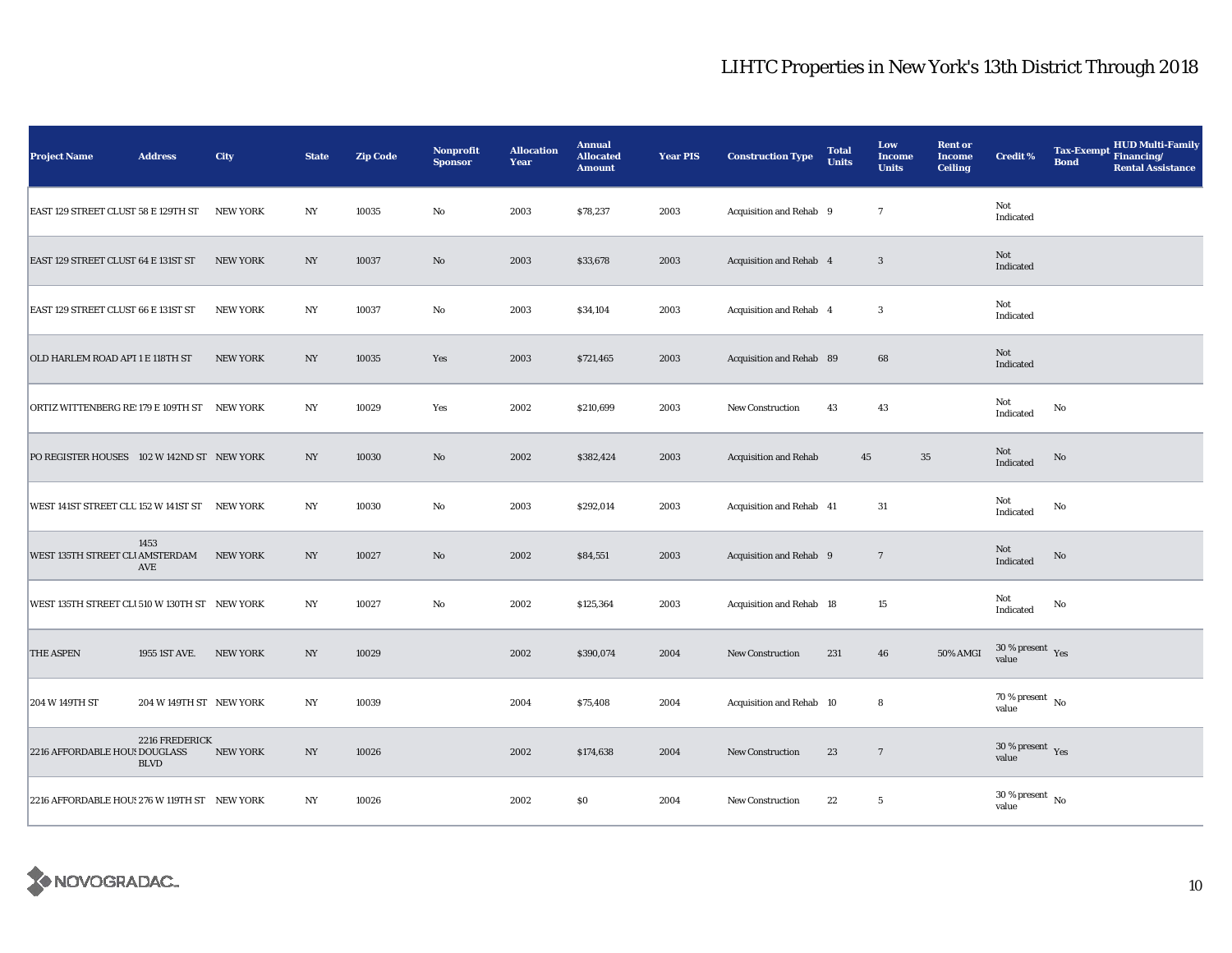| <b>Project Name</b>                              | <b>Address</b>          | City            | <b>State</b>     | <b>Zip Code</b> | <b>Nonprofit</b><br><b>Sponsor</b> | <b>Allocation</b><br>Year | <b>Annual</b><br><b>Allocated</b><br><b>Amount</b> | <b>Year PIS</b> | <b>Construction Type</b>        | <b>Total</b><br><b>Units</b> | Low<br><b>Income</b><br><b>Units</b> | <b>Rent or</b><br><b>Income</b><br><b>Ceiling</b> | <b>Credit %</b>                        | <b>Tax-Exempt</b><br><b>Bond</b> | <b>HUD Multi-Family</b><br>Financing/<br><b>Rental Assistance</b> |
|--------------------------------------------------|-------------------------|-----------------|------------------|-----------------|------------------------------------|---------------------------|----------------------------------------------------|-----------------|---------------------------------|------------------------------|--------------------------------------|---------------------------------------------------|----------------------------------------|----------------------------------|-------------------------------------------------------------------|
| GATEWAY CLUSTER PHA 128 W 112TH ST NEW YORK      |                         |                 | NY               | 10026           |                                    | 2002                      | \$89,567                                           | 2004            | Acquisition and Rehab 15        |                              | $11\,$                               |                                                   | 70 % present $\hbox{~No}$<br>value     |                                  |                                                                   |
| GATEWAY CLUSTER PHA 136 W 113TH ST NEW YORK      |                         |                 | $_{\mathrm{NY}}$ | 10026           |                                    | 2002                      | \$131,529                                          | 2004            | Acquisition and Rehab 20        |                              | 16                                   |                                                   | $70\,\%$ present $\,$ No $\,$<br>value |                                  |                                                                   |
| <b>GATEWAY CLUSTER</b>                           | 137 W 112TH ST NEW YORK |                 | NY               | 10026           | No                                 | 2002                      | \$120,699                                          | 2004            | Acquisition and Rehab 20        |                              | 15                                   |                                                   | Not<br>Indicated                       |                                  |                                                                   |
| MALCOLM SHABBAZZ 104 LENOX AVE NEW YORK          |                         |                 | NY               | 10026           | Yes                                | 2004                      | $\$0$                                              | 2004            | Acquisition and Rehab 41        |                              | $32\,$                               |                                                   | 70 % present $\hbox{~No}$<br>value     |                                  |                                                                   |
| OLD HARLEM RD APTS 243 E 123RD ST NEW YORK       |                         |                 | NY               | 10035           | Yes                                | 2003                      | \$0                                                | 2004            | Acquisition and Rehab 10        |                              | $\boldsymbol{6}$                     |                                                   | 70 % present $\,$ No $\,$<br>value     |                                  |                                                                   |
| PAUL O REGISTER HOUS 115 W 142ND ST NEW YORK     |                         |                 | NY               | 10030           |                                    | 2002                      | \$0                                                | 2004            | Acquisition and Rehab 15        |                              | 13                                   |                                                   | $70$ % present $\,$ No $\,$<br>value   |                                  |                                                                   |
| <b>SAN JOSE APTS</b>                             | 416 E 116TH ST NEW YORK |                 | NY               | 10029           | Yes                                | 2002                      | \$473,671                                          | 2004            | Acquisition and Rehab 59        |                              | $45\,$                               |                                                   | Not<br>Indicated                       |                                  |                                                                   |
| WEST 149TH STREET 2N 206 W 149TH ST NEW YORK     |                         |                 | $_{\mathrm{NY}}$ | 10039           |                                    | 2003                      | \$0                                                | 2004            | Acquisition and Rehab 9         |                              | 8                                    |                                                   | $70$ % present $\,$ No $\,$<br>value   |                                  |                                                                   |
| WEST 149TH STREET 2N $^{2550}_{\rm AVE}$ SEVENTH |                         | NEW YORK        | NY               | 10039           |                                    | 2003                      | \$97,919                                           | 2004            | <b>Acquisition and Rehab 15</b> |                              | 11                                   |                                                   | $70$ % present $\,$ No $\,$<br>value   |                                  |                                                                   |
| WEST 149TH STREET 2N AVE                         |                         | <b>NEW YORK</b> | $_{\mathrm{NY}}$ | 10039           |                                    | 2003                      | \$96,613                                           | 2004            | Acquisition and Rehab 13        |                              | 10                                   |                                                   | $70$ % present $\,$ No $\,$<br>value   |                                  |                                                                   |
| WEST 148TH STREET CLI $^{2799\,}_{\rm AVE}$      |                         | NEW YORK        | NY               | 10039           | $\rm No$                           | 2003                      | \$65,330                                           | 2004            | Acquisition and Rehab 9         |                              | $\overline{4}$                       |                                                   | 70 % present $\,$ No $\,$<br>value     |                                  |                                                                   |
| WEST 148TH STREET CL 300 W 149TH ST NEW YORK     |                         |                 | NY               | 10039           | No                                 | 2003                      | \$97,319                                           | 2004            | Acquisition and Rehab 8         |                              | $5\phantom{.0}$                      |                                                   | $70$ % present $\,$ No $\,$<br>value   |                                  |                                                                   |
| WEST 148TH STREET CL 302 W 148TH ST NEW YORK     |                         |                 | NY               | 10039           | No                                 | 2003                      | \$63,924                                           | 2004            | <b>Acquisition and Rehab 10</b> |                              | $5\phantom{.0}$                      |                                                   | 70 % present $\,$ No $\,$<br>value     |                                  |                                                                   |

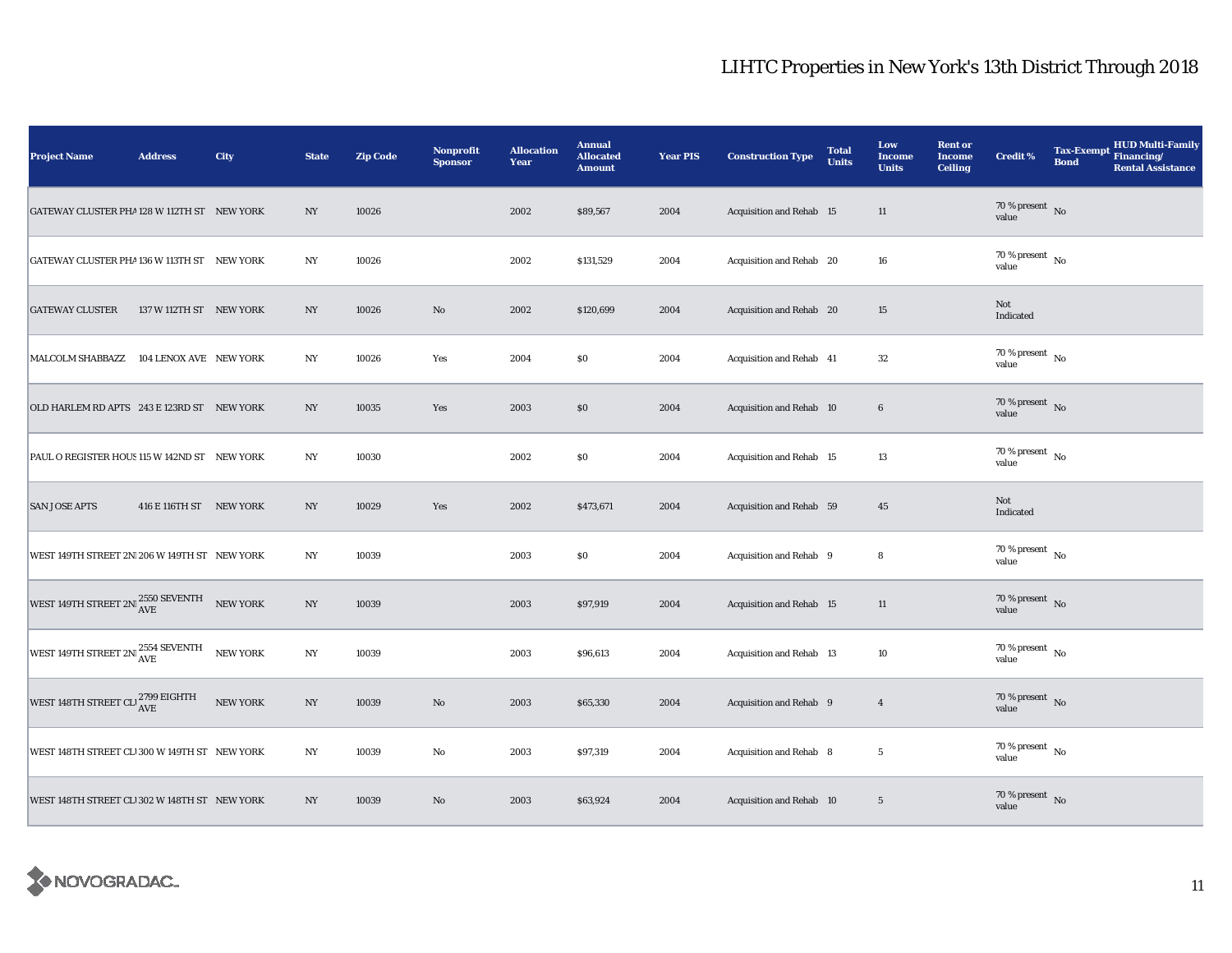| <b>Project Name</b>                          | <b>Address</b>          | City            | <b>State</b>     | <b>Zip Code</b> | <b>Nonprofit</b><br><b>Sponsor</b> | <b>Allocation</b><br>Year | <b>Annual</b><br><b>Allocated</b><br><b>Amount</b> | <b>Year PIS</b>      | <b>Construction Type</b>        | <b>Total</b><br><b>Units</b> | Low<br><b>Income</b><br><b>Units</b> | <b>Rent or</b><br><b>Income</b><br><b>Ceiling</b> | <b>Credit %</b>                          | <b>Bond</b> | <b>HUD Multi-Family</b><br>Tax-Exempt Financing/<br><b>Rental Assistance</b> |
|----------------------------------------------|-------------------------|-----------------|------------------|-----------------|------------------------------------|---------------------------|----------------------------------------------------|----------------------|---------------------------------|------------------------------|--------------------------------------|---------------------------------------------------|------------------------------------------|-------------|------------------------------------------------------------------------------|
| WEST 148TH STREET CL 304 W 148TH ST NEW YORK |                         |                 | NY               | 10039           | $\rm No$                           | 2003                      | \$59,477                                           | 2004                 | Acquisition and Rehab 10        |                              | $5\phantom{.0}$                      |                                                   | 70 % present $\hbox{~No}$<br>value       |             |                                                                              |
| WEST 148TH STREET CL 304 W 149TH ST NEW YORK |                         |                 | NY               | 10039           | $\mathbf{N}\mathbf{o}$             | 2003                      | \$163,756                                          | 2004                 | Acquisition and Rehab 24        |                              | 14                                   |                                                   | 70 % present $\overline{N_0}$<br>value   |             |                                                                              |
| WEST 148TH STREET CL 305 W 149TH ST NEW YORK |                         |                 | NY               | 10039           | No                                 | 2003                      | \$123,477                                          | 2004                 | Acquisition and Rehab 24        |                              | $12\,$                               |                                                   | $70$ % present $\,$ No $\,$<br>value     |             |                                                                              |
| WEST HARLEM GROUP / 625 LENOX AVE NEW YORK   |                         |                 | NY               | 10037           | Yes                                | 2004                      | \$513,434                                          | 2004                 | Acquisition and Rehab 14        |                              | $5\phantom{.0}$                      |                                                   | 70 % present $\hbox{~No}$<br>value       |             |                                                                              |
| WEST HARLEM GROUP / 653 LENOX AVE NEW YORK   |                         |                 | NY               | 10037           | Yes                                | 2004                      | \$0                                                | 2004                 | Acquisition and Rehab 16        |                              | 9                                    |                                                   | $70$ % present $\,$ No $\,$<br>value     |             |                                                                              |
| ZORA NEALE HURSTON MORNINGSIDE NEW YORK      | 107<br>AVE              |                 | NY               | 10027           | Yes                                | 2003                      | \$0                                                | 2004                 | Acquisition and Rehab 93        |                              | 70                                   |                                                   | 70 % present $\hbox{~No}$<br>value       |             |                                                                              |
| <b>GARDEN OF EDEN I</b>                      | 304 W 120TH ST NEW YORK |                 | NY               | 10027           | Yes                                | 2009                      | \$72,874                                           | 2004                 | New Construction                | 9                            | $\mathbf{7}$                         | 60% AMGI                                          | $70$ % present $\,$ No $\,$<br>value     |             |                                                                              |
| WEST 128TH STREET CLI14 W 127TH ST           |                         | <b>NEW YORK</b> | NY               | 10027           | $\rm No$                           | 2008                      | \$129,723                                          | 2004                 | Acquisition and Rehab 24        |                              | 19                                   | 60% AMGI                                          | 70 % present $\bar{N}$ o<br>value        |             |                                                                              |
| BALLARD DEVELOPMEN 300 W 116TH ST NEW YORK   |                         |                 | $_{\mathrm{NY}}$ | 10026           |                                    | 1988                      | \$0                                                | Insufficient<br>Data | Acquisition and Rehab 43        |                              | 43                                   |                                                   | $30\,\%$ present $_{\, \rm No}$<br>value |             |                                                                              |
| C-H DEVELOPMENT GRC AMSTERDAM                | 1728<br>AVE             | <b>NEW YORK</b> | NY               | 10031           |                                    | 1989                      | \$0                                                | Insufficient<br>Data | Acquisition and Rehab 35        |                              | 35                                   |                                                   | $30\,\%$ present $\,$ No $\,$<br>value   |             |                                                                              |
| 615 W 173RD ST                               | 615 W 173RD ST NEW YORK |                 | NY               | 10032           |                                    | 1987                      | \$0                                                | Insufficient<br>Data | Acquisition and Rehab 52        |                              | 15                                   |                                                   | $30\,\%$ present $_{\, \rm No}$<br>value |             |                                                                              |
| 518 W 204TH ST                               | 518 W 204TH ST NEW YORK |                 | NY               | 10034           |                                    | 1987                      | \$0                                                | Insufficient<br>Data | Acquisition and Rehab 30        |                              | 9                                    |                                                   | $30\,\%$ present $\,$ No $\,$<br>value   |             |                                                                              |
| <b>SITE B 275</b>                            | 275 W 150TH ST NEW YORK |                 | NY               | 10039           |                                    | 1989                      | \$0                                                | 1991                 | <b>Acquisition and Rehab 15</b> |                              | 15                                   |                                                   | $30\,\%$ present $_{\, \rm No}$<br>value |             |                                                                              |

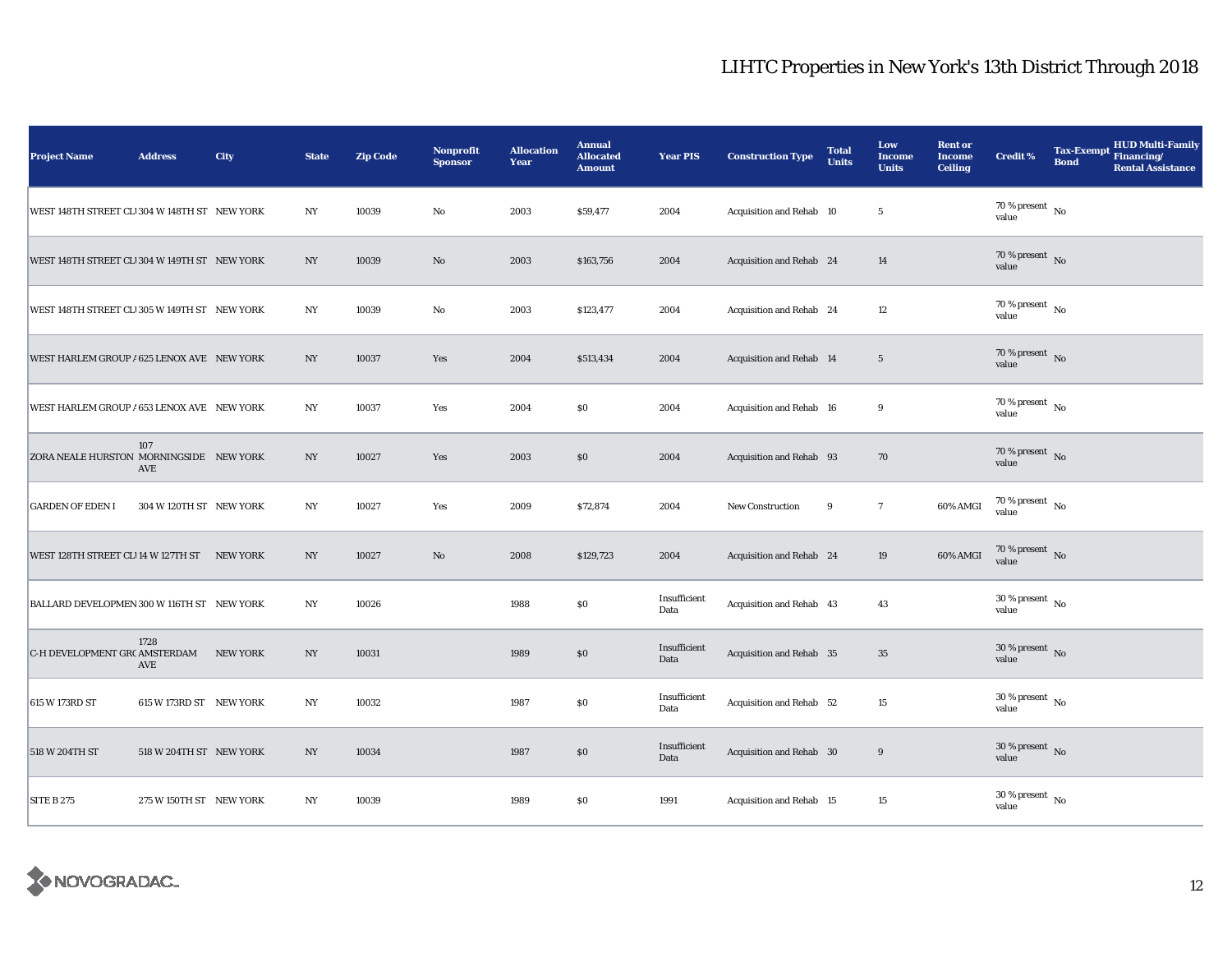| <b>Project Name</b>                          | <b>Address</b>                                   | City            | <b>State</b>     | <b>Zip Code</b> | <b>Nonprofit</b><br><b>Sponsor</b> | <b>Allocation</b><br>Year | <b>Annual</b><br><b>Allocated</b><br><b>Amount</b> | <b>Year PIS</b>      | <b>Construction Type</b>        | <b>Total</b><br><b>Units</b> | Low<br><b>Income</b><br><b>Units</b> | <b>Rent or</b><br><b>Income</b><br><b>Ceiling</b> | <b>Credit %</b>                             | <b>Bond</b> | HUD Multi-Family<br>Tax-Exempt Financing/<br><b>Rental Assistance</b> |
|----------------------------------------------|--------------------------------------------------|-----------------|------------------|-----------------|------------------------------------|---------------------------|----------------------------------------------------|----------------------|---------------------------------|------------------------------|--------------------------------------|---------------------------------------------------|---------------------------------------------|-------------|-----------------------------------------------------------------------|
| <b>SITE BSW</b>                              | 1963 MADISON<br>$\operatorname{\mathbf{AVE}}$    | <b>NEW YORK</b> | $_{\mathrm{NY}}$ | 10035           |                                    | 1989                      | \$0                                                | 1991                 | Acquisition and Rehab 19        |                              | 19                                   |                                                   | $30$ % present $\,$ No $\,$<br>value        |             |                                                                       |
| <b>BRIDGE BUILDING</b>                       | 210 E 124TH ST NEW YORK                          |                 | NY               | 10035           |                                    | 1991                      | \$0                                                | 1991                 | Acquisition and Rehab 15        |                              | 15                                   |                                                   | $30\,\%$ present $\,$ No value              |             |                                                                       |
| <b>W 117TH ST</b>                            | 303 W 117TH ST NEW YORK                          |                 | NY               | 10026           |                                    | 1989                      | \$0                                                | 1991                 | Acquisition and Rehab 46        |                              | 46                                   |                                                   | $30\,\%$ present $\,$ No $\,$<br>value      |             |                                                                       |
| W 150TH ST                                   | 279 W 150TH ST NEW YORK                          |                 | NY               | 10039           |                                    | 1989                      | $\$0$                                              | 1991                 | <b>Acquisition and Rehab 15</b> |                              | 15                                   |                                                   | $30$ % present $\,$ No $\,$<br>value        |             |                                                                       |
| EAST HARLEM HOUSINC 111 E 100TH ST NEW YORK  |                                                  |                 | NY               | 10029           |                                    | 1992                      | $\$0$                                              | 1992                 | Acquisition and Rehab 51        |                              | 51                                   |                                                   | 70 % present $\hbox{~No}$<br>value          |             |                                                                       |
| <b>MELNIC</b>                                | 528 W 159TH ST NEW YORK                          |                 | NY               | 10032           |                                    | 1991                      | \$0\$                                              | 1992                 | Acquisition and Rehab 84        |                              | 84                                   |                                                   | <b>Both 30%</b><br>and 70%<br>present value | No          |                                                                       |
| <b>MORNINGSIDE APTS</b>                      | 2122 FREDERICK<br><b>DOUGLASS</b><br><b>BLVD</b> | <b>NEW YORK</b> | $_{\mathrm{NY}}$ | 10026           |                                    | 1992                      | \$0                                                | 1992                 | Acquisition and Rehab 27        |                              | 27                                   |                                                   | 70 % present $\hbox{~No}$<br>value          |             |                                                                       |
| MORNINGSIDE GARDEN DOUGLASS                  | 2113 FREDERICK<br><b>BLVD</b>                    | <b>NEW YORK</b> | $_{\mathrm{NY}}$ | 10026           |                                    | 1992                      | $\$0$                                              | 1992                 | Acquisition and Rehab 138       |                              | 86                                   |                                                   | 70 % present $\,$ No $\,$<br>value          |             |                                                                       |
| 239 W 116TH ST ASSOC 239 W 116TH ST NEW YORK |                                                  |                 | NY               | 10026           |                                    | 1993                      | \$0\$                                              | 1993                 | Acquisition and Rehab 32        |                              | 18                                   |                                                   | 70 % present $\hbox{~No}$<br>value          |             |                                                                       |
| AMSTERDAM AVENUE C AMSTERDAM                 | 1411<br>AVE                                      | <b>NEW YORK</b> | NY               | 10027           |                                    | 1991                      | $\$0$                                              | 1993                 | Acquisition and Rehab 14        |                              | $5\phantom{.0}$                      |                                                   | $30\,\%$ present $\,$ No $\,$<br>value      |             |                                                                       |
| <b>HCCI PLAZA I</b>                          | 202 W 146TH ST NEW YORK                          |                 | NY               | 10039           |                                    | 1993                      | \$0                                                | 1993                 | Acquisition and Rehab 76        |                              | 76                                   |                                                   | $70\,\%$ present $\,$ No value              |             |                                                                       |
| HFA 9                                        | 504 W 126TH ST NEW YORK                          |                 | NY               | 10027           |                                    | 1993                      | \$0                                                | 1993                 | <b>Acquisition and Rehab 18</b> |                              | $17\,$                               |                                                   | $70\,\%$ present $\,$ No value              |             |                                                                       |
| <b>KOWAL HOUSE</b>                           | 149<br>MANHATTAN<br>AVE                          | NEW YORK        | NY               | 10025           |                                    | 1988                      | $\$0$                                              | Insufficient<br>Data | <b>Acquisition and Rehab 72</b> |                              | 72                                   |                                                   | $30\%$ present No<br>value                  |             |                                                                       |

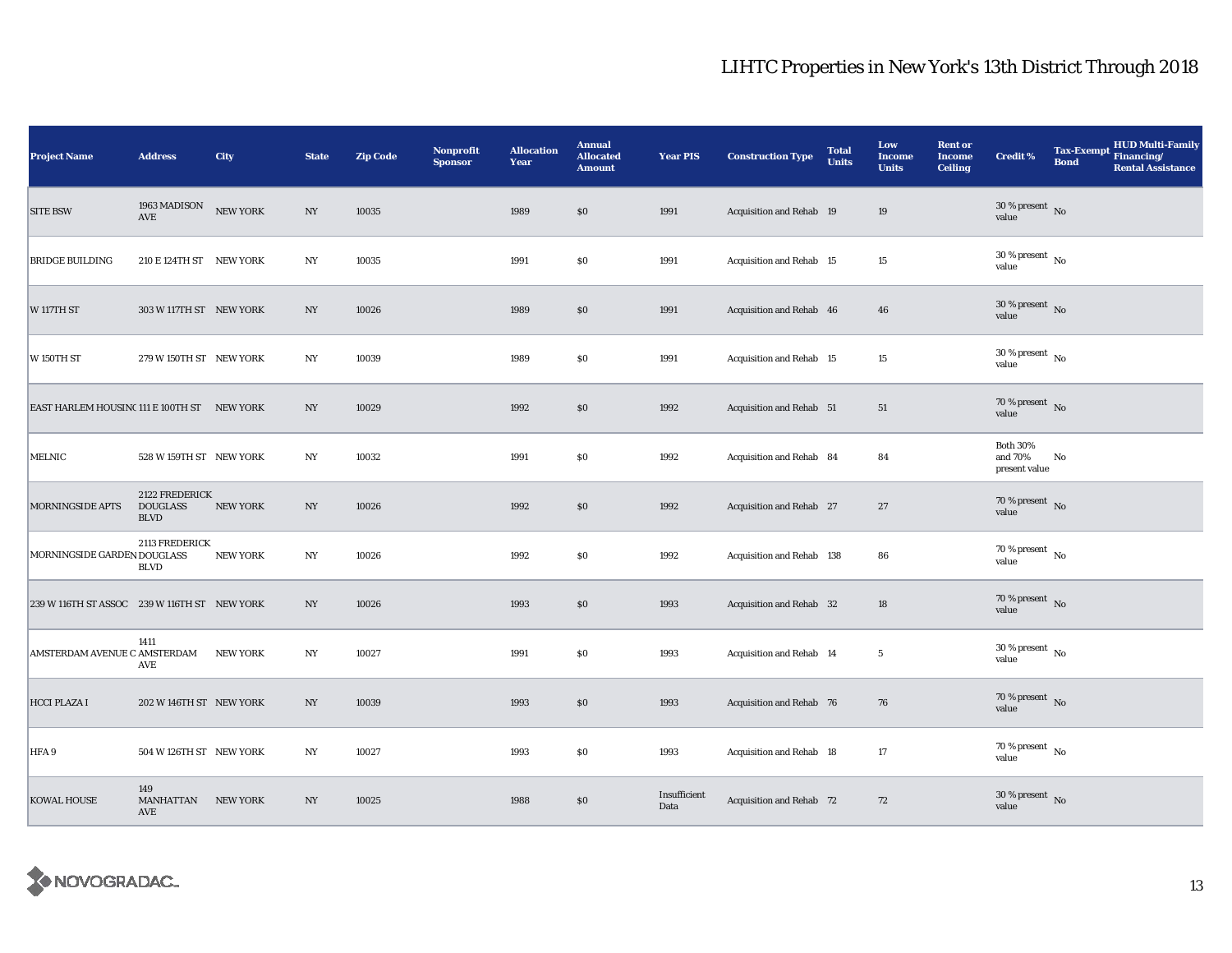| <b>Project Name</b>                             | <b>Address</b>                                 | City            | <b>State</b>     | <b>Zip Code</b> | Nonprofit<br><b>Sponsor</b> | <b>Allocation</b><br>Year | <b>Annual</b><br><b>Allocated</b><br><b>Amount</b> | <b>Year PIS</b>      | <b>Construction Type</b>   | <b>Total</b><br><b>Units</b> | Low<br><b>Income</b><br><b>Units</b> | <b>Rent or</b><br><b>Income</b><br><b>Ceiling</b> | <b>Credit %</b>                                 | <b>Tax-Exempt</b><br><b>Bond</b> | <b>HUD Multi-Family</b><br>Financing/<br><b>Rental Assistance</b> |
|-------------------------------------------------|------------------------------------------------|-----------------|------------------|-----------------|-----------------------------|---------------------------|----------------------------------------------------|----------------------|----------------------------|------------------------------|--------------------------------------|---------------------------------------------------|-------------------------------------------------|----------------------------------|-------------------------------------------------------------------|
| MORNINGSIDE DEVELO MORNINGSIDE NEW YORK         | 163<br>AVE                                     |                 | $_{\mathrm{NY}}$ | 10027           |                             | 1989                      | $\$0$                                              | Insufficient<br>Data | Acquisition and Rehab 99   |                              | 99                                   |                                                   | $30\,\%$ present $\,$ No value                  |                                  |                                                                   |
| BRONX ANDREWS ASSO $^{2341}_{\mbox{AVE}}$ BRONX |                                                |                 | NY               | 10468           |                             | 1987                      | $\$0$                                              | Insufficient<br>Data | Acquisition and Rehab 15   |                              | 15                                   |                                                   | $30\,\%$ present $\,$ No $\,$<br>value          |                                  |                                                                   |
| 95 THAYER ST                                    | 95 THAYER ST NEW YORK                          |                 | NY               | 10040           |                             | 1987                      | $\$0$                                              | Insufficient<br>Data | Acquisition and Rehab 47   |                              | 21                                   |                                                   | $30$ % present $\,$ No $\,$<br>value            |                                  |                                                                   |
| REVIVE 103 NORTH ASS(159 E 103RD ST NEW YORK    |                                                |                 | NY               | 10029           |                             | 1988                      | \$0                                                | Insufficient<br>Data | Acquisition and Rehab 30   |                              | $7\phantom{.0}$                      |                                                   | $30$ % present $\,$ No $\,$<br>value            |                                  |                                                                   |
| <b>W 116TH ST</b>                               | 307 W 116TH ST NEW YORK                        |                 | $_{\mathrm{NY}}$ | 10026           |                             | 1987                      | \$0                                                | Insufficient<br>Data | Acquisition and Rehab 29   |                              | 29                                   |                                                   | $30$ % present $\,$ No $\,$<br>value            |                                  |                                                                   |
| WEST 107 STREET                                 | 171 W 107TH ST NEW YORK                        |                 | $_{\mathrm{NY}}$ | 10025           |                             | 1988                      | \$0                                                | Insufficient<br>Data | Acquisition and Rehab 25   |                              | 25                                   |                                                   | $30$ % present $\,$ No $\,$<br>value            |                                  |                                                                   |
| WEST HARLEM COMMUI 202 ST NEW YORK              |                                                |                 | $_{\mathrm{NY}}$ | 10027           |                             | 1989                      | $\$0$                                              | Insufficient<br>Data | Acquisition and Rehab 27   |                              | $\sqrt{27}$                          |                                                   | $30\,\%$ present $\,$ No value                  |                                  |                                                                   |
| ST PHILIPS ON THE PAR                           | $\frac{480 \text{ ST}}{NICHOLAS AVE}$ NEW YORK |                 | $_{\mathrm{NY}}$ | 10030           |                             | 2006                      | \$807,906                                          | 2008                 | Acquisition and Rehab 222  |                              | $\bf{0}$                             | 60% AMGI                                          | $30\,\%$ present $\,$ Yes value                 |                                  |                                                                   |
| 625 W 140TH ST                                  | 625 W 140TH ST NEW YORK                        |                 | NY               | 10031           |                             | 2008                      | \$1,670,898                                        | 2010                 | <b>New Construction</b>    | 114                          | 113                                  | 60% AMGI                                          | $30$ % present $\,$ $\rm Yes$<br>value          |                                  |                                                                   |
| <b>CEDAR AVENUE</b>                             | 1854 CEDAR AVE BRONX                           |                 | NY               | 10453           |                             | 2009                      | \$1,392,414                                        | 2011                 | New Construction           | 106                          | 105                                  | 60% AMGI                                          | $30\,\%$ present $\,$ Yes<br>value              |                                  |                                                                   |
| HULL AVENUE RESIDEN 3525 HULL AVE BRONX         |                                                |                 | NY               | 10467           |                             | 2011                      | \$525,965                                          | 2012                 | Not Indicated              | 69                           | 69                                   | 60% AMGI                                          | $30\,\%$ present $\rm\thinspace_{Yes}$<br>value |                                  |                                                                   |
| 8 EAST 102ND STREET 8 E 102ND ST                |                                                | <b>NEW YORK</b> | $_{\mathrm{NY}}$ | 10029           |                             | 2010                      | \$861,779                                          | 2012                 | New Construction           | $\bf{0}$                     | $\mathbf 0$                          | <b>50% AMGI</b>                                   | $30\,\%$ present $\,$ Yes value                 |                                  |                                                                   |
| <b>RIVER PARK TOWERS</b>                        | 10 RICHMAN<br>PLZ                              | <b>BRONX</b>    | $_{\mathrm{NY}}$ | 10453           |                             | 2012                      | \$10,047,102                                       | 2012                 | Acquisition and Rehab 1654 |                              | 1543                                 | 60% AMGI                                          | $30\,\%$ present $\,$ $\rm Yes$<br>value        |                                  |                                                                   |

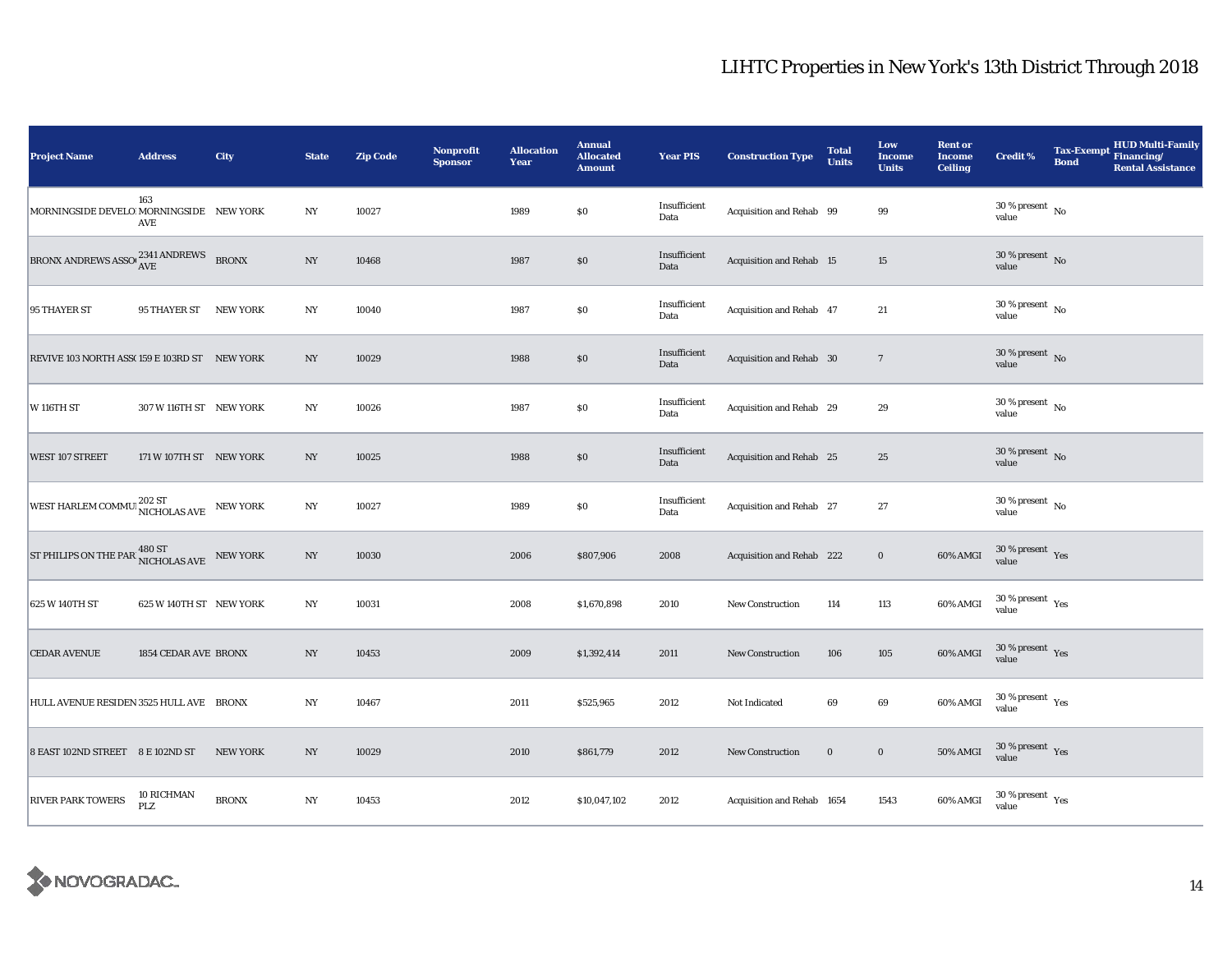| <b>Project Name</b>                        | <b>Address</b>                                                          | City            | <b>State</b>     | <b>Zip Code</b> | <b>Nonprofit</b><br><b>Sponsor</b> | <b>Allocation</b><br>Year | <b>Annual</b><br><b>Allocated</b><br><b>Amount</b> | <b>Year PIS</b> | <b>Construction Type</b>                                                          | <b>Total</b><br><b>Units</b> | Low<br><b>Income</b><br><b>Units</b> | <b>Rent or</b><br><b>Income</b><br><b>Ceiling</b> | <b>Credit %</b>                             | <b>Bond</b> | <b>HUD Multi-Family</b><br>Tax-Exempt Financing/<br><b>Rental Assistance</b> |
|--------------------------------------------|-------------------------------------------------------------------------|-----------------|------------------|-----------------|------------------------------------|---------------------------|----------------------------------------------------|-----------------|-----------------------------------------------------------------------------------|------------------------------|--------------------------------------|---------------------------------------------------|---------------------------------------------|-------------|------------------------------------------------------------------------------|
| ENNIS FRANCIS HOUSE 2070 ADAM              |                                                                         | NEW YORK        | $_{\mathrm{NY}}$ | 10027           |                                    | 2012                      | \$2,298,773                                        | 2015            | Acquisition and Rehab 220                                                         |                              | 202                                  | 60% AMGI                                          | $30\,\%$ present $\,$ Yes value             |             |                                                                              |
| LENOX 138                                  | 100 W 138TH ST NEW YORK                                                 |                 | NY               | 10030           |                                    | 1993                      | \$0                                                | 1993            | Acquisition and Rehab 53                                                          |                              | 31                                   |                                                   | 70 % present $\bar{N}$ o<br>value           |             |                                                                              |
| MORNINGSIDE PARTNE 360 W 116TH ST NEW YORK |                                                                         |                 | NY               | 10026           |                                    | 1992                      | \$0                                                | 1993            | Acquisition and Rehab 28                                                          |                              | 16                                   |                                                   | 70 % present $\overline{N_0}$<br>value      |             |                                                                              |
| PARK NORTH ASSOC                           | <b>1836 ADAM</b><br><b>CLAYTON</b><br>POWELL JR<br><b>BLVD</b>          | <b>NEW YORK</b> | NY               | 10026           |                                    | 1991                      | \$0                                                | 1993            | Acquisition and Rehab 89                                                          |                              | 35                                   |                                                   | $30$ % present $\,$ No $\,$<br>value        |             |                                                                              |
| VACANT BUILDING PRO                        | 2268<br>FREDERICK<br><b>DOUGLASS</b><br><b>BLVD</b>                     | <b>NEW YORK</b> | $_{\mathrm{NY}}$ | 10027           |                                    | 1992                      | \$0                                                | 1993            | Acquisition and Rehab 113                                                         |                              | 52                                   |                                                   | <b>Both 30%</b><br>and 70%<br>present value | No          |                                                                              |
| 105 W 128 ST LP                            | 363 LENOX AVE NEW YORK                                                  |                 | NY               | 10027           |                                    | 1993                      | \$0                                                | 1994            | Acquisition and Rehab 40                                                          |                              | 19                                   |                                                   | 70 % present $\overline{N_0}$<br>value      |             |                                                                              |
| 2301 FIRST AVENUE                          | 335 E 118TH ST NEW YORK                                                 |                 | NY               | 10035           |                                    | 1994                      | \$0                                                | 1994            | Acquisition and Rehab 91                                                          |                              | 28                                   |                                                   | 70 % present $\hbox{~No}$<br>value          |             |                                                                              |
| MN-9-0                                     | 2140 FIFTH AVE NEW YORK                                                 |                 | NY               | 10037           |                                    | 1992                      | \$0                                                | 1994            | Acquisition and Rehab 49                                                          |                              | 30                                   |                                                   | 70 % present $\overline{N_0}$<br>value      |             |                                                                              |
| <b>NEW AMSTERDAM ASS</b>                   | 2645<br><b>FREDERICK</b><br>$\mathop{\mathtt{DOUGLASS}}$<br><b>BLVD</b> | NEW YORK        | NY               | 10030           |                                    | 1994                      | \$0                                                | 1994            | Acquisition and Rehab 69                                                          |                              | 25                                   |                                                   | $70\,\%$ present $${\rm No}$$ value         |             |                                                                              |
| PHHP SITE #1                               | 247 E 123RD ST NEW YORK                                                 |                 | NY               | 10035           |                                    | 1992                      | \$0                                                | 1994            | Acquisition and Rehab 40                                                          |                              | 39                                   |                                                   | 70 % present $\overline{N_0}$<br>value      |             |                                                                              |
| PHHP SITE #2                               | 2854<br><b>FREDERICK</b><br><b>DOUGLASS</b><br><b>BLVD</b>              | <b>NEW YORK</b> | NY               | 10039           |                                    | 1992                      | \$0                                                | 1994            | Both New Construction 94<br>and $\ensuremath{\mathrm{A}}/\ensuremath{\mathrm{R}}$ |                              | 93                                   |                                                   | $70\,\%$ present $\,$ No value              |             |                                                                              |
| 528 & 536 W 153RD ST                       | 528 W 153RD ST NEW YORK                                                 |                 | NY               | 10031           |                                    | 1993                      | \$0                                                | 1995            | Acquisition and Rehab 35                                                          |                              | 35                                   |                                                   | $70\,\%$ present $\,$ No value              |             |                                                                              |
| 1791 LEX ASSOC                             | 175 E 111TH ST NEW YORK                                                 |                 | NY               | 10029           |                                    | 1994                      | \$0                                                | 1995            | Acquisition and Rehab 32                                                          |                              | 18                                   |                                                   | 70 % present $\,$ No $\,$<br>value          |             |                                                                              |

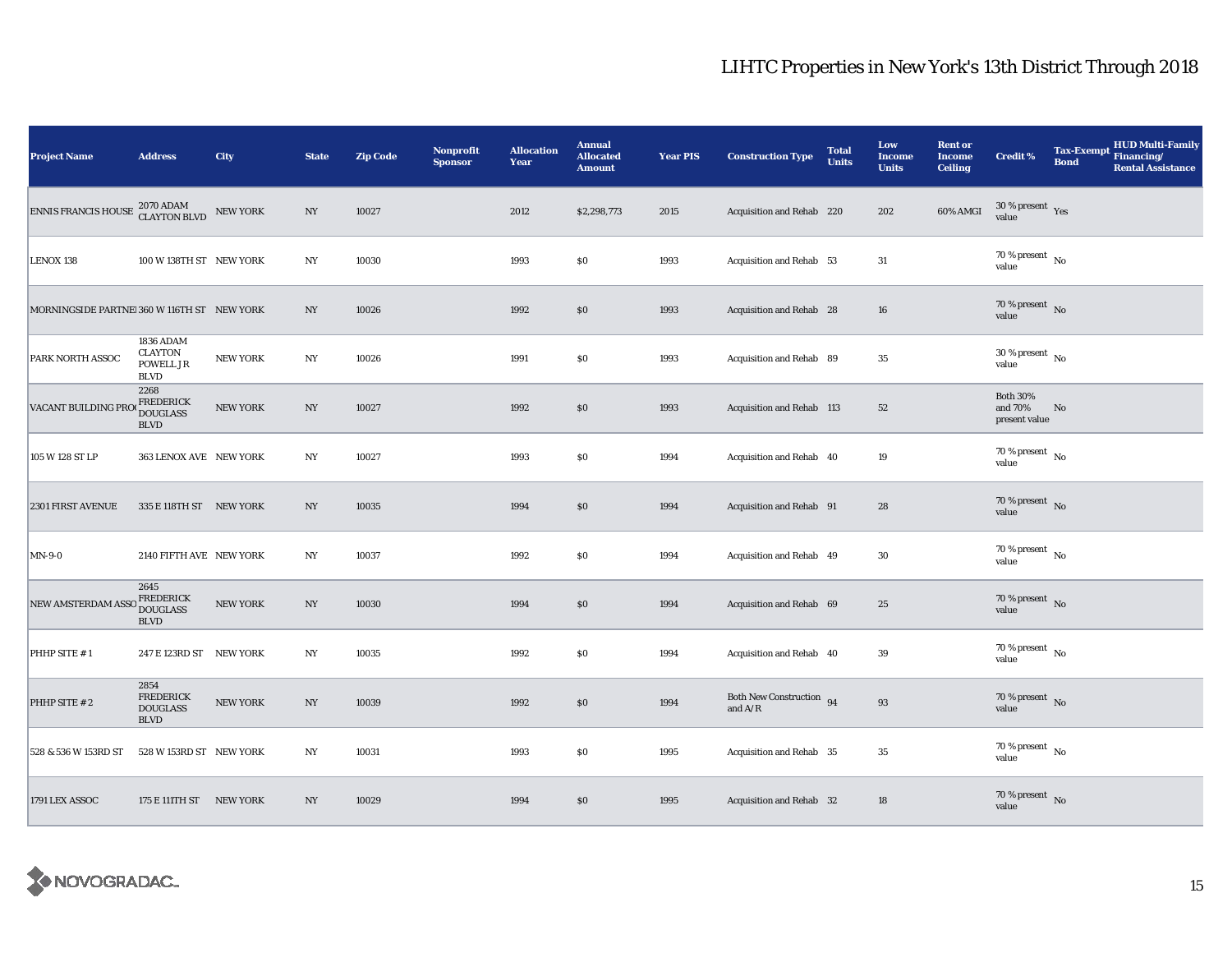| <b>Project Name</b>                          | <b>Address</b>                                                 | City            | <b>State</b>     | <b>Zip Code</b> | <b>Nonprofit</b><br><b>Sponsor</b> | <b>Allocation</b><br>Year | <b>Annual</b><br><b>Allocated</b><br><b>Amount</b> | <b>Year PIS</b> | <b>Construction Type</b>        | <b>Total</b><br><b>Units</b> | Low<br><b>Income</b><br><b>Units</b> | <b>Rent or</b><br><b>Income</b><br><b>Ceiling</b> | Credit %                             | <b>Bond</b> | <b>HUD Multi-Family</b><br>Tax-Exempt Financing/<br><b>Rental Assistance</b> |
|----------------------------------------------|----------------------------------------------------------------|-----------------|------------------|-----------------|------------------------------------|---------------------------|----------------------------------------------------|-----------------|---------------------------------|------------------------------|--------------------------------------|---------------------------------------------------|--------------------------------------|-------------|------------------------------------------------------------------------------|
| <b>2021 APTS</b>                             | 312 W 121ST ST NEW YORK                                        |                 | $_{\mathrm{NY}}$ | 10027           |                                    | 1993                      | \$0                                                | 1995            | Acquisition and Rehab 115       |                              | 68                                   |                                                   | 70 % present $\hbox{~No}$<br>value   |             |                                                                              |
| 2502 FREDERICK DOU                           | 2502<br><b>FREDERICK</b><br><b>DOUGLASS</b><br><b>BLVD</b>     | <b>NEW YORK</b> | $_{\mathrm{NY}}$ | 10030           |                                    | 1993                      | $\$0$                                              | 1995            | Acquisition and Rehab 26        |                              | 15                                   |                                                   | $70\%$ present No<br>value           |             |                                                                              |
| 320 MANHATTAN AVENI MANHATTAN                | 320<br>AVE                                                     | <b>NEW YORK</b> | $_{\mathrm{NY}}$ | 10026           |                                    | 1995                      | \$0                                                | 1995            | Acquisition and Rehab 55        |                              | $33\,$                               |                                                   | 70 % present $\hbox{~No}$<br>value   |             |                                                                              |
| <b>ACP APTS</b>                              | <b>2053 ADAM</b><br><b>CLAYTON</b><br>POWELL JR<br><b>BLVD</b> | <b>NEW YORK</b> | NY               | 10027           |                                    | 1994                      | \$0                                                | 1995            | Acquisition and Rehab 28        |                              | 16                                   |                                                   | 70 % present $\hbox{~No}$<br>value   |             |                                                                              |
| CEDAR TREMONT HOUS <b>FREMONT AVE</b>        | 264 W                                                          | <b>BRONX</b>    | $_{\mathrm{NY}}$ | 10453           |                                    | 1995                      | \$0                                                | 1995            | Acquisition and Rehab 18        |                              | 17                                   |                                                   | $70\,\%$ present $\,$ No value       |             |                                                                              |
| <b>CLM III</b>                               | 1 W 137TH ST                                                   | <b>NEW YORK</b> | NY               | 10037           |                                    | 1995                      | \$0                                                | 1995            | Acquisition and Rehab 51        |                              | $30\,$                               |                                                   | 70 % present $\hbox{~No}$<br>value   |             |                                                                              |
| <b>HFA #11</b>                               | 519 W 134TH ST NEW YORK                                        |                 | NY               | 10031           |                                    | 1995                      | \$0                                                | 1995            | <b>New Construction</b>         | 71                           | 69                                   |                                                   | $70$ % present $\,$ No $\,$<br>value |             |                                                                              |
| MID CITY STRUCTURES                          | 2266<br>FREDERICK<br><b>DOUGLASS</b><br><b>BLVD</b>            | <b>NEW YORK</b> | NY               | 10027           |                                    | 1994                      | \$0                                                | 1995            | <b>Acquisition and Rehab 18</b> |                              | 9                                    |                                                   | 70 % present $\,$ No $\,$<br>value   |             |                                                                              |
| MARTIN LUTHER KING 1174 E 109TH ST NEW YORK  |                                                                |                 | NY               | 10029           |                                    | 1995                      | \$0                                                | 1995            | Acquisition and Rehab 24        |                              | 13                                   |                                                   | 70 % present $\hbox{~No}$<br>value   |             |                                                                              |
| MORNINGSIDE APTS III 303 W 114TH ST NEW YORK |                                                                |                 | NY               | 10026           |                                    | 1993                      | \$0                                                | 1995            | Acquisition and Rehab 10        |                              | $5\phantom{.0}$                      |                                                   | $70\%$ present No<br>value           |             |                                                                              |
| PARTICIPATION LOAN P 9 W 137TH ST            |                                                                | <b>NEW YORK</b> | NY               | 10037           |                                    | 1994                      | \$0                                                | 1995            | Acquisition and Rehab 17        |                              | 9                                    |                                                   | 70 % present $\hbox{~No}$<br>value   |             |                                                                              |
| <b>QUATRO LEX APTS</b>                       | 157 E 104TH ST NEW YORK                                        |                 | NY               | 10029           |                                    | 1993                      | \$0                                                | 1995            | Acquisition and Rehab 21        |                              | 21                                   |                                                   | 70 % present $\log$<br>value         |             |                                                                              |
| UPACA SITE 7 RESIDENT LEXINGTON              | 1900<br>AVE                                                    | <b>NEW YORK</b> | NY               | 10035           |                                    | 1993                      | \$0                                                | 1995            | Acquisition and Rehab 134       |                              | 119                                  |                                                   | $30\,\%$ present $\,$ No value       |             |                                                                              |

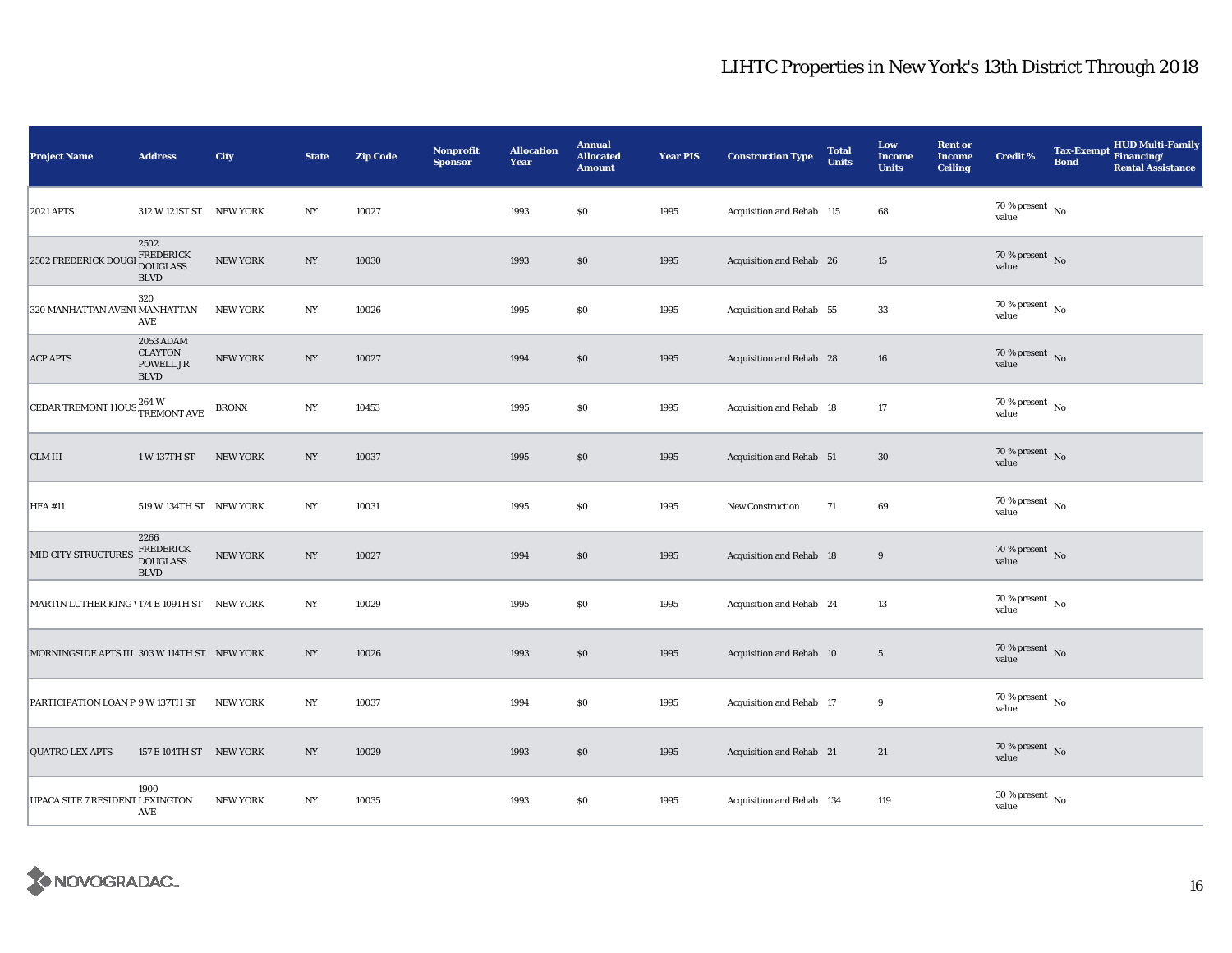| <b>Project Name</b>                            | <b>Address</b>                                      | City            | <b>State</b>     | <b>Zip Code</b> | <b>Nonprofit</b><br><b>Sponsor</b> | <b>Allocation</b><br>Year | <b>Annual</b><br><b>Allocated</b><br><b>Amount</b> | <b>Year PIS</b> | <b>Construction Type</b>  | <b>Total</b><br><b>Units</b> | Low<br><b>Income</b><br><b>Units</b> | <b>Rent or</b><br><b>Income</b><br><b>Ceiling</b> | <b>Credit %</b>                      | <b>Bond</b> | HUD Multi-Family<br>Tax-Exempt Financing/<br><b>Rental Assistance</b> |
|------------------------------------------------|-----------------------------------------------------|-----------------|------------------|-----------------|------------------------------------|---------------------------|----------------------------------------------------|-----------------|---------------------------|------------------------------|--------------------------------------|---------------------------------------------------|--------------------------------------|-------------|-----------------------------------------------------------------------|
| 111-113 DEVELOPMENT A 110 W 111TH ST NEW YORK  |                                                     |                 | NY               | 10026           |                                    | 1994                      | $\$0$                                              | 1996            | Acquisition and Rehab 48  |                              | 24                                   |                                                   | 70 % present $\hbox{~No}$<br>value   |             |                                                                       |
| 126TH STREET                                   | 460 W 126TH ST NEW YORK                             |                 | $_{\mathrm{NY}}$ | 10027           |                                    | 1995                      | \$0                                                | 1996            | New Construction          | 20                           | 8                                    |                                                   | $70\,\%$ present $\,$ No value       |             |                                                                       |
| 352 LENOX AVE                                  | 352 LENOX AVE NEW YORK                              |                 | NY               | 10027           |                                    | 1995                      | \$0                                                | 1996            | Acquisition and Rehab 18  |                              | 17                                   |                                                   | $70\,\%$ present $\,$ No value       |             |                                                                       |
| 524-526 WEST 159TH STF 524 W 159TH ST NEW YORK |                                                     |                 | NY               | 10032           |                                    | 1994                      | \$0                                                | 1996            | Acquisition and Rehab 21  |                              | 20                                   |                                                   | 70 % present $\hbox{~No}$<br>value   |             |                                                                       |
| CANAAN HOUSE RESIDE 8 W 118TH ST               |                                                     | <b>NEW YORK</b> | NY               | 10026           |                                    | 1994                      | \$0                                                | 1996            | Acquisition and Rehab 146 |                              | 116                                  |                                                   | $30\,\%$ present $\,$ No value       |             |                                                                       |
| W 104TH ST                                     | 123 W 104TH ST NEW YORK                             |                 | NY               | 10025           |                                    | 1989                      | \$0                                                | 1989            | Acquisition and Rehab 56  |                              | 56                                   |                                                   | $30$ % present $\,$ No $\,$<br>value |             |                                                                       |
| W 143RD ST                                     | 307 W 143RD ST NEW YORK                             |                 | NY               | 10030           |                                    | 1988                      | \$0                                                | 1990            | Acquisition and Rehab 11  |                              | 11                                   |                                                   | $30$ % present $\,$ No $\,$<br>value |             |                                                                       |
| <b>W 146TH ST</b>                              | 211 W 146TH ST NEW YORK                             |                 | NY               | 10039           |                                    | 1988                      | $\$0$                                              | 1990            | Acquisition and Rehab 87  |                              | 87                                   |                                                   | $30$ % present $\,$ No $\,$<br>value |             |                                                                       |
| <b>W 147TH ST</b>                              | 290 W 147TH ST NEW YORK                             |                 | NY               | 10039           |                                    | 1988                      | \$0                                                | 1990            | Acquisition and Rehab 31  |                              | 31                                   |                                                   | $30$ % present $\,$ No $\,$<br>value |             |                                                                       |
| 12 W 132ND ST                                  | 12 W 132ND ST NEW YORK                              |                 | NY               | 10037           |                                    | 1989                      | \$0                                                | 1991            | Acquisition and Rehab 40  |                              | 30                                   |                                                   | $30$ % present $\,$ No $\,$<br>value |             |                                                                       |
| 2837 FREDERICK DOUGI                           | 2837<br>FREDERICK<br><b>DOUGLASS</b><br><b>BLVD</b> | <b>NEW YORK</b> | NY               | 10039           |                                    | 1989                      | \$0                                                | 1991            | Acquisition and Rehab 45  |                              | 45                                   |                                                   | $30\,\%$ present $\,$ No value       |             |                                                                       |
| NY AFFORDABLE HOUSI 213 W 115TH ST NEW YORK    |                                                     |                 | $_{\mathrm{NY}}$ | 10026           |                                    | 1991                      | $\$0$                                              | 1991            | Acquisition and Rehab 71  |                              | $32\,$                               |                                                   | $30$ % present $\,$ No $\,$<br>value |             |                                                                       |
| THE RIO                                        | <b>10 FT</b><br>WASHINGTN<br>AVE                    | <b>NEW YORK</b> | NY               | 10032           |                                    | 1991                      | \$0                                                | 1991            | Acquisition and Rehab 82  |                              | 82                                   |                                                   | $30\,\%$ present $\,$ No value       |             |                                                                       |

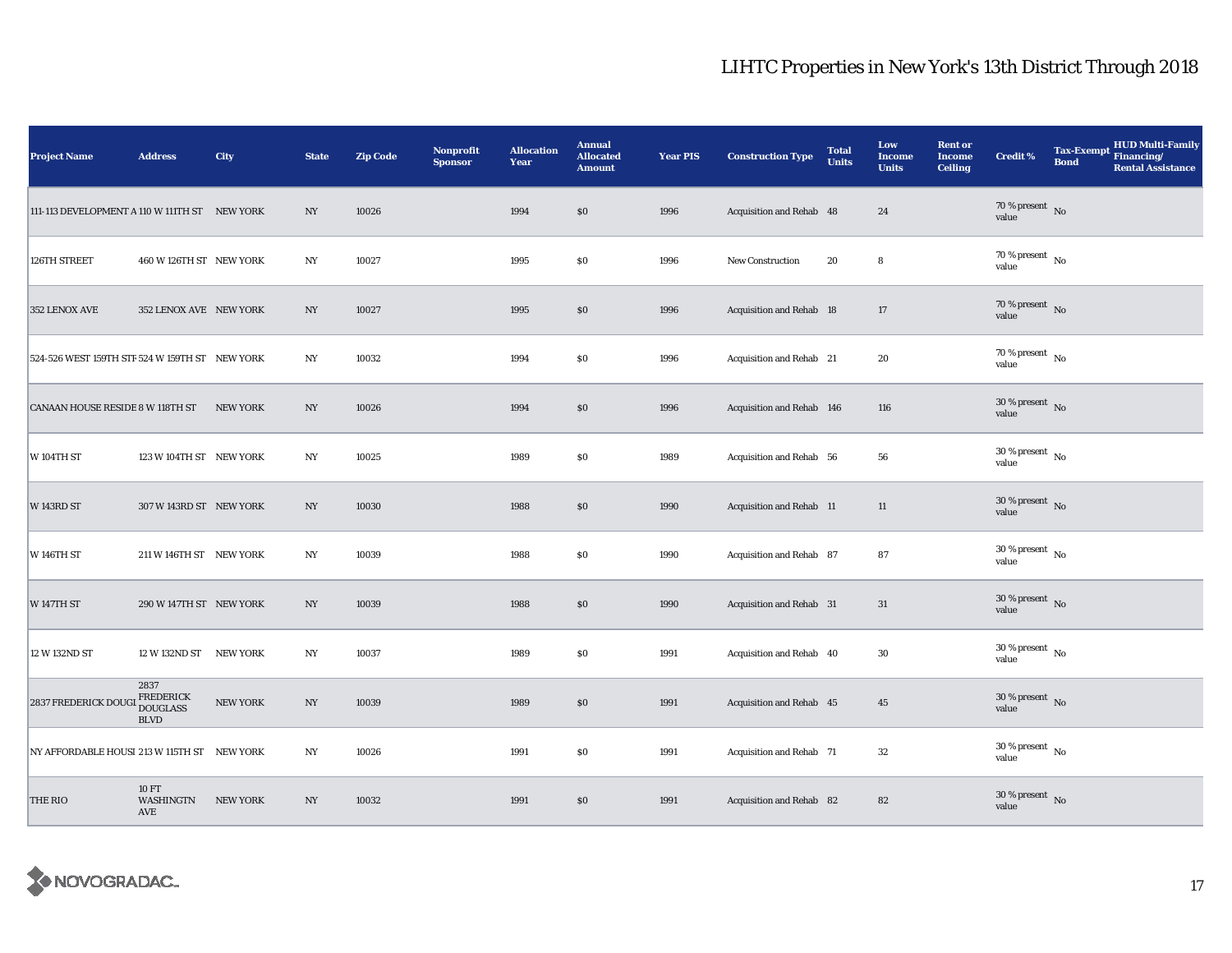| <b>Project Name</b>                          | <b>Address</b>                                      | <b>City</b>     | <b>State</b>     | <b>Zip Code</b> | Nonprofit<br><b>Sponsor</b> | <b>Allocation</b><br>Year | <b>Annual</b><br><b>Allocated</b><br><b>Amount</b> | <b>Year PIS</b> | <b>Construction Type</b>  | <b>Total</b><br><b>Units</b> | Low<br><b>Income</b><br><b>Units</b> | <b>Rent or</b><br><b>Income</b><br><b>Ceiling</b> | <b>Credit %</b>                      | <b>Tax-Exempt</b><br><b>Bond</b> | <b>HUD Multi-Family</b><br>Financing/<br><b>Rental Assistance</b> |
|----------------------------------------------|-----------------------------------------------------|-----------------|------------------|-----------------|-----------------------------|---------------------------|----------------------------------------------------|-----------------|---------------------------|------------------------------|--------------------------------------|---------------------------------------------------|--------------------------------------|----------------------------------|-------------------------------------------------------------------|
| 149TH & AMSTERDAM                            | 1802<br>AMSTERDAM<br>AVE                            | <b>NEW YORK</b> | $_{\mathrm{NY}}$ | 10031           |                             | 1991                      | $\$0$                                              | 1991            | Acquisition and Rehab 63  |                              | 20                                   |                                                   | $30$ % present $\,$ No $\,$<br>value |                                  |                                                                   |
| 513 W 159TH ST                               | 513 W 159TH ST NEW YORK                             |                 | NY               | 10032           |                             | 1989                      | $\$0$                                              | 1991            | Acquisition and Rehab 10  |                              | 10                                   |                                                   | 30 % present $\,$ No $\,$<br>value   |                                  |                                                                   |
| <b>FREDERICK DOUGLAS B</b>                   | 2825<br>FREDERICK<br><b>DOUGLASS</b><br><b>BLVD</b> | <b>NEW YORK</b> | NY               | 10039           |                             | 1989                      | \$0                                                | 1991            | Acquisition and Rehab 44  |                              | 44                                   |                                                   | $30$ % present $\,$ No $\,$<br>value |                                  |                                                                   |
| <b>NORWOOD TERRACE</b>                       | 3349 WEBSTER<br>$\operatorname{\mathbf{AVE}}$       | <b>BRONX</b>    | NY               | 10467           |                             | Insufficient<br>Data      | \$1,305,111                                        | 2016            | <b>New Construction</b>   | 115                          | 115                                  | 60% AMGI                                          | 30 % present<br>value                |                                  |                                                                   |
| $MN 1-L$                                     | 138 W 112TH ST NEW YORK                             |                 | $_{\mathrm{NY}}$ | 10026           | Yes                         | 1989                      | \$245,356                                          | 1989            | Acquisition and Rehab 139 |                              | 56                                   |                                                   | Not<br>Indicated                     |                                  |                                                                   |
| $MN 2-H$                                     | 350 W 115TH ST NEW YORK                             |                 | $_{\mathrm{NY}}$ | 10026           | No                          | 1989                      | \$45,342                                           | 1990            | Acquisition and Rehab 30  |                              | $\bf 8$                              |                                                   | Not<br>Indicated                     |                                  |                                                                   |
| <b>ROUND I (PARKSIDE)</b>                    | 103 W 104TH ST NEW YORK                             |                 | $_{\mathrm{NY}}$ | 10025           | Yes                         | 1988                      | \$189,000                                          | 1990            | Acquisition and Rehab 40  |                              | 39                                   |                                                   | Not<br>Indicated                     |                                  |                                                                   |
| ROUND I (NEW FRONTII 10 E 110TH ST           |                                                     | <b>NEW YORK</b> | $_{\mathrm{NY}}$ | 10029           | Yes                         | 1989                      | \$466,000                                          | 1990            | Acquisition and Rehab 92  |                              | 90                                   |                                                   | Not<br>Indicated                     |                                  |                                                                   |
| ROUND I (FIRST WHGA I AMSTERDAM              | 1524<br>AVE                                         | <b>NEW YORK</b> | $_{\mathrm{NY}}$ | 10031           | Yes                         | 1989                      | \$260,000                                          | 1990            | Acquisition and Rehab 59  |                              | 58                                   |                                                   | Not<br>Indicated                     |                                  |                                                                   |
| ROUND I (THIRD WHGA 115 W 129TH ST NEW YORK  |                                                     |                 | NY               | 10027           | Yes                         | 1989                      | \$489,000                                          | 1990            | Acquisition and Rehab 101 |                              | 99                                   |                                                   | Not<br>Indicated                     |                                  |                                                                   |
| $MN$ 3-I                                     | 364 W 116TH ST NEW YORK                             |                 | NY               | 10026           | $\rm No$                    | 1989                      | \$109,937                                          | 1991            | Acquisition and Rehab 62  |                              | 20                                   |                                                   | Not<br>Indicated                     |                                  |                                                                   |
| $MN3-O$                                      | 307 W 113TH ST NEW YORK                             |                 | $_{\mathrm{NY}}$ | 10026           | $\rm No$                    | 1989                      | \$164,530                                          | 1991            | Acquisition and Rehab 70  |                              | 31                                   |                                                   | Not<br>Indicated                     |                                  |                                                                   |
| ROUND II (PARKWAY HC 102 W 109TH ST NEW YORK |                                                     |                 | $_{\mathrm{NY}}$ | 10025           | Yes                         | 1989                      | \$349,000                                          | 1991            | Acquisition and Rehab 72  |                              | 57                                   |                                                   | Not<br>Indicated                     |                                  |                                                                   |

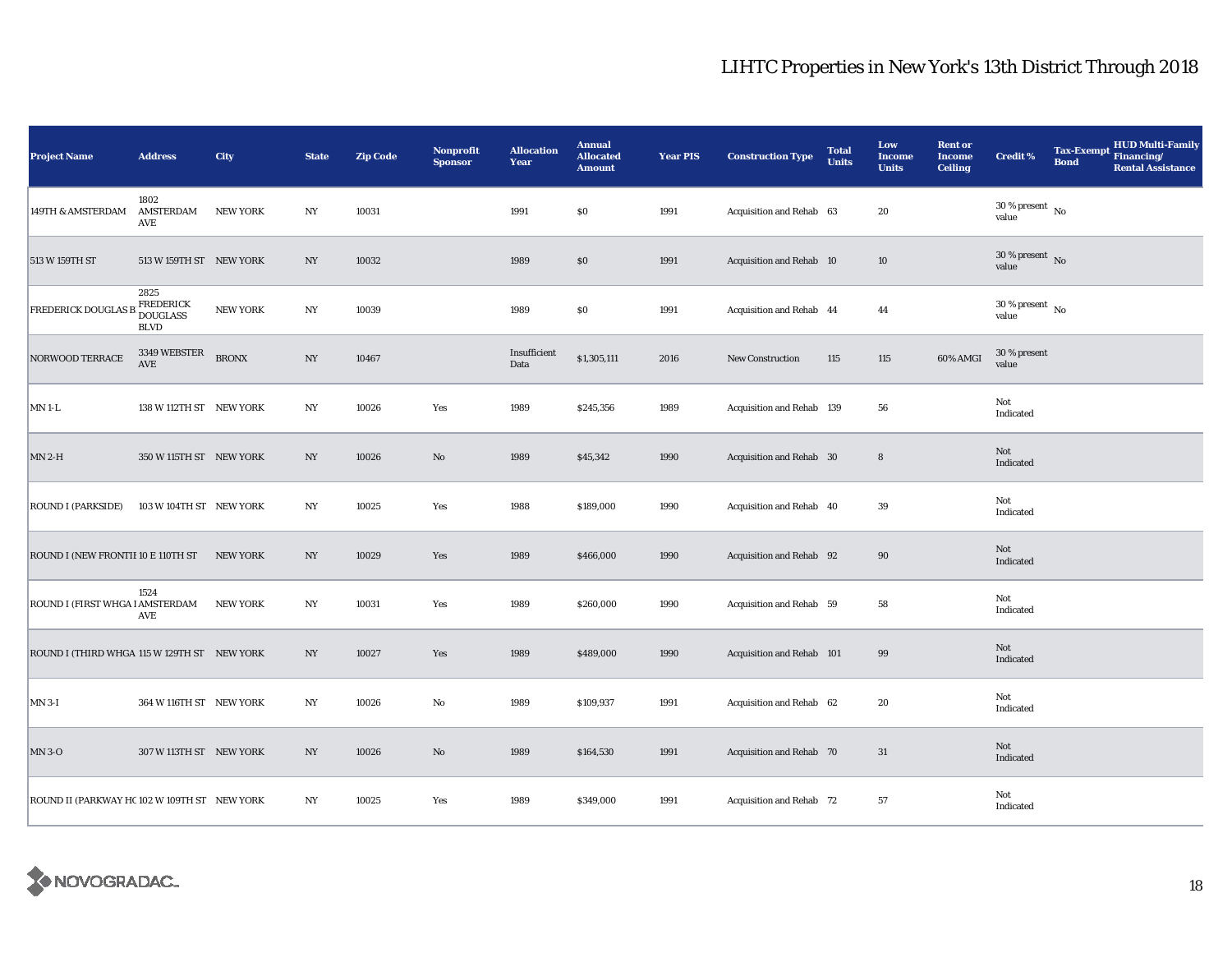| <b>Project Name</b>                                                                                                                            | <b>Address</b>          | City            | <b>State</b>     | <b>Zip Code</b> | <b>Nonprofit</b><br><b>Sponsor</b> | <b>Allocation</b><br>Year | <b>Annual</b><br><b>Allocated</b><br><b>Amount</b> | <b>Year PIS</b> | <b>Construction Type</b>        | <b>Total</b><br><b>Units</b> | Low<br><b>Income</b><br><b>Units</b> | <b>Rent or</b><br><b>Income</b><br><b>Ceiling</b> | <b>Credit %</b>  | <b>Bond</b> | <b>HUD Multi-Family</b><br>Tax-Exempt Financing/<br><b>Rental Assistance</b> |
|------------------------------------------------------------------------------------------------------------------------------------------------|-------------------------|-----------------|------------------|-----------------|------------------------------------|---------------------------|----------------------------------------------------|-----------------|---------------------------------|------------------------------|--------------------------------------|---------------------------------------------------|------------------|-------------|------------------------------------------------------------------------------|
| ROUND II (W 158TH ST) 503 W 158TH ST NEW YORK                                                                                                  |                         |                 | NY               | 10032           | Yes                                | 1990                      | \$227,956                                          | 1991            | Acquisition and Rehab 33        |                              | 32                                   |                                                   | Not<br>Indicated |             |                                                                              |
| ROUND II (LENOX AVE) 100 LENOX AVE NEW YORK                                                                                                    |                         |                 | NY               | 10026           | Yes                                | 1990                      | \$221,289                                          | 1991            | Acquisition and Rehab 36        |                              | 29                                   |                                                   | Not<br>Indicated |             |                                                                              |
| <b>CASA MUTUA</b>                                                                                                                              | 159 E 102ND ST NEW YORK |                 | NY               | 10029           | Yes                                | 1991                      | \$232,618                                          | 1992            | Acquisition and Rehab 55        |                              | 54                                   |                                                   | Not<br>Indicated |             |                                                                              |
| ROUND II (WHGA AMSTI 476 W 143RD ST NEW YORK                                                                                                   |                         |                 | NY               | 10031           | Yes                                | 1990                      | \$209,516                                          | 1992            | Acquisition and Rehab 44        |                              | 34                                   |                                                   | Not<br>Indicated |             |                                                                              |
| ROUND II (NEW FRONTI 429 E 115TH ST NEW YORK                                                                                                   |                         |                 | $_{\mathrm{NY}}$ | 10029           | Yes                                | 1990                      | \$635,941                                          | 1992            | Acquisition and Rehab 97        |                              | 94                                   |                                                   | Not<br>Indicated |             |                                                                              |
| ROUND III (NEW FRONT 415 E 115TH ST NEW YORK                                                                                                   |                         |                 | NY               | 10029           | Yes                                | 1991                      | \$181,112                                          | 1992            | Acquisition and Rehab 30        |                              | 29                                   |                                                   | Not<br>Indicated |             |                                                                              |
| ROUND III (HATTIE DOE 69 W 130TH ST NEW YORK                                                                                                   |                         |                 | NY               | 10037           | Yes                                | 1991                      | \$445,266                                          | 1992            | Acquisition and Rehab 71        |                              | 69                                   |                                                   | Not<br>Indicated |             |                                                                              |
| $\begin{tabular}{ l c c c c } \hline \text{ROUND III (SIMON BOLI $\overset{\text{981}}{\text{AVE}}$ COLUMBUS} & \text{NEW YORK} \end{tabular}$ |                         |                 | $_{\mathrm{NY}}$ | 10025           | Yes                                | 1991                      | \$370,888                                          | 1992            | Acquisition and Rehab 68        |                              | 67                                   |                                                   | Not<br>Indicated |             |                                                                              |
| <b>GEMA HALL</b>                                                                                                                               | 31 W 124TH ST NEW YORK  |                 | NY               | 10027           | Yes                                | 1992                      | \$243,884                                          | 1993            | Acquisition and Rehab 88        |                              | 87                                   |                                                   | Not<br>Indicated |             |                                                                              |
| ROUND III (FALCON RES 320 PLEASANT                                                                                                             |                         | NEW YORK        | $_{\mathrm{NY}}$ | 10035           | Yes                                | 1991                      | \$268,650                                          | 1993            | Acquisition and Rehab 45        |                              | 44                                   |                                                   | Not<br>Indicated |             |                                                                              |
| ROUND III (JOHN HILL) 478 W 159TH ST NEW YORK                                                                                                  |                         |                 | NY               | 10032           | Yes                                | 1991                      | \$95,796                                           | 1993            | <b>Acquisition and Rehab 15</b> |                              | 14                                   |                                                   | Not<br>Indicated |             |                                                                              |
| ROUND III (NEW YORK C 453 W 166TH ST NEW YORK                                                                                                  |                         |                 | $_{\mathrm{NY}}$ | 10032           | Yes                                | 1991                      | \$80,776                                           | 1993            | Acquisition and Rehab 13        |                              | $12\,$                               |                                                   | Not<br>Indicated |             |                                                                              |
| ROUND III (PHOENIX)                                                                                                                            | 2538 SEVENTH<br>AVE     | <b>NEW YORK</b> | NY               | 10039           | Yes                                | 1991                      | \$340,176                                          | 1993            | Acquisition and Rehab 59        |                              | 57                                   |                                                   | Not<br>Indicated |             |                                                                              |

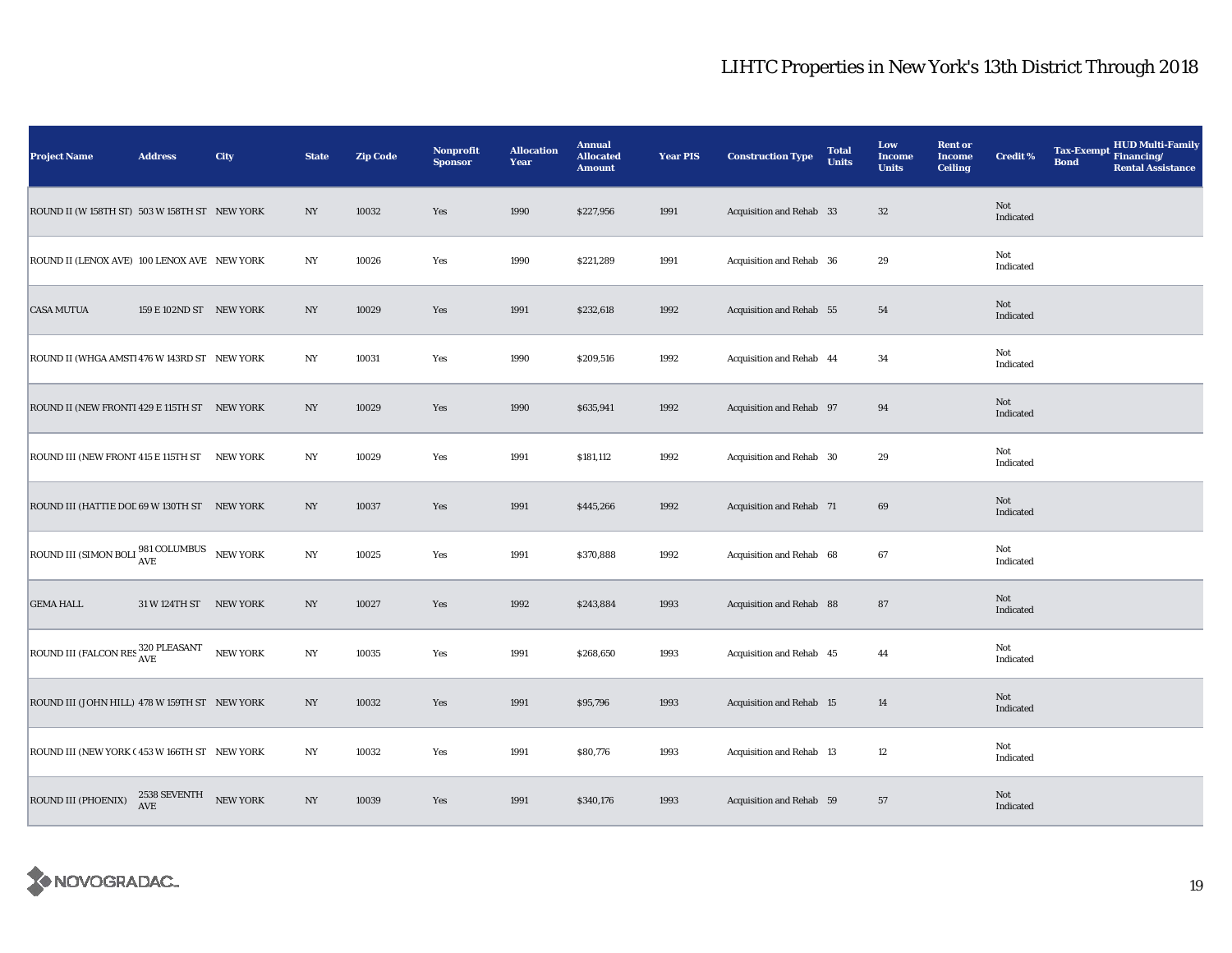| <b>Project Name</b>                                         | <b>Address</b>                                       | City            | <b>State</b>     | <b>Zip Code</b> | <b>Nonprofit</b><br><b>Sponsor</b> | <b>Allocation</b><br>Year | <b>Annual</b><br><b>Allocated</b><br><b>Amount</b> | <b>Year PIS</b> | <b>Construction Type</b>        | <b>Total</b><br><b>Units</b> | Low<br>Income<br><b>Units</b> | <b>Rent or</b><br><b>Income</b><br><b>Ceiling</b> | <b>Credit %</b>                    | Tax-Exempt Financing/<br><b>Bond</b> | HUD Multi-Family<br><b>Rental Assistance</b> |
|-------------------------------------------------------------|------------------------------------------------------|-----------------|------------------|-----------------|------------------------------------|---------------------------|----------------------------------------------------|-----------------|---------------------------------|------------------------------|-------------------------------|---------------------------------------------------|------------------------------------|--------------------------------------|----------------------------------------------|
| ROUND IV (MANDELA H 65 W 108TH ST                           |                                                      | <b>NEW YORK</b> | NY               | 10025           | Yes                                | 1992                      | \$312,936                                          | 1993            | Acquisition and Rehab 42        |                              | 41                            |                                                   | Not<br>Indicated                   |                                      |                                              |
| ROUND IV (MANDELA H 60 W 109TH ST NEW YORK                  |                                                      |                 | $_{\mathrm{NY}}$ | 10025           | Yes                                | 1992                      | \$526,385                                          | 1993            | Acquisition and Rehab 70        |                              | 68                            |                                                   | Not<br>Indicated                   |                                      |                                              |
| <b>ROUND V (AVSB)</b>                                       | 34 ST NICHOLAS $\,$ NEW YORK<br>PL.                  |                 | NY               | 10031           | Yes                                | 1992                      | \$89,276                                           | 1993            | <b>Acquisition and Rehab 15</b> |                              | 15                            |                                                   | Not<br>Indicated                   |                                      |                                              |
| PHASE IIB1                                                  | 301 W 150TH ST NEW YORK                              |                 | NY               | 10039           | Yes                                | 1993                      | \$222,217                                          | 1994            | Acquisition and Rehab 44        |                              | 18                            |                                                   | Not<br>Indicated                   |                                      |                                              |
| ROUND IV (FALCON RES $_{\hbox{AVE}}^{2425 \hbox{\,SECOND}}$ |                                                      | <b>NEW YORK</b> | NY               | 10035           | Yes                                | 1992                      | \$294,453                                          | 1994            | Acquisition and Rehab 41        |                              | 40                            |                                                   | Not<br>Indicated                   |                                      |                                              |
| <b>ROUND V (SFDS)</b>                                       | 441 E 116TH ST NEW YORK                              |                 | $_{\mathrm{NY}}$ | 10029           | Yes                                | 1993                      | \$385,537                                          | 1994            | Acquisition and Rehab 60        |                              | 59                            |                                                   | Not<br>Indicated                   | $\rm No$                             |                                              |
| ROUND V (HOUSING 20071 W 118TH ST                           |                                                      | <b>NEW YORK</b> | NY               | 10026           | Yes                                | 1992                      | \$149,872                                          | 1994            | Acquisition and Rehab 28        |                              | 27                            |                                                   | Not<br>Indicated                   |                                      |                                              |
| ROUND V (LILLIAN UPSI 28 W 127TH ST NEW YORK                |                                                      |                 | $_{\mathrm{NY}}$ | 10027           | Yes                                | 1992                      | \$387,574                                          | 1994            | Acquisition and Rehab 66        |                              | 64                            |                                                   | Not<br>Indicated                   |                                      |                                              |
| <b>ROUND V (FREEDOM)</b>                                    | 60 ST NICHOLAS $\,$ NEW YORK<br>$\operatorname{AVE}$ |                 | $_{\mathrm{NY}}$ | 10026           | Yes                                | 1992                      | \$324,392                                          | 1994            | Acquisition and Rehab 53        |                              | 52                            |                                                   | Not<br>Indicated                   |                                      |                                              |
| <b>GABRIEL HOUSE</b>                                        | 2044 SEVENTH<br>$\operatorname{AVE}$                 | NEW YORK        | NY               | 10027           | $\rm No$                           | 1993                      | \$215,257                                          | 1995            | Acquisition and Rehab 30        |                              | 29                            |                                                   | Not<br>Indicated                   | $\rm No$                             |                                              |
| PATMOS ASSOC IA                                             | 231 W 145TH ST NEW YORK                              |                 | NY               | 10039           | $\rm No$                           | 1993                      | \$168,704                                          | 1995            | Acquisition and Rehab 29        |                              | 29                            |                                                   | Not<br>Indicated                   | No                                   |                                              |
| YOUTH ACTION COMMU 204 E 118TH ST NEW YORK                  |                                                      |                 | $_{\mathrm{NY}}$ | 10035           | Yes                                | 2009                      | \$115,806                                          | 2004            | Acquisition and Rehab 12        |                              | $\boldsymbol{9}$              | 60% AMGI                                          | 70 % present $\hbox{~No}$<br>value |                                      |                                              |
| YOUTH ACTION COMMU $_{\mbox{AVE}}^{2294\mbox{\,SECOND}}$    |                                                      | <b>NEW YORK</b> | $_{\mathrm{NY}}$ | 10035           | Yes                                | 2009                      | \$43,991                                           | 2004            | Acquisition and Rehab 6         |                              | $\overline{4}$                | 60% AMGI                                          | 70 % present $\hbox{~No}$<br>value |                                      |                                              |

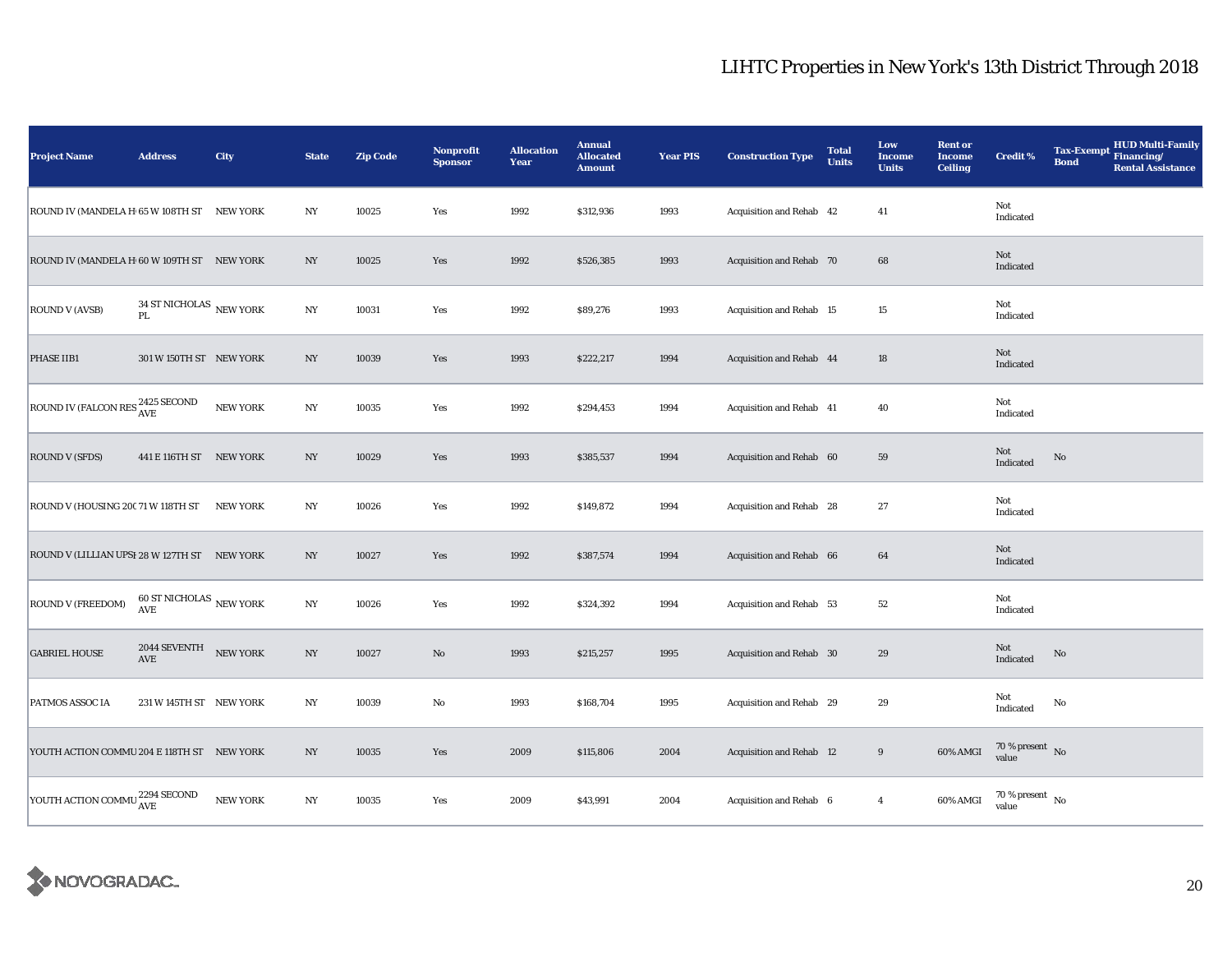| Project Name                                                        | <b>Address</b>                | City            | <b>State</b>     | <b>Zip Code</b> | <b>Nonprofit</b><br><b>Sponsor</b> | <b>Allocation</b><br>Year | <b>Annual</b><br><b>Allocated</b><br><b>Amount</b> | <b>Year PIS</b> | <b>Construction Type</b>        | <b>Total</b><br><b>Units</b> | Low<br><b>Income</b><br><b>Units</b> | <b>Rent or</b><br><b>Income</b><br><b>Ceiling</b> | <b>Credit %</b>                              | <b>Tax-Exempt</b><br><b>Bond</b> | HUD Multi-Family<br>Financing/<br><b>Rental Assistance</b> |
|---------------------------------------------------------------------|-------------------------------|-----------------|------------------|-----------------|------------------------------------|---------------------------|----------------------------------------------------|-----------------|---------------------------------|------------------------------|--------------------------------------|---------------------------------------------------|----------------------------------------------|----------------------------------|------------------------------------------------------------|
| YOUTH ACTION COMMU 2313 SECOND                                      |                               | <b>NEW YORK</b> | NY               | 10035           | Yes                                | 2009                      | \$29,040                                           | 2004            | Acquisition and Rehab 6         |                              | $\overline{4}$                       | 60% AMGI                                          | 70 % present $\hbox{~No}$<br>value           |                                  |                                                            |
| YOUTH ACTION COMMU 251 E 119TH ST NEW YORK                          |                               |                 | NY               | 10035           | Yes                                | 2009                      | \$137,918                                          | 2004            | Acquisition and Rehab 15        |                              | $13\,$                               | 60% AMGI                                          | $70$ % present $\,$ No $\,$<br>value         |                                  |                                                            |
| YOUTH ACTION COMMU 348 E 119TH ST NEW YORK                          |                               |                 | NY               | 10035           | Yes                                | 2009                      | \$156,403                                          | 2004            | Acquisition and Rehab 18        |                              | $15\,$                               | 60% AMGI                                          | $70\,\%$ present $\,$ No value               |                                  |                                                            |
| YOUTH ACTION COMMU 217 E 120TH ST NEW YORK                          |                               |                 | NY               | 10035           | Yes                                | 2009                      | \$38,266                                           | 2004            | Acquisition and Rehab 4         |                              | $\mathbf{3}$                         | 60% AMGI                                          | $70\,\%$ present $\,$ No value               |                                  |                                                            |
| <b>FRED-DOUG</b>                                                    | 279 WEST 117<br><b>STREET</b> | <b>NEW YORK</b> | NY               | 10026           | $\rm No$                           | 2004                      | \$372,427                                          | 2004            | <b>New Construction</b>         | 138                          | 42                                   | 60% AMGI                                          | $30$ % present $\,$ $\rm Yes$<br>value       |                                  | $\mathbf{No}$                                              |
| <b>TRIANGLE III</b>                                                 | 2216 8TH AVE                  | <b>NEW YORK</b> | NY               | 10026           | No                                 | 2002                      | \$173,229                                          | 2004            | New Construction                | 97                           | 20                                   | 50% AMGI                                          | $30$ % present $\rm\thinspace\,Yes$<br>value |                                  | $\mathbf{No}$                                              |
| AMSTERDAM AVENUE C MORNINGSIDE NEW YORK                             | 113<br>AVE                    |                 | N <sub>Y</sub>   | 10027           | $\rm No$                           | 2004                      | \$95,848                                           | 2005            | <b>Acquisition and Rehab 14</b> |                              | 11                                   |                                                   | 70 % present $\;$ No $\;$<br>value           |                                  |                                                            |
| AMSTERDAM AVENUE C AMSTERDAM                                        | 1439<br>AVE                   | <b>NEW YORK</b> | NY               | 10027           | $\rm No$                           | 2004                      | \$86,392                                           | 2005            | Acquisition and Rehab 9         |                              | 9                                    |                                                   | $70$ % present $\,$ No $\,$<br>value         |                                  |                                                            |
| AMSTERDAM AVENUE C AMSTERDAM                                        | 1475<br>AVE                   | <b>NEW YORK</b> | NY               | 10027           | No                                 | 2004                      | \$76,193                                           | 2005            | Acquisition and Rehab 8         |                              | $7\phantom{.0}$                      |                                                   | 70 % present $\bar{N}$<br>value              |                                  |                                                            |
| EAST 129 STREET CLUST <sup>2032</sup> MADISON                       |                               | <b>NEW YORK</b> | $_{\mathrm{NY}}$ | 10035           | $\rm No$                           | 2004                      | \$111,489                                          | 2005            | Acquisition and Rehab 16        |                              | 12                                   |                                                   | Not<br>Indicated                             |                                  |                                                            |
| EAST 129TH STREET CLU 258 E 125TH ST NEW YORK                       |                               |                 | N <sub>Y</sub>   | 10035           | $\rm No$                           | 2003                      | \$69,117                                           | 2005            | Acquisition and Rehab 9         |                              | $\overline{4}$                       |                                                   | 70 % present $\hbox{~No}$<br>value           |                                  |                                                            |
| <b>GARDEN OF EDEN II</b>                                            | 360 W 117TH ST NEW YORK       |                 | $_{\mathrm{NY}}$ | 10026           | Yes                                | 2009                      | \$75,224                                           | 2005            | <b>New Construction</b>         | 9                            | $\bf 6$                              | 60% AMGI                                          | $70\,\%$ present $\,$ No value               |                                  |                                                            |
| PARK AVENUE CLUSTER $_{\text{AVE}}^{2032 \text{ MADISON}}$ NEW YORK |                               |                 | $_{\mathrm{NY}}$ | 10035           | No                                 | 2004                      | \$0                                                | 2005            | Acquisition and Rehab 16        |                              | $\bf8$                               |                                                   | 70 % present $\,$ No $\,$<br>value           |                                  |                                                            |

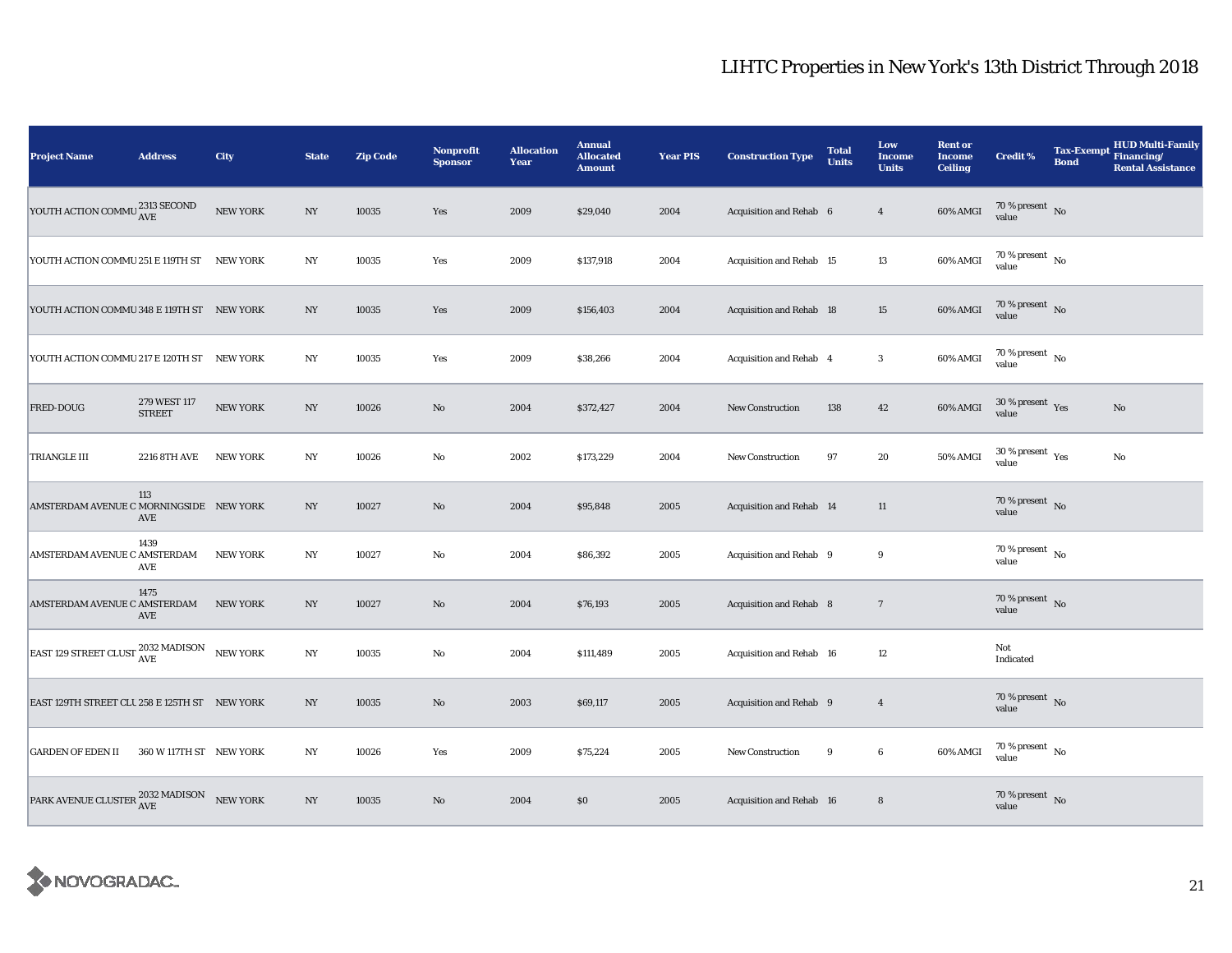| <b>Project Name</b>                                                                                                                                                             | <b>Address</b>                                   | City            | <b>State</b>     | <b>Zip Code</b> | <b>Nonprofit</b><br><b>Sponsor</b> | <b>Allocation</b><br>Year | <b>Annual</b><br><b>Allocated</b><br><b>Amount</b> | <b>Year PIS</b> | <b>Construction Type</b> | <b>Total</b><br><b>Units</b> | Low<br>Income<br><b>Units</b> | <b>Rent or</b><br><b>Income</b><br><b>Ceiling</b> | <b>Credit %</b>                      | <b>Bond</b> | <b>HUD Multi-Family</b><br>Tax-Exempt Financing/<br><b>Rental Assistance</b> |
|---------------------------------------------------------------------------------------------------------------------------------------------------------------------------------|--------------------------------------------------|-----------------|------------------|-----------------|------------------------------------|---------------------------|----------------------------------------------------|-----------------|--------------------------|------------------------------|-------------------------------|---------------------------------------------------|--------------------------------------|-------------|------------------------------------------------------------------------------|
| WEST 139TH STREET CLI 134 W 139TH ST NEW YORK                                                                                                                                   |                                                  |                 | $_{\mathrm{NY}}$ | 10030           | $\rm No$                           | 2004                      | \$66,167                                           | 2005            | Acquisition and Rehab 10 |                              | 8                             |                                                   | Not<br>Indicated                     |             |                                                                              |
| WEST 139TH STREET CLI140 W 139TH ST NEW YORK                                                                                                                                    |                                                  |                 | $_{\mathrm{NY}}$ | 10030           | $\rm No$                           | 2004                      | \$73,832                                           | 2005            | Acquisition and Rehab 10 |                              | $\bf8$                        |                                                   | Not<br>Indicated                     |             |                                                                              |
| WEST 141ST STREET CLU 108 W 141ST ST NEW YORK                                                                                                                                   |                                                  |                 | NY               | 10030           | No                                 | 2008                      | \$368,953                                          | 2005            | Acquisition and Rehab 56 |                              | 41                            | 60% AMGI                                          | $70\,\%$ present $\,$ No value       |             |                                                                              |
| CDC EAST 115TH STREET 1664 PARK AVE NEW YORK                                                                                                                                    |                                                  |                 | $_{\mathrm{NY}}$ | 10035           | $\rm No$                           | 2008                      | \$81,780                                           | 2005            | Acquisition and Rehab 20 |                              | $\bf8$                        | 60% AMGI                                          | 70 % present $\,$ No $\,$<br>value   |             |                                                                              |
| $\left \begin{matrix} \text{CDC } \text{EAST } 115 \text{TH } \text{STREET} \end{matrix}\begin{matrix} 1755 \text{ MADISON} \ 115 \text{TH } \text{STREET} \end{matrix}\right.$ |                                                  | <b>NEW YORK</b> | NY               | 10029           | $\rm No$                           | 2008                      | \$76,445                                           | 2005            | Acquisition and Rehab 16 |                              | $\overline{7}$                | 60% AMGI                                          | 70 % present $\hbox{~No}$<br>value   |             |                                                                              |
| CDC EAST 115TH STREET 170 E 105TH ST NEW YORK                                                                                                                                   |                                                  |                 | $_{\mathrm{NY}}$ | 10029           | $\rm No$                           | 2008                      | \$105,608                                          | 2005            | Acquisition and Rehab 24 |                              | 14                            | 60% AMGI                                          | 70 % present $\,$ No $\,$<br>value   |             |                                                                              |
| CDC EAST 115TH STREET 165 E 115TH ST                                                                                                                                            |                                                  | <b>NEW YORK</b> | $_{\mathrm{NY}}$ | 10029           | $\rm No$                           | 2008                      | \$75,209                                           | 2005            | Acquisition and Rehab 10 |                              | $6\phantom{.0}$               | 60% AMGI                                          | 70 % present $\hbox{~No}$<br>value   |             |                                                                              |
| CDC EAST 115TH STREET 63 E 115TH ST                                                                                                                                             |                                                  | <b>NEW YORK</b> | $_{\mathrm{NY}}$ | 10029           | $\rm No$                           | 2008                      | \$79,976                                           | 2005            | Acquisition and Rehab 10 |                              | $\overline{7}$                | 60% AMGI                                          | $70\,\%$ present $\,$ No value       |             |                                                                              |
| CDC EAST 115TH STREET 61 E 117TH ST                                                                                                                                             |                                                  | <b>NEW YORK</b> | NY               | 10035           | No                                 | 2008                      | \$61,164                                           | 2005            | Acquisition and Rehab 16 |                              | 6                             | 60% AMGI                                          | $70$ % present $\,$ No $\,$<br>value |             |                                                                              |
| CDC EAST 115TH STREET 115 E 115TH ST NEW YORK                                                                                                                                   |                                                  |                 | NY               | 10029           | $\rm No$                           | 2008                      | \$79,173                                           | 2005            | Acquisition and Rehab 10 |                              | $\bf{6}$                      | 60% AMGI                                          | 70 % present $\,$ No $\,$<br>value   |             |                                                                              |
| <b>GARDEN OF EDEN</b>                                                                                                                                                           | 2211 FREDERICK<br><b>DOUGLASS</b><br><b>BLVD</b> | <b>NEW YORK</b> | $_{\mathrm{NY}}$ | 10026           | Yes                                | 2003                      | \$648,245                                          | 2005            | Acquisition and Rehab 94 |                              | 67                            | 60% AMGI                                          | 70 % present $\hbox{~No}$<br>value   |             |                                                                              |
| ROUND IV (WEST 128TH 46 W 129TH ST NEW YORK                                                                                                                                     |                                                  |                 | $_{\mathrm{NY}}$ | 10027           | $\rm No$                           | 2008                      | \$245,320                                          | 2005            | Acquisition and Rehab 29 |                              | $\bf 22$                      | 60% AMGI                                          | $70$ % present $\,$ No $\,$<br>value |             |                                                                              |
| WEST 128TH STREET CLI60 W 128TH ST NEW YORK                                                                                                                                     |                                                  |                 | $_{\mathrm{NY}}$ | 10027           | $\rm No$                           | 2008                      | \$94,647                                           | 2005            | Acquisition and Rehab 16 |                              | 12                            | 60% AMGI                                          | $70$ % present $\,$ No $\,$<br>value |             |                                                                              |

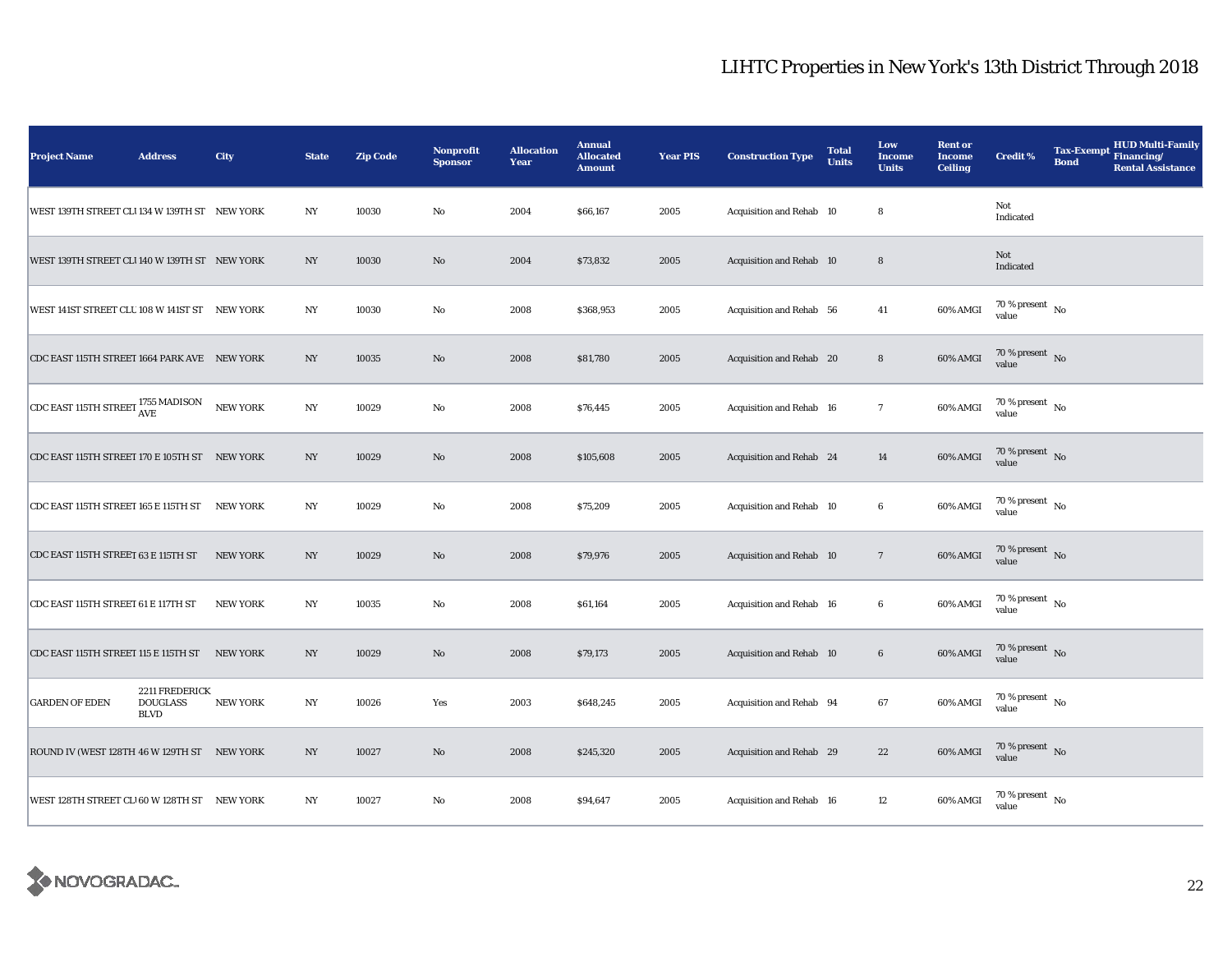| <b>Project Name</b>                          | <b>Address</b>                                | City            | <b>State</b>     | <b>Zip Code</b> | <b>Nonprofit</b><br><b>Sponsor</b> | <b>Allocation</b><br>Year | <b>Annual</b><br><b>Allocated</b><br><b>Amount</b> | <b>Year PIS</b> | <b>Construction Type</b>  | <b>Total</b><br><b>Units</b> | Low<br><b>Income</b><br><b>Units</b> | <b>Rent or</b><br><b>Income</b><br><b>Ceiling</b> | <b>Credit %</b>                              | <b>Tax-Exempt</b><br><b>Bond</b> | <b>HUD Multi-Family</b><br>Financing/<br><b>Rental Assistance</b> |
|----------------------------------------------|-----------------------------------------------|-----------------|------------------|-----------------|------------------------------------|---------------------------|----------------------------------------------------|-----------------|---------------------------|------------------------------|--------------------------------------|---------------------------------------------------|----------------------------------------------|----------------------------------|-------------------------------------------------------------------|
| WEST 128TH STREET CL 103 W 127TH ST NEW YORK |                                               |                 | NY               | 10027           | $\rm No$                           | 2008                      | \$131,818                                          | 2005            | Acquisition and Rehab 25  |                              | 19                                   | 60% AMGI                                          | $70\,\%$ present $\,$ No value               |                                  |                                                                   |
| WEST 128TH STREET CLI64 W 128TH ST NEW YORK  |                                               |                 | $_{\mathrm{NY}}$ | 10027           | $\rm No$                           | 2008                      | \$101,858                                          | 2005            | Acquisition and Rehab 16  |                              | $12\,$                               | 60% AMGI                                          | $70\,\%$ present $\,$ No $\,$<br>value       |                                  |                                                                   |
| WEST 148TH STREET PH 310 W 148TH ST NEW YORK |                                               |                 | NY               | 10039           | No                                 | 2008                      | \$61,555                                           | 2005            | Acquisition and Rehab 10  |                              | $5\phantom{.0}$                      | 60% AMGI                                          | $70\,\%$ present $\,$ No value               |                                  |                                                                   |
| WEST 148TH STREET PH 302 W 149TH ST NEW YORK |                                               |                 | NY               | 10039           | $\mathbf {No}$                     | 2008                      | \$60,077                                           | 2005            | Acquisition and Rehab 10  |                              | $5\phantom{.0}$                      | 60% AMGI                                          | 70 % present $\hbox{~No}$<br>value           |                                  |                                                                   |
| WEST 148TH STREET CLI <sup>2976</sup> EIGHTH | $\operatorname{AVE}$                          | NEW YORK        | $_{\mathrm{NY}}$ | 10039           | $\rm No$                           | 2008                      | \$72,942                                           | 2005            | Acquisition and Rehab 11  |                              | $\bf 6$                              | 60% AMGI                                          | 70 % present $\,$ No $\,$<br>value           |                                  |                                                                   |
| <b>WIEN HOUSE</b>                            | 60 NAGLE<br><b>AVENUE</b>                     | <b>NEW YORK</b> | $_{\mathrm{NY}}$ | 10040           | Yes                                | 2004                      | \$474,565                                          | 2005            | Acquisition and Rehab 100 |                              | 99                                   | 60% AMGI                                          | $30$ % present $\rm\thinspace\,Yes$<br>value |                                  | Yes                                                               |
| 119 MANHATTAN EQUITI MANHATTAN               | 444<br>AVE                                    | <b>NEW YORK</b> | $_{\mathrm{NY}}$ | 10026           | $\rm No$                           | 2004                      | \$216,909                                          | 2005            | <b>New Construction</b>   | 123                          | $\bf 25$                             | 50% AMGI                                          | $30\,\%$ present $\,$ Yes<br>value           |                                  | No                                                                |
| <b>LARKSPUR LLC</b>                          | 304 WEST 117TH NEW YORK<br><b>ST</b>          |                 | $_{\mathrm{NY}}$ | 10026           | $\rm No$                           | 2001                      | \$101,904                                          | 2005            | <b>New Construction</b>   | 94                           | $19\,$                               | 50% AMGI                                          | $30\,\%$ present $\,$ Yes value              |                                  | $\rm No$                                                          |
| 2 W 129TH ST                                 | 2 W 129TH ST                                  | <b>NEW YORK</b> | NY               | 10027           | No                                 | 2003                      | \$213,486                                          | 2006            | Acquisition and Rehab 34  |                              | $17\,$                               |                                                   | Not<br>Indicated                             |                                  |                                                                   |
| <b>FANIA GERSHAM</b>                         | 140 WEST 105TH $\,$ NEW YORK<br><b>STREET</b> |                 | $_{\mathrm{NY}}$ | 10025           | Yes                                | 2006                      | \$153,172                                          | 2006            | Acquisition and Rehab 29  |                              | 28                                   | 60% AMGI                                          | $30\,\%$ present $\,$ $\rm Yes$<br>value     |                                  | Yes                                                               |
| <b>LENOX APTS</b>                            | 342 LENOX AVE NEW YORK                        |                 | NY               | 10027           |                                    | 1996                      | \$0                                                | 1996            | Acquisition and Rehab 30  |                              | $17\,$                               |                                                   | 70 % present $\,$ No $\,$<br>value           |                                  |                                                                   |
| VACANT BUILDING PRO(545 W 133RD ST NEW YORK  |                                               |                 | $_{\mathrm{NY}}$ | 10027           |                                    | 1994                      | \$0                                                | 1996            | Acquisition and Rehab 14  |                              | $\overline{7}$                       |                                                   | 70 % present $\hbox{~No}$<br>value           |                                  |                                                                   |
| 221 W 135TH ST                               | 221 W 135TH ST NEW YORK                       |                 | $_{\mathrm{NY}}$ | 10030           |                                    | 1997                      | $\$0$                                              | 1997            | New Construction          | 9                            | $\bf8$                               |                                                   | 70 % present $\,$ No $\,$<br>value           |                                  |                                                                   |

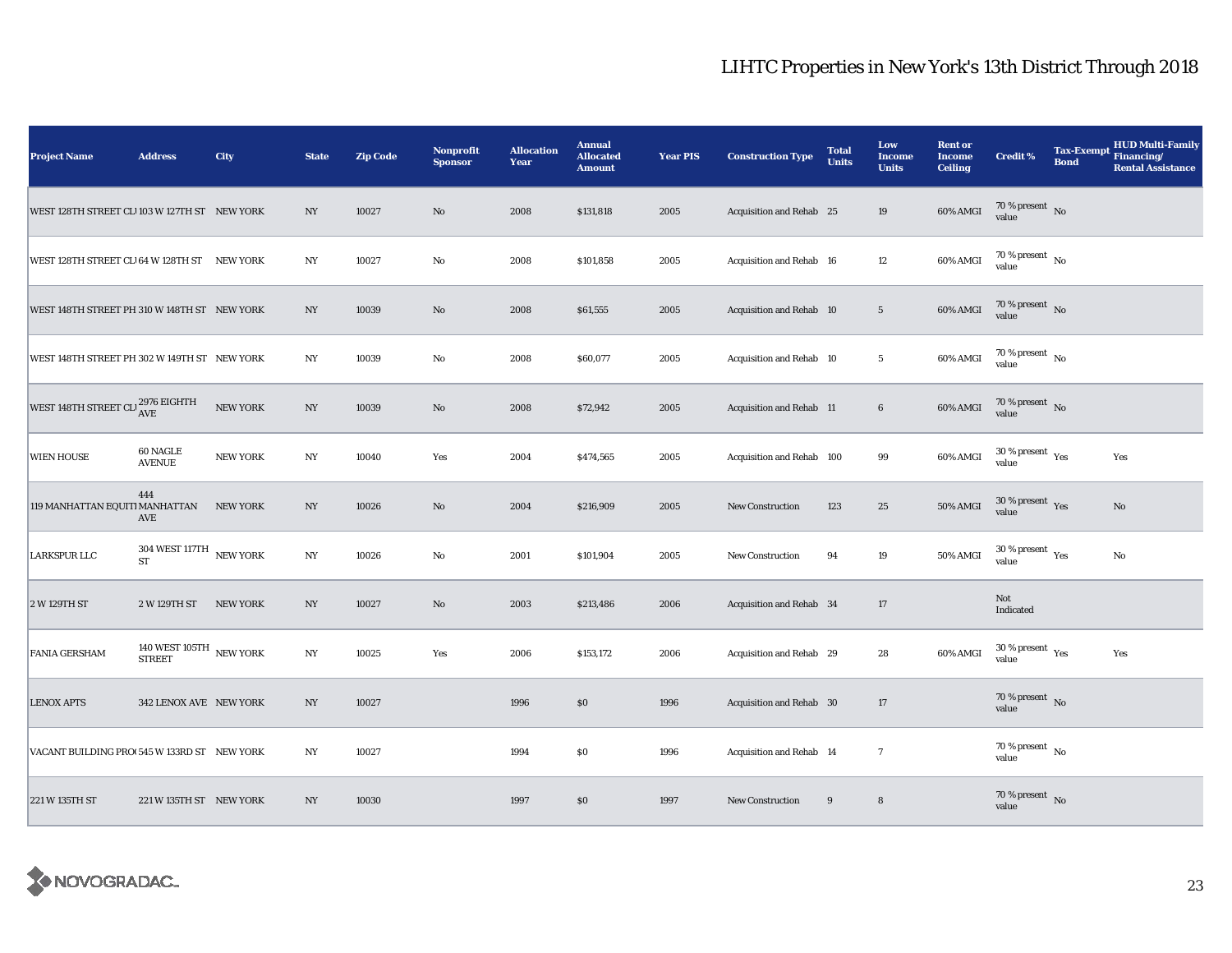| <b>Project Name</b>                                                               | <b>Address</b>                                             | City            | <b>State</b>     | <b>Zip Code</b> | Nonprofit<br><b>Sponsor</b> | <b>Allocation</b><br>Year | <b>Annual</b><br><b>Allocated</b><br><b>Amount</b> | <b>Year PIS</b> | <b>Construction Type</b> | <b>Total</b><br><b>Units</b> | Low<br><b>Income</b><br><b>Units</b> | <b>Rent or</b><br><b>Income</b><br><b>Ceiling</b> | <b>Credit %</b>                        | <b>Tax-Exempt</b><br><b>Bond</b> | <b>HUD Multi-Family</b><br>Financing/<br><b>Rental Assistance</b> |
|-----------------------------------------------------------------------------------|------------------------------------------------------------|-----------------|------------------|-----------------|-----------------------------|---------------------------|----------------------------------------------------|-----------------|--------------------------|------------------------------|--------------------------------------|---------------------------------------------------|----------------------------------------|----------------------------------|-------------------------------------------------------------------|
| $\boxed{965 \; \text{COLUMBUS} \; \text{AVENUE} \; \text{365}\; \text{COLUMBUS}}$ |                                                            | NEW YORK        | $_{\mathrm{NY}}$ | 10025           |                             | 1997                      | \$0                                                | 1997            | <b>New Construction</b>  | 18                           | 18                                   |                                                   | 70 % present $\hbox{~No}$<br>value     |                                  |                                                                   |
| E 104TH STREET                                                                    | 21 E 104TH ST                                              | <b>NEW YORK</b> | NY               | 10029           |                             | 1995                      | $\$0$                                              | 1997            | Acquisition and Rehab 70 |                              | 50                                   |                                                   | 70 % present $\overline{N_0}$<br>value |                                  |                                                                   |
| WEST 142ND STREET AS: 130 W 142ND ST NEW YORK                                     |                                                            |                 | NY               | 10030           |                             | 1995                      | \$0                                                | 1997            | Acquisition and Rehab 61 |                              | 60                                   |                                                   | 70 % present $\overline{N_0}$<br>value |                                  |                                                                   |
| <b>ANGELOU COURT</b>                                                              | 516<br>MANHATTAN<br>AVE                                    | <b>NEW YORK</b> | NY               | 10027           |                             | 1997                      | \$0                                                | 1999            | Acquisition and Rehab 23 |                              | 23                                   |                                                   | 70 % present $\hbox{~No}$<br>value     |                                  |                                                                   |
| <b>DREITZER HOUSE</b>                                                             | 325 E 115TH ST NEW YORK                                    |                 | $_{\mathrm{NY}}$ | 10029           |                             | 1997                      | \$0                                                | 1999            | <b>New Construction</b>  | 37                           | 36                                   |                                                   | 70 % present $\hbox{~No}$<br>value     |                                  |                                                                   |
| HARLEM VALLEY APTS F 439 W 125TH ST NEW YORK                                      |                                                            |                 | $_{\mathrm{NY}}$ | 10027           |                             | 1997                      | \$0                                                | 1999            | <b>New Construction</b>  | 21                           | 21                                   |                                                   | 70 % present $\bar{N}$ o<br>value      |                                  |                                                                   |
| ROUND VI (BUFNY)                                                                  | 123 EDGECOMBE $_{\rm NEW}$ YORK<br>$\operatorname{AVE}$    |                 | $_{\mathrm{NY}}$ | 10030           | $_{\rm No}$                 | 1994                      | \$287,437                                          | 1995            | Acquisition and Rehab 41 |                              | 40                                   |                                                   | Not<br>Indicated                       | No                               |                                                                   |
| ROUND VI (CANAAN HO $_{\mbox{AVE}}^{2190\text{ EIGHTH}}$                          |                                                            | NEW YORK        | $_{\mathrm{NY}}$ | 10026           | $\rm No$                    | 1994                      | \$337,200                                          | 1995            | Acquisition and Rehab 48 |                              | 47                                   |                                                   | Not<br>Indicated                       | No                               |                                                                   |
| ROUND VI (HOPE COMM 161 E 116TH ST NEW YORK                                       |                                                            |                 | $_{\mathrm{NY}}$ | 10029           | No                          | 1994                      | \$633,829                                          | 1995            | Acquisition and Rehab 70 |                              | 68                                   |                                                   | Not<br>Indicated                       | No                               |                                                                   |
| ROUND VI (OPERATION $\frac{1924}{\text{AVE}}$                                     |                                                            | NEW YORK        | $_{\mathrm{NY}}$ | 10029           | $\rm No$                    | 1993                      | \$544,971                                          | 1995            | Acquisition and Rehab 77 |                              | 76                                   |                                                   | Not<br>Indicated                       | No                               |                                                                   |
| ROUND VI (PHASE PIGG' AMSTERDAM                                                   | 1780<br>AVE                                                | <b>NEW YORK</b> | NY               | 10031           | No                          | 1994                      | \$235,223                                          | 1995            | Acquisition and Rehab 31 |                              | 30                                   |                                                   | Not<br>Indicated                       | No                               |                                                                   |
| ZIPPORAH ASSOC IIB2                                                               | 2844<br><b>FREDERICK</b><br><b>DOUGLASS</b><br><b>BLVD</b> | <b>NEW YORK</b> | $_{\mathrm{NY}}$ | 10039           | $\rm No$                    | 1995                      | \$114,596                                          | 1996            | Acquisition and Rehab 27 |                              | 10                                   |                                                   | Not<br>Indicated                       | No                               |                                                                   |
| <b>ZIPPORAH ASSOC IIC</b>                                                         | 210 W 147TH ST NEW YORK                                    |                 | NY               | 10039           | $\mathbf{No}$               | 1993                      | \$185,427                                          | 1996            | Acquisition and Rehab 41 |                              | 16                                   |                                                   | Not<br>Indicated                       | No                               |                                                                   |

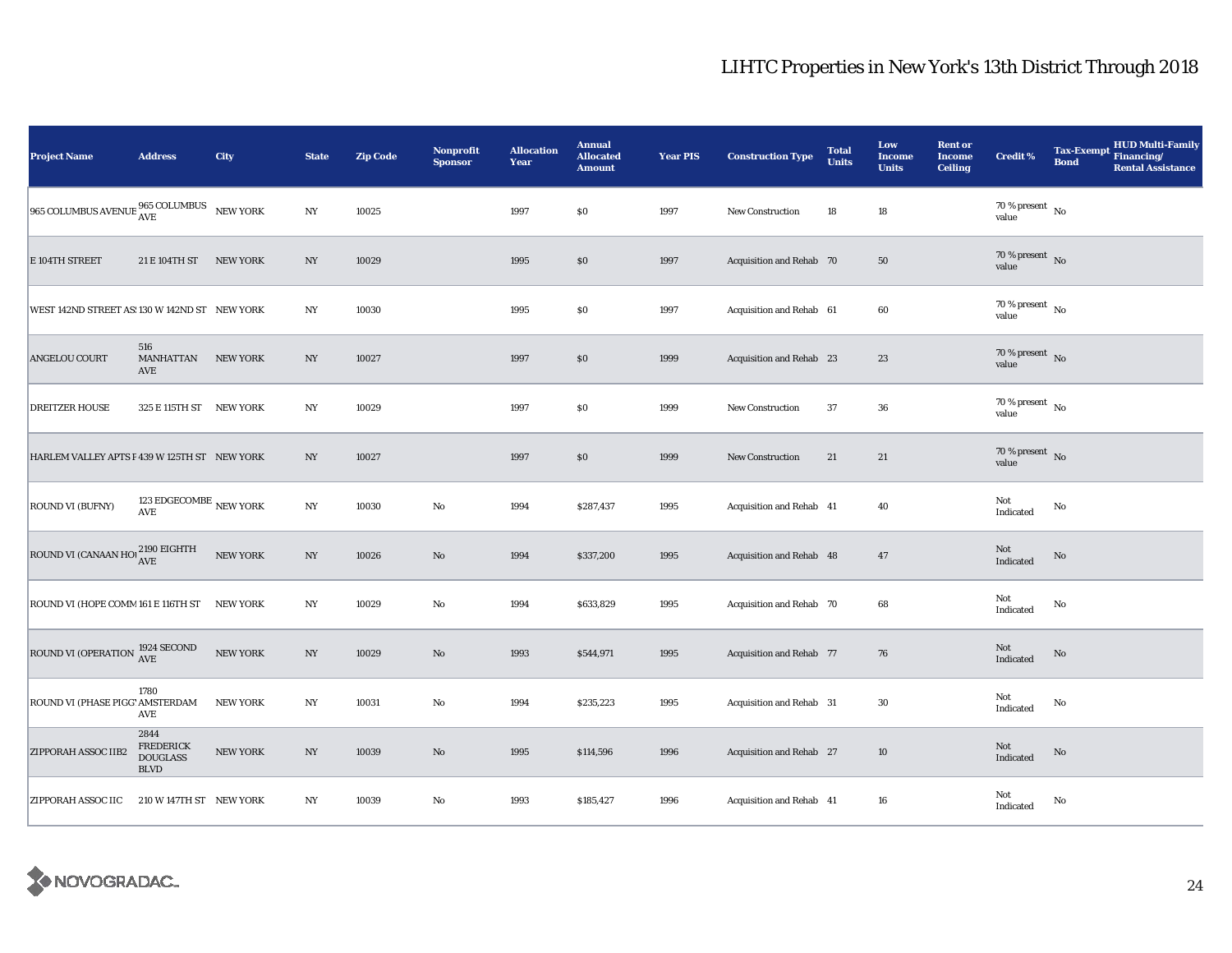| <b>Project Name</b>                           | <b>Address</b>                                             | City            | <b>State</b>     | <b>Zip Code</b> | Nonprofit<br><b>Sponsor</b> | <b>Allocation</b><br>Year | <b>Annual</b><br><b>Allocated</b><br><b>Amount</b> | <b>Year PIS</b> | <b>Construction Type</b> | <b>Total</b><br><b>Units</b> | Low<br><b>Income</b><br><b>Units</b> | <b>Rent or</b><br><b>Income</b><br><b>Ceiling</b> | <b>Credit %</b>  | HUD Multi-Family<br><b>Tax-Exempt</b><br>Financing/<br><b>Bond</b><br><b>Rental Assistance</b> |
|-----------------------------------------------|------------------------------------------------------------|-----------------|------------------|-----------------|-----------------------------|---------------------------|----------------------------------------------------|-----------------|--------------------------|------------------------------|--------------------------------------|---------------------------------------------------|------------------|------------------------------------------------------------------------------------------------|
| ROUND VI (ABYSSINIAN                          | 2407<br><b>FREDERICK</b><br><b>DOUGLASS</b><br><b>BLVD</b> | <b>NEW YORK</b> | NY               | 10027           | No                          | 1994                      | \$377,839                                          | 1996            | Acquisition and Rehab 42 |                              | 41                                   |                                                   | Not<br>Indicated | No                                                                                             |
| AUGUSTA SAVAGE HOUS AMSTERDAM                 | 1789<br>AVE                                                | <b>NEW YORK</b> | NY               | 10031           | No                          | 1994                      | \$374,266                                          | 1996            | Acquisition and Rehab 54 |                              | $52\,$                               |                                                   | Not<br>Indicated | No                                                                                             |
| HCCI PORTFOLIO (HARL 191 LENOX AVE NEW YORK   |                                                            |                 | NY               | 10026           | $\mathbf{N}\mathbf{o}$      | 1994                      | \$418,984                                          | 1996            | Acquisition and Rehab 48 |                              | 46                                   |                                                   | Not<br>Indicated | $\mathbf{No}$                                                                                  |
| <b>ROUND VII (SFDS)</b>                       | 242 E 106TH ST NEW YORK                                    |                 | NY               | 10029           | No                          | 1995                      | \$169,067                                          | 1996            | Acquisition and Rehab 20 |                              | 20                                   |                                                   | Not<br>Indicated | No                                                                                             |
| ROUND VII (HOPE COMM 151 E 106TH ST NEW YORK  |                                                            |                 | $_{\mathrm{NY}}$ | 10029           | $\mathbf{N}\mathbf{o}$      | 1995                      | \$399,779                                          | 1996            | Acquisition and Rehab 49 |                              | 48                                   |                                                   | Not<br>Indicated | $\mathbf{No}$                                                                                  |
| EAST 111TH STREET CLU 221 E 111TH ST NEW YORK |                                                            |                 | NY               | 10029           | Yes                         | 1997                      | \$179,061                                          | 1997            | Acquisition and Rehab 42 |                              | 29                                   |                                                   | Not<br>Indicated | $\mathbf{No}$                                                                                  |
| EAST 111TH STREET CLU 2020 THIRD AVE NEW YORK |                                                            |                 | NY               | 10029           | Yes                         | 1997                      | \$74,378                                           | 1997            | Acquisition and Rehab 13 |                              | $9\,$                                |                                                   | Not<br>Indicated | No                                                                                             |
| EAST 111TH STREET CLU 2027 THIRD AVE NEW YORK |                                                            |                 | NY               | 10029           | Yes                         | 1997                      | \$130,531                                          | 1997            | Acquisition and Rehab 22 |                              | 16                                   |                                                   | Not<br>Indicated | No                                                                                             |
| <b>PHASE IIE</b>                              | 2855<br><b>FREDERICK</b><br><b>DOUGLASS</b><br><b>BLVD</b> | <b>NEW YORK</b> | $_{\mathrm{NY}}$ | 10039           | Yes                         | 1995                      | \$435,610                                          | 1997            | Acquisition and Rehab 67 |                              | 33                                   |                                                   | Not<br>Indicated |                                                                                                |
| <b>ZIPPORAH ASSOC II F</b>                    | 223 W 145TH ST NEW YORK                                    |                 | N <sub>Y</sub>   | 10039           | No                          | 1995                      | \$58,732                                           | 1997            | Acquisition and Rehab 16 |                              | $\bf 6$                              |                                                   | Not<br>Indicated | No                                                                                             |
| ZIPPORAH ASSOC IIB3 302 W 150TH ST NEW YORK   |                                                            |                 | NY               | 10039           | $\mathbf{N}\mathbf{o}$      | 1995                      | \$156,753                                          | 1997            | Acquisition and Rehab 37 |                              | 14                                   |                                                   | Not<br>Indicated | No                                                                                             |
| JAMES VAN DER ZEE HC 409 W 125TH ST NEW YORK  |                                                            |                 | $_{\mathrm{NY}}$ | 10027           | No                          | 1995                      | \$310,383                                          | 1997            | Acquisition and Rehab 34 |                              | 33                                   |                                                   | Not<br>Indicated | No                                                                                             |
| ROUND VII (OPERATION 351 PLEASANT             |                                                            | <b>NEW YORK</b> | NY               | 10035           | No                          | 1995                      | \$213,192                                          | 1997            | Acquisition and Rehab 28 |                              | 27                                   |                                                   | Not<br>Indicated | No                                                                                             |

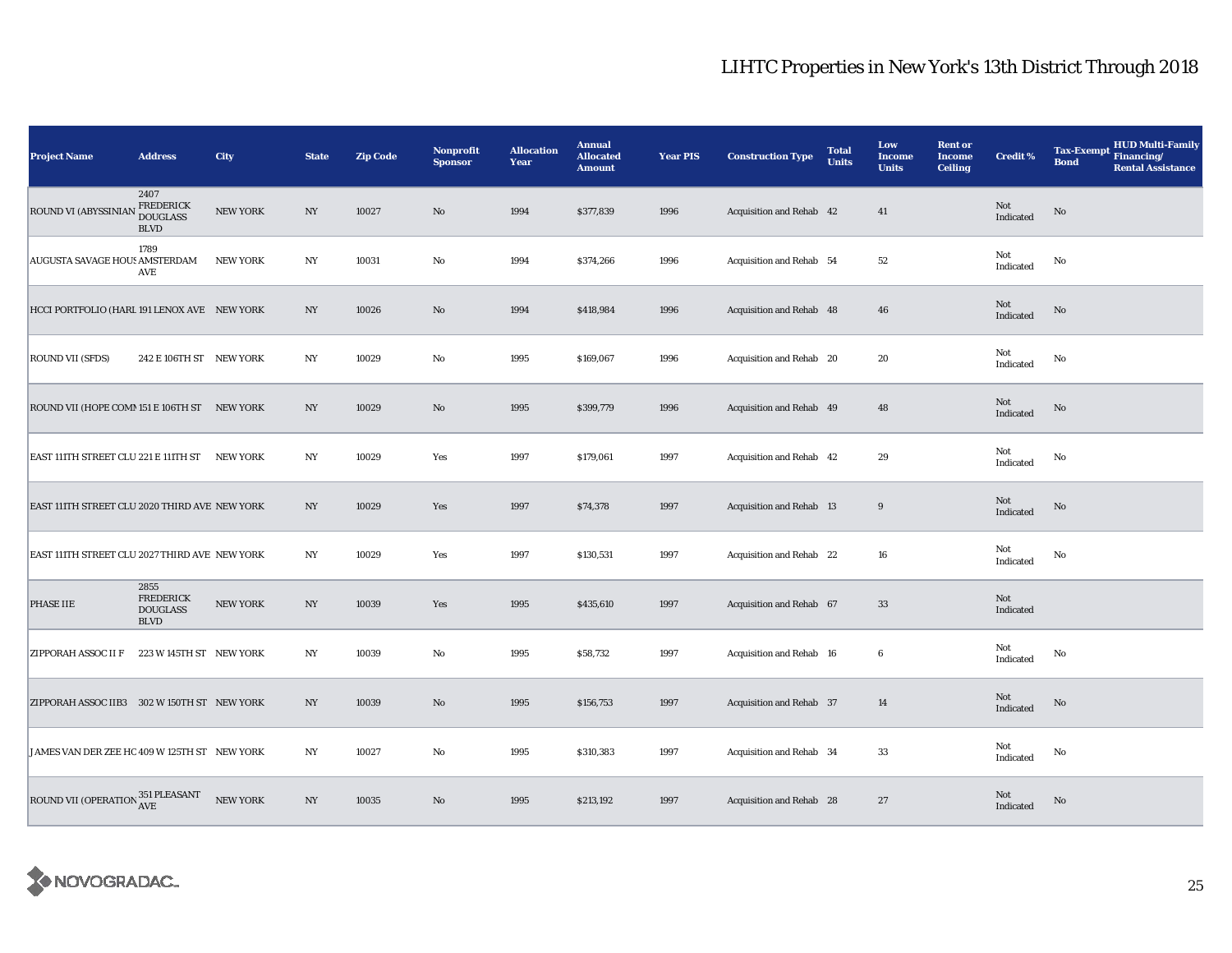| <b>Project Name</b>                                             | <b>Address</b>                                               | City            | <b>State</b>     | <b>Zip Code</b> | <b>Nonprofit</b><br><b>Sponsor</b> | <b>Allocation</b><br>Year | <b>Annual</b><br><b>Allocated</b><br><b>Amount</b> | <b>Year PIS</b> | <b>Construction Type</b>        | <b>Total</b><br><b>Units</b> | Low<br>Income<br><b>Units</b> | <b>Rent or</b><br><b>Income</b><br><b>Ceiling</b> | <b>Credit %</b>  | HUD Multi-Family<br>Tax-Exempt Financing/<br><b>Bond</b><br><b>Rental Assistance</b> |
|-----------------------------------------------------------------|--------------------------------------------------------------|-----------------|------------------|-----------------|------------------------------------|---------------------------|----------------------------------------------------|-----------------|---------------------------------|------------------------------|-------------------------------|---------------------------------------------------|------------------|--------------------------------------------------------------------------------------|
| ROUND VII (PHASE PIGC $_{\rm AVE}^{219\rm\,EDGECOMBE}$ NEW YORK |                                                              |                 | $_{\mathrm{NY}}$ | 10030           | $\rm No$                           | 1995                      | \$403,116                                          | 1997            | Acquisition and Rehab 52        |                              | 51                            |                                                   | Not<br>Indicated | $\mathbf{No}$                                                                        |
| ROUND VII (HOPE COMM 129 E 123RD ST NEW YORK                    |                                                              |                 | $_{\mathrm{NY}}$ | 10035           | $\rm No$                           | 1996                      | \$152,720                                          | 1997            | <b>Acquisition and Rehab 18</b> |                              | $17\,$                        |                                                   | Not<br>Indicated | No                                                                                   |
| <b>CORNER HOUSE</b>                                             | 131 EDGECOMBE $\,$ NEW YORK<br>$\operatorname{\mathbf{AVE}}$ |                 | NY               | 10030           | $\rm No$                           | 1995                      | \$387,476                                          | 1997            | Acquisition and Rehab 35        |                              | 34                            |                                                   | Not<br>Indicated | No                                                                                   |
| WEST 119 STREET CLUST 10 W 119TH ST NEW YORK                    |                                                              |                 | NY               | 10026           | Yes                                | 1997                      | \$94,123                                           | 1997            | Acquisition and Rehab 30        |                              | 23                            |                                                   | Not<br>Indicated | No                                                                                   |
| WEST 119 STREET CLUST 222 W 122ND ST NEW YORK                   |                                                              |                 | NY               | 10027           | Yes                                | 1997                      | \$173,720                                          | 1997            | Acquisition and Rehab 45        |                              | 23                            |                                                   | Not<br>Indicated | No                                                                                   |
| WEST 119 STREET CLUST 27 W 118TH ST NEW YORK                    |                                                              |                 | $_{\mathrm{NY}}$ | 10026           | Yes                                | 1997                      | \$115,268                                          | 1997            | Acquisition and Rehab 40        |                              | $30\,$                        |                                                   | Not<br>Indicated | $\mathbf{No}$                                                                        |
| WEST 119 STREET CLUST 52 W 119TH ST                             |                                                              | <b>NEW YORK</b> | NY               | 10026           | Yes                                | 1997                      | \$63,769                                           | 1997            | Acquisition and Rehab 10        |                              | 8                             |                                                   | Not<br>Indicated | No                                                                                   |
| WEST 119 STREET CLUST 69 W 118TH ST NEW YORK                    |                                                              |                 | $_{\mathrm{NY}}$ | 10026           | Yes                                | 1997                      | \$46,474                                           | 1997            | Acquisition and Rehab 10        |                              | $\bf 6$                       |                                                   | Not<br>Indicated | No                                                                                   |
| W 140TH ST NORTH CLU $_{\rm AVE}^{2400 \ \rm SEVENTH}$          |                                                              | <b>NEW YORK</b> | NY               | 10030           | Yes                                | 1996                      | \$425,127                                          | 1997            | Acquisition and Rehab 119       |                              | 77                            |                                                   | Not<br>Indicated | No                                                                                   |
| <b>WEST 159TH STREET</b>                                        | 515 W 159TH ST NEW YORK                                      |                 | NY               | 10032           | $\rm No$                           | 1995                      | \$340,938                                          | 1997            | Acquisition and Rehab 55        |                              | 50                            |                                                   | Not<br>Indicated | $\mathbf{No}$                                                                        |
| 2500 FREDERICK DOUGI $_{\rm AVE}^{2500\rm\,EIGHTH}$             |                                                              | <b>NEW YORK</b> | NY               | 10030           | Yes                                | 1997                      | \$46,805                                           | 1998            | Acquisition and Rehab 9         |                              | 9                             |                                                   | Not<br>Indicated | Yes                                                                                  |
| 262 W 115TH ST                                                  | 262 W 115TH ST NEW YORK                                      |                 | $_{\mathrm{NY}}$ | 10026           | Yes                                | 1997                      | \$49,359                                           | 1998            | Acquisition and Rehab 10        |                              | $10\,$                        |                                                   | Not<br>Indicated | Yes                                                                                  |
| WEST 149TH ST                                                   | 542 W 149TH ST NEW YORK                                      |                 | NY               | 10031           | Yes                                | 1997                      | \$138,000                                          | 1998            | Acquisition and Rehab 36        |                              | 35                            |                                                   | Not<br>Indicated | Yes                                                                                  |

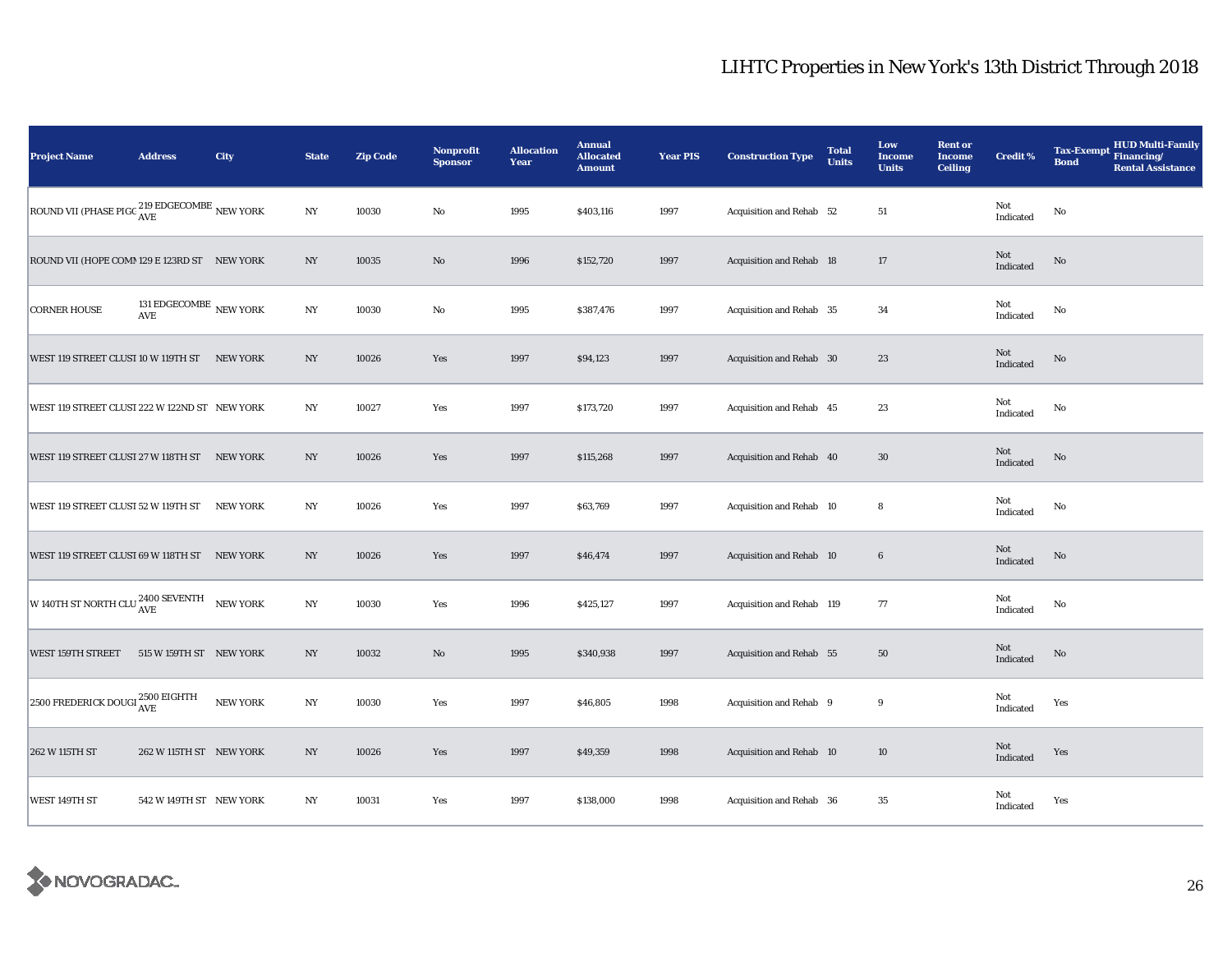| <b>Project Name</b>                                                       | <b>Address</b> | City            | <b>State</b>     | <b>Zip Code</b> | Nonprofit<br><b>Sponsor</b> | <b>Allocation</b><br>Year | <b>Annual</b><br><b>Allocated</b><br><b>Amount</b> | <b>Year PIS</b> | <b>Construction Type</b>       | <b>Total</b><br><b>Units</b> | Low<br><b>Income</b><br><b>Units</b> | <b>Rent or</b><br><b>Income</b><br><b>Ceiling</b> | <b>Credit %</b>                    | <b>Tax-Exempt</b><br><b>Bond</b> | HUD Multi-Family<br>Financing/<br><b>Rental Assistance</b> |
|---------------------------------------------------------------------------|----------------|-----------------|------------------|-----------------|-----------------------------|---------------------------|----------------------------------------------------|-----------------|--------------------------------|------------------------------|--------------------------------------|---------------------------------------------------|------------------------------------|----------------------------------|------------------------------------------------------------|
| ACHIEVER HOUSE PHAS $\frac{211}{\text{AVE}}$ NEW YORK                     |                |                 | $_{\mathrm{NY}}$ | 10030           | $\rm No$                    | 1996                      | \$146,961                                          | 1998            | Acquisition and Rehab 36       |                              | 27                                   |                                                   | Not<br>Indicated                   | No                               |                                                            |
| $\boxed{\text{EAST 111TH STREET CLU}^{\text{2166 SECOND}}_{\text{AVE}} }$ |                | <b>NEW YORK</b> | $_{\mathrm{NY}}$ | 10029           | Yes                         | 1997                      | \$28,654                                           | 1998            | <b>Acquisition and Rehab 7</b> |                              | $\overline{4}$                       |                                                   | Not<br>Indicated                   | No                               |                                                            |
| EAST 111TH STREET CLU 239 E 111TH ST NEW YORK                             |                |                 | NY               | 10029           | Yes                         | 1997                      | \$42,607                                           | 1998            | <b>Acquisition and Rehab 7</b> |                              | $5\phantom{.0}$                      |                                                   | Not<br>Indicated                   | $\rm No$                         |                                                            |
| EAST 111TH STREET CLU 245 E 111TH ST NEW YORK                             |                |                 | NY               | 10029           | Yes                         | 1997                      | \$22,337                                           | 1998            | Acquisition and Rehab 7        |                              | $\boldsymbol{3}$                     |                                                   | Not<br>Indicated                   | No                               |                                                            |
| EAST 111TH STREET CLU 305 E 111TH ST NEW YORK                             |                |                 | NY               | 10029           | Yes                         | 1997                      | \$34,942                                           | 1998            | Acquisition and Rehab 8        |                              | $5\phantom{.0}$                      |                                                   | Not<br>Indicated                   | No                               |                                                            |
| EAST 111TH STREET CLU 340 E 112TH ST NEW YORK                             |                |                 | $_{\mathrm{NY}}$ | 10029           | Yes                         | 1997                      | \$103,555                                          | 1998            | Acquisition and Rehab 18       |                              | $15\,$                               |                                                   | Not<br>Indicated                   | $\mathbf{No}$                    |                                                            |
| EAST 127TH STREET CLU 11 E 125TH ST                                       |                | <b>NEW YORK</b> | $_{\mathrm{NY}}$ | 10035           | No                          | 1998                      | \$27,936                                           | 1998            | Acquisition and Rehab 6        |                              | $5\phantom{.0}$                      |                                                   | 70 % present $\,$ No $\,$<br>value |                                  |                                                            |
| EAST 127TH STREET CLU 18 E 126TH ST                                       |                | <b>NEW YORK</b> | NY               | 10035           | $\rm No$                    | 1998                      | \$23,975                                           | 1998            | Acquisition and Rehab 4        |                              | $\boldsymbol{3}$                     |                                                   | $70\,\%$ present $\,$ No value     |                                  |                                                            |
| EAST 127TH STREET CLU 22 E 125TH ST                                       |                | <b>NEW YORK</b> | NY               | 10035           | $\rm No$                    | 1998                      | \$25,954                                           | 1998            | Acquisition and Rehab 6        |                              | $\overline{4}$                       |                                                   | 70 % present No<br>value           |                                  |                                                            |
| EAST 127TH STREET CLU 4 E 125TH ST                                        |                | <b>NEW YORK</b> | NY               | 10035           | $\rm No$                    | 1998                      | \$251,289                                          | 1998            | Acquisition and Rehab 39       |                              | 29                                   |                                                   | 70 % present $\hbox{~No}$<br>value |                                  |                                                            |
| <b>EAST HARLEM</b>                                                        | 117 E 115TH ST | <b>NEW YORK</b> | N <sub>Y</sub>   | 10029           | Yes                         | 1997                      | \$217,190                                          | 1998            | Acquisition and Rehab 54       |                              | 53                                   |                                                   | Not<br>Indicated                   | Yes                              |                                                            |
| <b>HARLEM MEER</b>                                                        | 11 E 109TH ST  | <b>NEW YORK</b> | $_{\mathrm{NY}}$ | 10029           | $\rm No$                    | 1996                      | \$360,613                                          | 1998            | Acquisition and Rehab 77       |                              | 57                                   |                                                   | Not<br>Indicated                   | No                               |                                                            |
| ST NICHOLAS AVENUE F $_{\rm NICHOLAS\;AVE}^{428\;ST}$ NEW YORK            |                |                 | $_{\mathrm{NY}}$ | 10027           | No                          | 1996                      | \$255,578                                          | 1998            | Acquisition and Rehab 32       |                              | 28                                   |                                                   | Not<br>Indicated                   | No                               |                                                            |

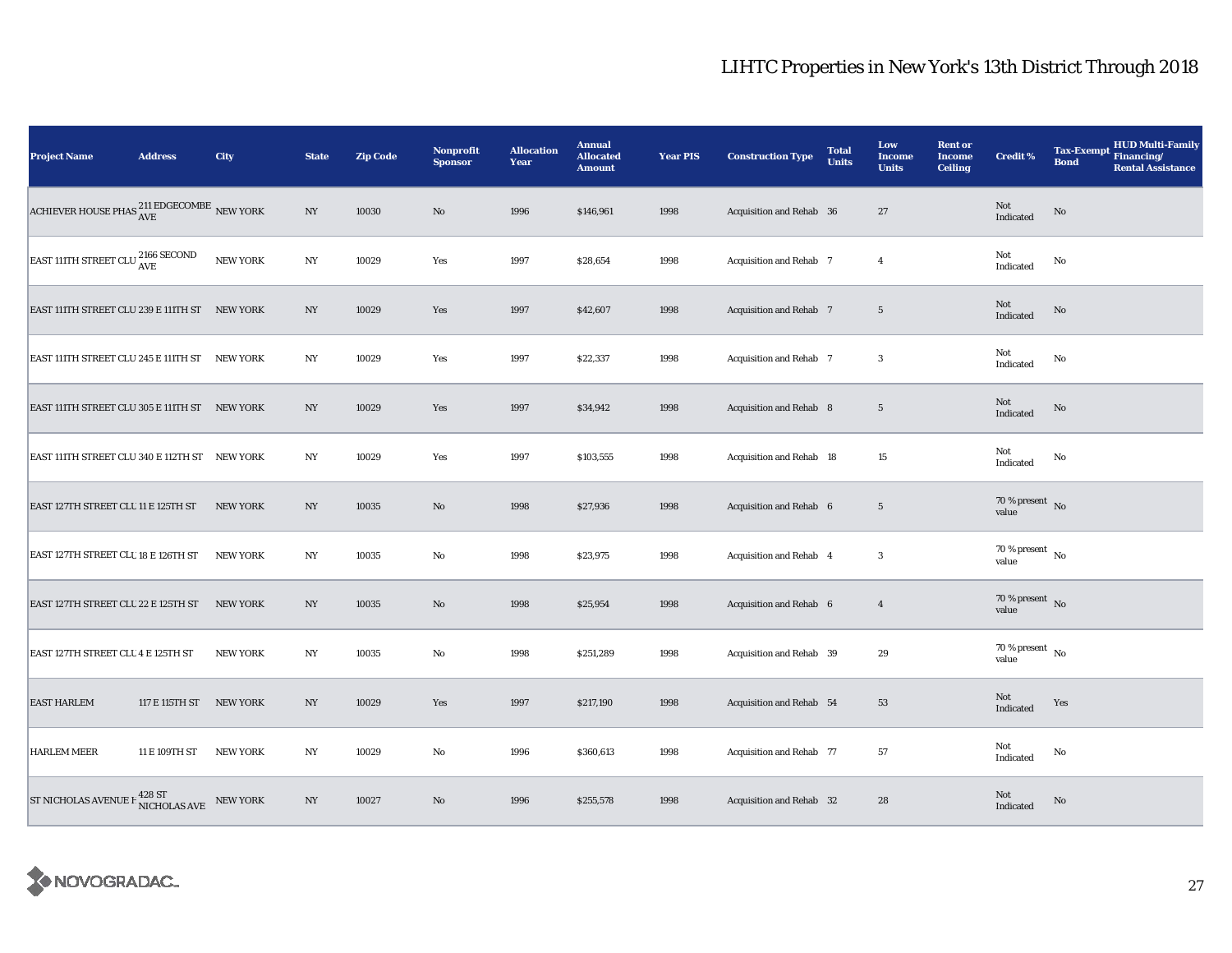| <b>Project Name</b>                                                                           | <b>Address</b>                                            | City            | <b>State</b>     | <b>Zip Code</b> | Nonprofit<br><b>Sponsor</b> | <b>Allocation</b><br>Year | <b>Annual</b><br><b>Allocated</b><br><b>Amount</b> | <b>Year PIS</b> | <b>Construction Type</b> | <b>Total</b><br><b>Units</b> | Low<br>Income<br><b>Units</b> | <b>Rent or</b><br><b>Income</b><br><b>Ceiling</b> | <b>Credit %</b>                              | <b>Tax-Exempt</b><br><b>Bond</b> | <b>HUD Multi-Family</b><br>Financing/<br><b>Rental Assistance</b> |
|-----------------------------------------------------------------------------------------------|-----------------------------------------------------------|-----------------|------------------|-----------------|-----------------------------|---------------------------|----------------------------------------------------|-----------------|--------------------------|------------------------------|-------------------------------|---------------------------------------------------|----------------------------------------------|----------------------------------|-------------------------------------------------------------------|
| WEST 140TH STREET CL 206 W 140TH ST NEW YORK                                                  |                                                           |                 | $_{\mathrm{NY}}$ | 10030           | $_{\rm No}$                 | 1998                      | \$102,636                                          | 1998            | Acquisition and Rehab 18 |                              | 13                            |                                                   | 70 % present $\hbox{~No}$<br>value           |                                  |                                                                   |
| WEST 140TH STREET CL1267 W 140TH ST NEW YORK                                                  |                                                           |                 | NY               | 10030           | $\rm No$                    | 1998                      | \$152,060                                          | 1998            | Acquisition and Rehab 20 |                              | 18                            |                                                   | $70\%$ present No<br>value                   |                                  |                                                                   |
| WEST 140TH STREET CL1224 W 140TH ST NEW YORK                                                  |                                                           |                 | NY               | 10030           | No                          | 1997                      | \$213,483                                          | 1998            | Acquisition and Rehab 54 |                              | $31\,$                        |                                                   | 70 % present $\overline{N_0}$<br>value       |                                  |                                                                   |
| <b>WEST 141ST STREET</b>                                                                      | 216 W 141ST ST NEW YORK                                   |                 | NY.              | 10030           | Yes                         | 1997                      | \$114,613                                          | 1998            | Acquisition and Rehab 31 |                              | 30                            |                                                   | Not<br>Indicated                             | Yes                              |                                                                   |
| WEST 149 PARTNERS L.P 542-544 WEST                                                            |                                                           | NEW YORK        | $_{\mathrm{NY}}$ | 10031           |                             | 1997                      | \$138,000                                          | 1998            | Acquisition and Rehab 35 |                              | $\bf 35$                      | 60% AMGI                                          | 30 % present<br>value                        |                                  |                                                                   |
| $349-59\text{ LENOX AVENUE}\begin{array}{l} 349-59\text{ LENOX} \\ \text{AVENUE} \end{array}$ |                                                           | NEW YORK        | NY               | 10027           | $\mathbf{No}$               | 1997                      | \$133,604                                          | 1998            | Acquisition and Rehab 26 |                              | 25                            | 60% AMGI                                          | $30\,\%$ present $\,$ $\rm Yes$<br>value     |                                  |                                                                   |
| MALCOLM X-Z ASSOCIAT STREET 144TH NEW YORK                                                    |                                                           |                 | $_{\mathrm{NY}}$ | 10030           | No                          | 1997                      | \$20,857                                           | 1998            | Not Indicated            | 16                           | 16                            | 60% AMGI                                          | $30\,\%$ present $\,$ No value               |                                  | No                                                                |
| 55 W 129TH STREET                                                                             | 55 W 129TH ST NEW YORK                                    |                 | NY               | 10027           | No                          | 1997                      | \$50,441                                           | 1998            | Acquisition and Rehab 40 |                              | 40                            | 60% AMGI                                          | Not<br>Indicated                             | No                               | No                                                                |
| <b>JELB 130</b>                                                                               | 55 E 130TH ST                                             | <b>NEW YORK</b> | $_{\mathrm{NY}}$ | 10037           | $\mathbf{No}$               | 1996                      | \$83,840                                           | 1998            | Acquisition and Rehab 24 |                              | 24                            | 60% AMGI                                          | $30$ % present $\rm\thinspace\,Yes$<br>value |                                  | No                                                                |
| 2500 FREDERICK DOUGI FREDERICK                                                                | 2500<br><b>DOUGLAS BLVD</b>                               | <b>NEW YORK</b> | NY               | 10030           |                             | 1997                      | \$46,805                                           | 1998            | Acquisition and Rehab 9  |                              | 9                             | 60% AMGI                                          | $30\,\%$ present $\,$ $\rm Yes$<br>value     |                                  | No                                                                |
| 262 W. 115TH STREET                                                                           | $262$ WEST $115\mathrm{TH}$ $$\,\mathrm{NEW}$ YORK STREET |                 | $_{\mathrm{NY}}$ | 10026           |                             | 1997                      | \$49,362                                           | 1998            | Acquisition and Rehab 10 |                              | 10                            | 60% AMGI                                          | $30$ % present $\rm\thinspace\,Yes$<br>value |                                  | No                                                                |
| BFC-EH PARTNERS (229- $\frac{307}{\mathrm{AVE}}$                                              |                                                           | NEW YORK        | $_{\mathrm{NY}}$ | 10035           |                             | 1997                      | \$217,190                                          | 1998            | Acquisition and Rehab 52 |                              | 52                            | 60% AMGI                                          | $30\,\%$ present $\,$ Yes<br>value           |                                  | $\mathbf{No}$                                                     |
| AMSTERDAM AVENUE C AMSTERDAM                                                                  | 1405<br>AVE                                               | <b>NEW YORK</b> | NY               | 10027           | $\mathbf{No}$               | 2009                      | \$258,884                                          | 2007            | Acquisition and Rehab 37 |                              | 24                            | 60% AMGI                                          | 70 % present $\hbox{~No}$<br>value           |                                  |                                                                   |

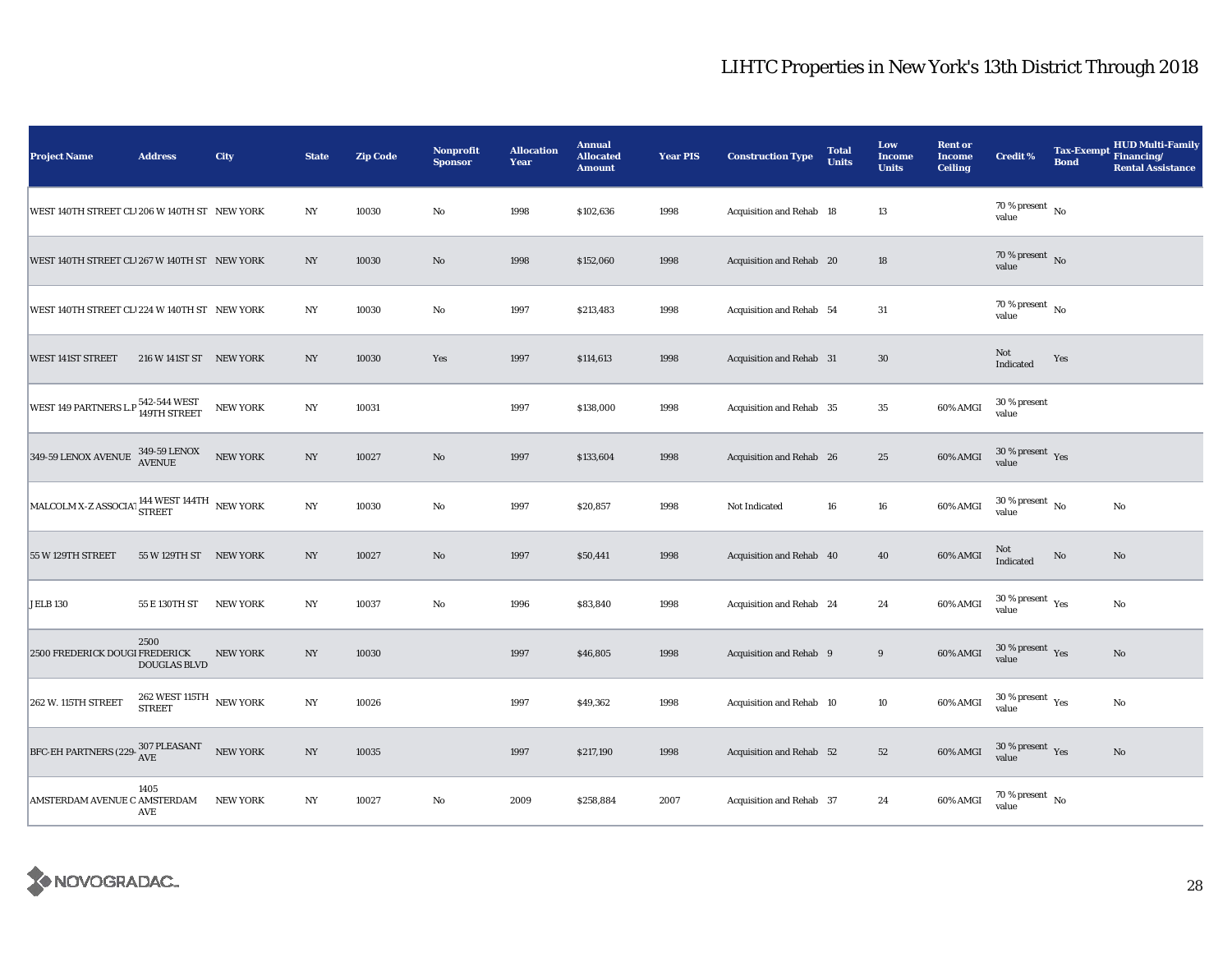| <b>Project Name</b>                                                                                       | <b>Address</b>                                                                    | City            | <b>State</b>     | <b>Zip Code</b> | <b>Nonprofit</b><br><b>Sponsor</b> | <b>Allocation</b><br>Year | <b>Annual</b><br><b>Allocated</b><br><b>Amount</b> | <b>Year PIS</b> | <b>Construction Type</b>        | <b>Total</b><br><b>Units</b> | Low<br>Income<br><b>Units</b> | <b>Rent or</b><br><b>Income</b><br><b>Ceiling</b> | <b>Credit %</b>                              | <b>Tax-Exempt</b><br><b>Bond</b> | <b>HUD Multi-Family</b><br>Financing/<br><b>Rental Assistance</b> |
|-----------------------------------------------------------------------------------------------------------|-----------------------------------------------------------------------------------|-----------------|------------------|-----------------|------------------------------------|---------------------------|----------------------------------------------------|-----------------|---------------------------------|------------------------------|-------------------------------|---------------------------------------------------|----------------------------------------------|----------------------------------|-------------------------------------------------------------------|
| CASABE HOUSES FOR TF 150 E 121ST ST                                                                       |                                                                                   | <b>NEW YORK</b> | $_{\mathrm{NY}}$ | 10035           | $\rm No$                           | 2006                      | \$362,176                                          | 2007            | Acquisition and Rehab 125       |                              | 125                           | 60% AMGI                                          | $30$ % present $\,$ No $\,$<br>value         |                                  | $\mathbf{No}$                                                     |
| $\boxed{\textbf{CASABE HOUSES ASSOC1}\begin{matrix} 150\text{ EAST}\ 121\\ \textbf{STREET} \end{matrix}}$ |                                                                                   | <b>NEW YORK</b> | NY               | 10035           |                                    | 2006                      | \$362,176                                          | 2007            | Acquisition and Rehab 125       |                              | 124                           | 60% AMGI                                          | $30$ % present $\,$ $\rm Yes$<br>value       |                                  | No                                                                |
| JAMES BRYANT HOMES <sup>2027</sup> MADISON                                                                |                                                                                   | NEW YORK        | $_{\mathrm{NY}}$ | 10035           | Yes                                | 2009                      | \$191,200                                          | 2007            | Acquisition and Rehab 32        |                              | $32\,$                        | 60% AMGI                                          | $30$ % present $\,$ No $\,$<br>value         |                                  |                                                                   |
| <b>NAGLE AVENUE LP</b>                                                                                    | 228 NAGLE<br><b>AVENUE</b>                                                        | <b>NEW YORK</b> | $_{\mathrm{NY}}$ | 10034           | Yes                                | 2004                      | \$753,040                                          | 2007            | New Construction                | 100                          | 99                            | 60% AMGI                                          | $30$ % present $\rm\thinspace\,Yes$<br>value |                                  | No                                                                |
| SEVENTH AVENUE CLUS 103 W 120TH ST NEW YORK                                                               |                                                                                   |                 | $_{\mathrm{NY}}$ | 10027           | No                                 | 2009                      | \$163,667                                          | 2007            | <b>Acquisition and Rehab 19</b> |                              | 13                            | 60% AMGI                                          | 70 % present $\hbox{~No}$<br>value           |                                  |                                                                   |
| <b>SEVENTH AVENUE CLU</b>                                                                                 | <b>1987 ADAM</b><br>CLAYTON<br>POWELL JR<br><b>BLVD</b>                           | <b>NEW YORK</b> | $_{\mathrm{NY}}$ | 10026           | No                                 | 2009                      | \$144,803                                          | 2007            | Acquisition and Rehab 10        |                              | 10                            | 60% AMGI                                          | $70$ % present $\,$ No $\,$<br>value         |                                  |                                                                   |
| SEVENTH AVENUE CLUS POWELL JR                                                                             | 1989 ADAM<br><b>BLVD</b>                                                          | <b>NEW YORK</b> | $_{\mathrm{NY}}$ | 10026           | No                                 | 2009                      | \$95,966                                           | 2007            | Acquisition and Rehab 8         |                              | $7\phantom{.0}$               | 60% AMGI                                          | $70$ % present $\,$ No $\,$<br>value         |                                  |                                                                   |
| <b>SEVENTH AVENUE CLU</b>                                                                                 | <b>2003 ADAM</b><br>$S_{\text{new}}^{\text{CLAYTON}}$<br>POWELL JR<br><b>BLVD</b> | <b>NEW YORK</b> | $_{\mathrm{NY}}$ | 10027           | No                                 | 2009                      | \$47,015                                           | 2007            | Acquisition and Rehab 6         |                              | $\mathbf{3}$                  | 60% AMGI                                          | 70 % present $\,$ No $\,$<br>value           |                                  |                                                                   |
| SEVENTH AVENUE CLUS DOUGLASS                                                                              | 2198 FREDERICK<br><b>BLVD</b>                                                     | <b>NEW YORK</b> | $_{\mathrm{NY}}$ | 10026           | No                                 | 2009                      | \$95,584                                           | 2007            | Acquisition and Rehab 8         |                              | $\boldsymbol{6}$              | 60% AMGI                                          | $70\,\%$ present $${\rm No}$$ value          |                                  |                                                                   |
| SEVENTH AVENUE CLUS 278 W 118TH ST NEW YORK                                                               |                                                                                   |                 | $_{\mathrm{NY}}$ | 10026           | No                                 | 2009                      | \$95,763                                           | 2007            | Acquisition and Rehab 10        |                              | $\tau$                        | 60% AMGI                                          | $70$ % present $\,$ No $\,$<br>value         |                                  |                                                                   |
| <b>VILLA AVENUE APTS</b>                                                                                  | 3121 VILLA AVE BRONX                                                              |                 | NY               | 10468           | No                                 | 2006                      | \$1,082,715                                        | 2007            | <b>New Construction</b>         | 111                          | 110                           | 60% AMGI                                          | $30\,\%$ present $\,$ Yes value              |                                  | $\mathbf{No}$                                                     |
| WEST 126TH STREET CLI 310 W 128TH ST NEW YORK                                                             |                                                                                   |                 | NY               | 10027           | No                                 | 2009                      | \$159,030                                          | 2007            | Acquisition and Rehab 9         |                              | 9                             | 60% AMGI                                          | $70$ % present $\,$ No $\,$<br>value         |                                  |                                                                   |
| WEST 126TH STREET CL                                                                                      | 2364<br><b>FREDERICK</b><br><b>DOUGLASS</b><br><b>BLVD</b>                        | <b>NEW YORK</b> | $_{\mathrm{NY}}$ | 10027           | $\rm No$                           | 2009                      | \$87,428                                           | 2007            | Acquisition and Rehab 8         |                              | $\overline{5}$                | 60% AMGI                                          | 70 % present $\overline{N_0}$<br>value       |                                  |                                                                   |

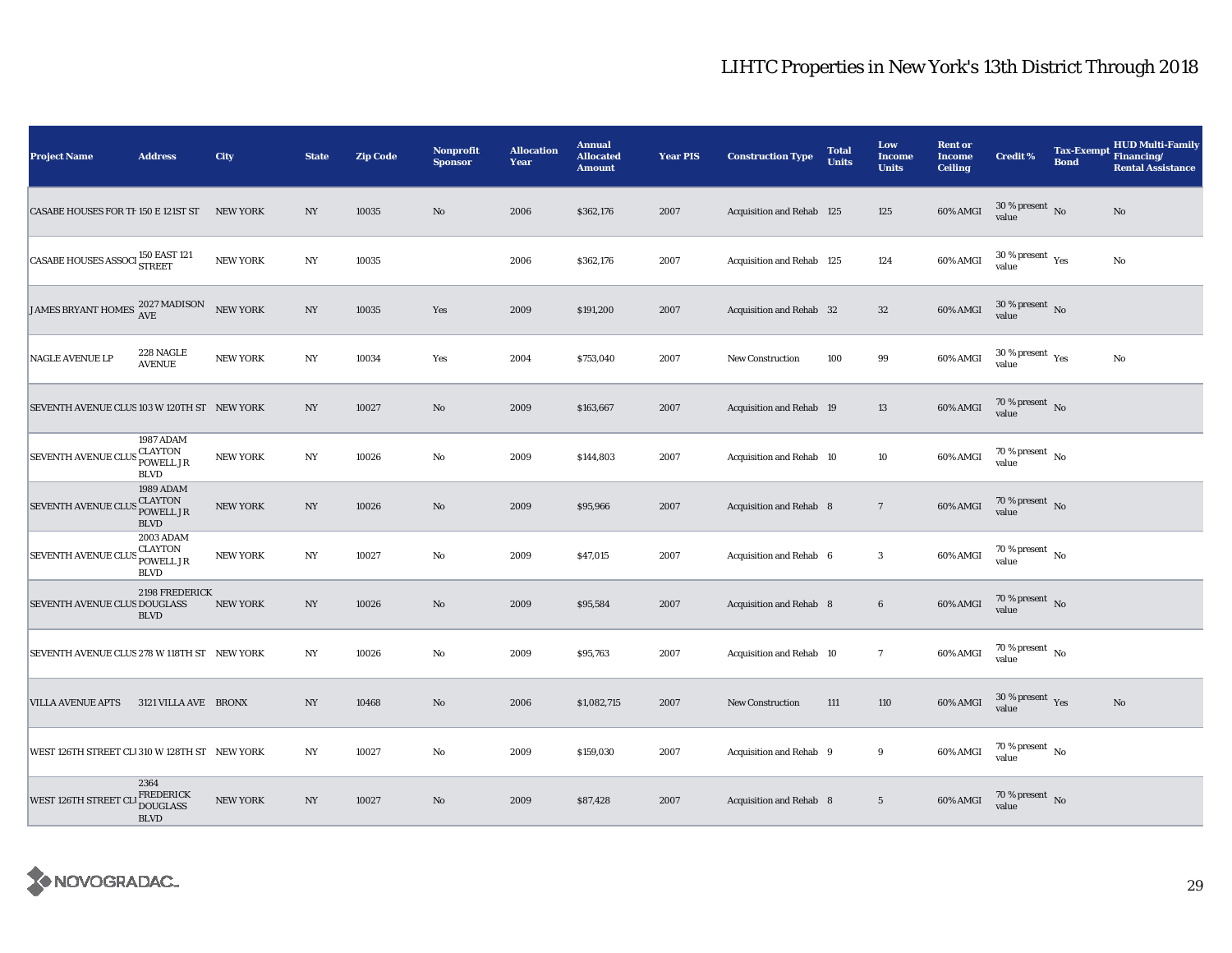| <b>Project Name</b>                                                          | <b>Address</b>                                             | City            | <b>State</b>     | <b>Zip Code</b> | <b>Nonprofit</b><br><b>Sponsor</b> | <b>Allocation</b><br>Year | <b>Annual</b><br><b>Allocated</b><br><b>Amount</b> | <b>Year PIS</b> | <b>Construction Type</b> | <b>Total</b><br><b>Units</b> | Low<br><b>Income</b><br><b>Units</b> | <b>Rent or</b><br><b>Income</b><br><b>Ceiling</b> | <b>Credit %</b>                                       | <b>Tax-Exempt</b><br><b>Bond</b> | HUD Multi-Family<br>Financing/<br><b>Rental Assistance</b> |
|------------------------------------------------------------------------------|------------------------------------------------------------|-----------------|------------------|-----------------|------------------------------------|---------------------------|----------------------------------------------------|-----------------|--------------------------|------------------------------|--------------------------------------|---------------------------------------------------|-------------------------------------------------------|----------------------------------|------------------------------------------------------------|
| WEST 126TH STREET CLI111 W 126TH ST NEW YORK                                 |                                                            |                 | $_{\mathrm{NY}}$ | 10027           | $\rm No$                           | 2009                      | \$30,304                                           | 2007            | Acquisition and Rehab 4  |                              | $\sqrt{2}$                           | 60% AMGI                                          | 70 % present $\hbox{~No}$<br>value                    |                                  |                                                            |
| WEST 126TH STREET CLI 211 W 115TH ST NEW YORK                                |                                                            |                 | $_{\mathrm{NY}}$ | 10026           | $\rm No$                           | 2009                      | \$97,869                                           | 2007            | Acquisition and Rehab 10 |                              | $\bf8$                               | 60% AMGI                                          | 70 % present $\,$ No $\,$<br>value                    |                                  |                                                            |
| WEST 139TH STREET CLI 106 W 134TH ST NEW YORK                                |                                                            |                 | NY               | 10030           | No                                 | 2009                      | \$221,339                                          | 2007            | Acquisition and Rehab 20 |                              | $13\,$                               | 60% AMGI                                          | $70\,\%$ present $\,$ Yes value                       |                                  |                                                            |
| WEST 139TH STREET CLI 132 W 139TH ST NEW YORK                                |                                                            |                 | NY               | 10030           | No                                 | 2009                      | \$96,874                                           | 2007            | Acquisition and Rehab 10 |                              | $\bf8$                               | 60% AMGI                                          | $70\,\%$ present $\;\;$ Yes value                     |                                  |                                                            |
| WEST 139TH STREET CL                                                         | 2496<br><b>FREDERICK</b><br><b>DOUGLASS</b><br><b>BLVD</b> | <b>NEW YORK</b> | NY               | 10030           | No                                 | 2009                      | \$110,056                                          | 2007            | Acquisition and Rehab 16 |                              | $12\,$                               | 60% AMGI                                          | $70\,\%$ present $\,$ Yes value                       |                                  |                                                            |
| VILLA AVENUE ASSOCIA 3121 VILLA                                              |                                                            | <b>BRONX</b>    | NY               | 10468           | No                                 | 2006                      | \$1,082,715                                        | 2007            | <b>New Construction</b>  | 111                          | 110                                  | 60% AMGI                                          | 30 % present $\sqrt{\gamma_{\rm PS}}$<br>value        |                                  | No                                                         |
| CHURCHILL HOUSES LP $_{\rm STREF}^{200\,{\rm WEST\,147TH}}$ NEW YORK         |                                                            |                 | $_{\mathrm{NY}}$ | 10039           | No                                 | 2008                      | \$414,709                                          | 2008            | Acquisition and Rehab 98 |                              | 85                                   | 60% AMGI                                          | $30\,\%$ present $\,$ Yes value                       |                                  | Yes                                                        |
| <b>WILLIAM TIECK APTS</b>                                                    | 201W<br>KINGSBRIDGE<br>RD                                  | <b>BRONX</b>    | NY               | 10463           |                                    | 1997                      | \$0                                                | 1999            | Acquisition and Rehab 54 |                              | 53                                   |                                                   | 70 % present $\bar{N}$ o<br>value                     |                                  |                                                            |
| $\boxed{\textrm{VOUTH ACTION COMMU}^{\,2295~\textrm{SECOND}}_{\textrm{AVE}}$ |                                                            | <b>NEW YORK</b> | $_{\mathrm{NY}}$ | 10035           |                                    | 1998                      | \$0                                                | 1999            | Acquisition and Rehab 14 |                              | 14                                   |                                                   | 70 % present $\hbox{~No}$<br>value                    |                                  |                                                            |
| <b>BUFNY II</b>                                                              | 106 W 137TH ST NEW YORK                                    |                 | NY               | 10030           |                                    | 1998                      | $\$0$                                              | 2000            | Acquisition and Rehab 96 |                              | 96                                   |                                                   | $70\%$ present No<br>value                            |                                  |                                                            |
| W 113 STREET HOUSING 106 W 113TH ST NEW YORK                                 |                                                            |                 | NY               | 10026           |                                    | 1999                      | \$0                                                | 2000            | Acquisition and Rehab 29 |                              | 29                                   |                                                   | 70 % present $\hbox{~No}$<br>value                    |                                  |                                                            |
| HARMONY HOUSE APTS 208 W 133RD ST NEW YORK                                   |                                                            |                 | NY               | 10030           |                                    | 2001                      | \$0                                                | 2001            | Acquisition and Rehab 55 |                              | 54                                   |                                                   | $30$ % present $\,$ No $\,$<br>value                  |                                  |                                                            |
| PARKSIDE PLAZA                                                               | 338<br>MANHATTAN<br>AVE                                    | <b>NEW YORK</b> | $_{\mathrm{NY}}$ | 10026           |                                    | 1999                      | \$0                                                | 2001            | Acquisition and Rehab 35 |                              | 35                                   |                                                   | $70\,\%$ present $\overline{\phantom{1}}$ No<br>value |                                  |                                                            |

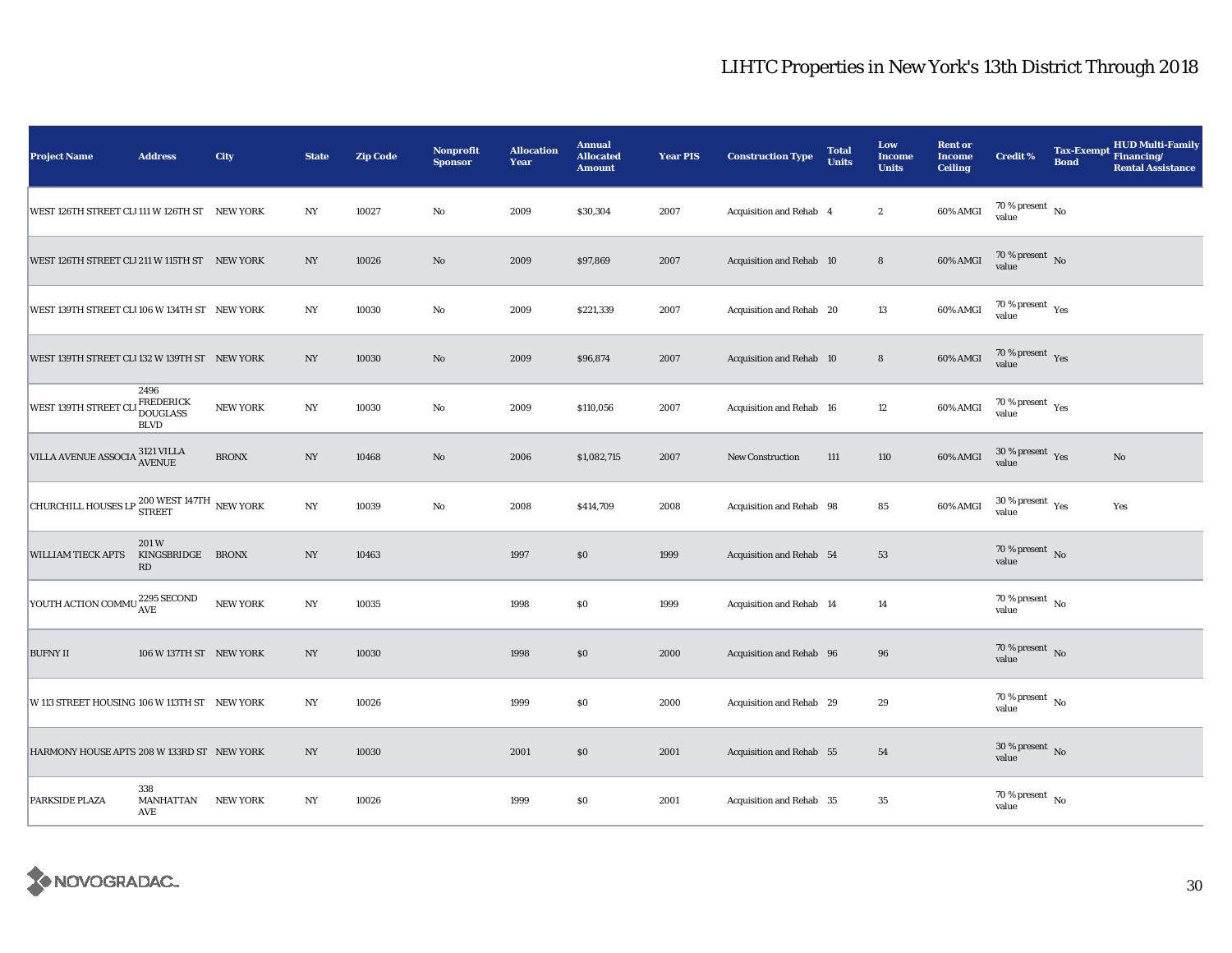| <b>Project Name</b>                                                 | <b>Address</b>                                          | City            | <b>State</b>     | <b>Zip Code</b> | <b>Nonprofit</b><br><b>Sponsor</b> | <b>Allocation</b><br>Year | <b>Annual</b><br><b>Allocated</b><br><b>Amount</b> | <b>Year PIS</b> | <b>Construction Type</b>                                                          | <b>Total</b><br><b>Units</b> | Low<br>Income<br><b>Units</b> | <b>Rent or</b><br><b>Income</b><br><b>Ceiling</b> | Credit %                               | <b>Bond</b>   | <b>HUD Multi-Family</b><br>Tax-Exempt Financing/<br><b>Rental Assistance</b> |
|---------------------------------------------------------------------|---------------------------------------------------------|-----------------|------------------|-----------------|------------------------------------|---------------------------|----------------------------------------------------|-----------------|-----------------------------------------------------------------------------------|------------------------------|-------------------------------|---------------------------------------------------|----------------------------------------|---------------|------------------------------------------------------------------------------|
| <b>AUDUBON HALL</b>                                                 | 440 W 163RD ST NEW YORK                                 |                 | NY               | 10032           |                                    | 2000                      | \$0                                                | 2002            | New Construction                                                                  | 70                           | 70                            |                                                   | 70 % present $\hbox{~No}$<br>value     |               |                                                                              |
| FORTUNE ACADEMY RES $_{\text{DR}}^{630 \text{ RIVERSIDE}}$ NEW YORK |                                                         |                 | NY               | 10031           |                                    | 2000                      | \$0                                                | 2002            | Acquisition and Rehab 34                                                          |                              | 27                            |                                                   | $70\,\%$ present $\,$ No value         |               |                                                                              |
| TONY MENDEZ APTS                                                    | 62 E 117TH ST                                           | <b>NEW YORK</b> | NY               | 10035           |                                    | 2003                      | \$0                                                | 2002            | <b>New Construction</b>                                                           | 130                          | 129                           |                                                   | $30\,\%$ present $\,$ No value         |               |                                                                              |
| <b>DOROTHY DAY APTS</b>                                             | 583 RIVERSIDE NEW YORK<br>DR                            |                 | NY               | 10031           |                                    | 2001                      | $\$0$                                              | 2003            | Acquisition and Rehab 70                                                          |                              | 69                            |                                                   | 70 % present $\hbox{~No}$<br>value     |               |                                                                              |
| 55 WEST 129TH STREET                                                | $55~\rm{WEST}$ $129\rm{TH}$ $$\rm{NEW}$ YORK STREET     |                 | NY               | 10027           | $\rm No$                           | 1997                      | \$50,441                                           | 1998            | Acquisition and Rehab 40                                                          |                              | 40                            | 60% AMGI                                          | 30 % present<br>value                  |               | $\mathbf{No}$                                                                |
| JELB 130LP                                                          | <b>55 EAST 130TH</b><br><b>STREET</b>                   | <b>NEW YORK</b> | $_{\mathrm{NY}}$ | 11363           | $\rm No$                           | 1996                      | \$83,840                                           | 1998            | Acquisition and Rehab 24                                                          |                              | 24                            | 60% AMGI                                          | 30 % present<br>value                  |               | No                                                                           |
| 259 W 152ND ST                                                      | 259 W 152ND ST NEW YORK                                 |                 | NY               | 10039           |                                    | 1998                      | \$283,359                                          | 1999            | Acquisition and Rehab 58                                                          |                              | 57                            |                                                   | Not<br>Indicated                       | Yes           |                                                                              |
| 349 LENOX AVE                                                       | 349 LENOX AVE NEW YORK                                  |                 | $_{\mathrm{NY}}$ | 10027           | $\rm No$                           | 1997                      | \$133,604                                          | 1999            | Acquisition and Rehab 26                                                          |                              | 25                            |                                                   | $30$ % present $\,$ $\rm Yes$<br>value |               |                                                                              |
| ACHIEVER HOUSE PHAS $^{165}_{\rm AVE}$ EDGECOMBE $_{\rm NEW}$ YORK  |                                                         |                 | $_{\mathrm{NY}}$ | 10030           | Yes                                | 1997                      | \$455,687                                          | 1999            | Acquisition and Rehab 82                                                          |                              | $60\,$                        |                                                   | 70 % present $\hbox{~No}$<br>value     |               |                                                                              |
| <b>BORINQUEN RESTORAT 12 E 116TH ST</b>                             |                                                         | <b>NEW YORK</b> | NY               | 10029           | Yes                                | 1998                      | \$273,392                                          | 1999            | Acquisition and Rehab 42                                                          |                              | 32                            |                                                   | Not<br>Indicated                       | $\mathbf{No}$ |                                                                              |
| EAST 127TH STREET CLU $\frac{1988}{\text{AVE}}$ MADISON NEW YORK    |                                                         |                 | $_{\mathrm{NY}}$ | 10035           | No                                 | 1999                      | \$21,337                                           | 1999            | Acquisition and Rehab 5                                                           |                              | $\mathbf{3}$                  |                                                   | Not<br>Indicated                       | No            |                                                                              |
| E 127TH STREET CLUSTE 22 E 127TH ST                                 |                                                         | <b>NEW YORK</b> | NY               | 10035           | $\rm No$                           | 1999                      | \$21,393                                           | 1999            | Acquisition and Rehab 4                                                           |                              | $\boldsymbol{3}$              |                                                   | Not<br>Indicated                       | No            |                                                                              |
| <b>ESPLANADE MEWS</b>                                               | <b>2570 ADAM</b><br><b>CLAYTON</b><br><b>POWEL BLVD</b> | <b>NEW YORK</b> | NY               | 10039           | No                                 | 1998                      | \$30,270                                           | 1999            | Both New Construction 18<br>and $\ensuremath{\mathrm{A}}/\ensuremath{\mathrm{R}}$ |                              | 18                            | 60% AMGI                                          | $30$ % present $\,$ No value           |               | $\mathbf{No}$                                                                |

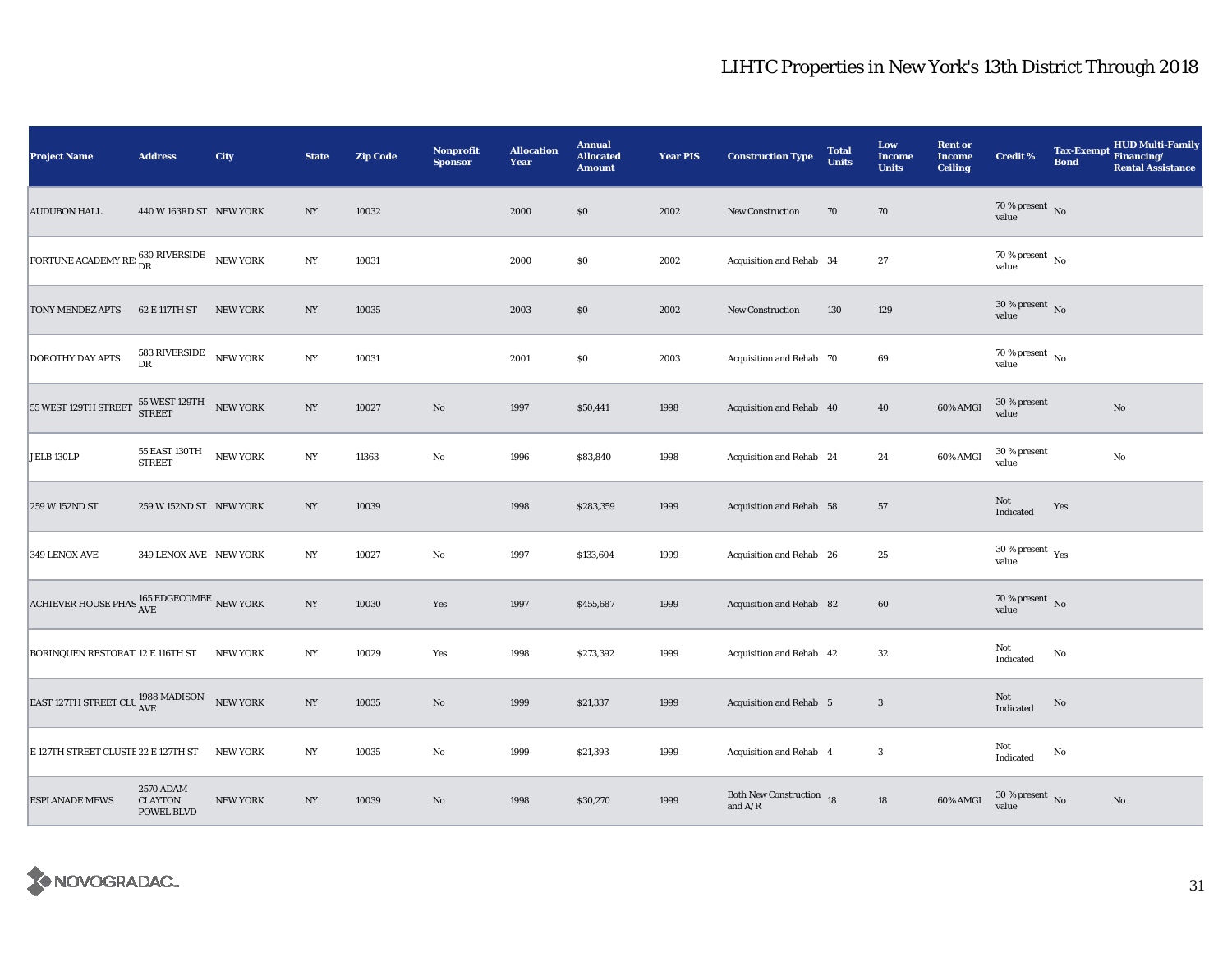| <b>Project Name</b>                                     | <b>Address</b>                         | City            | <b>State</b>     | <b>Zip Code</b> | Nonprofit<br><b>Sponsor</b> | <b>Allocation</b><br>Year | <b>Annual</b><br><b>Allocated</b><br><b>Amount</b> | <b>Year PIS</b> | <b>Construction Type</b> | <b>Total</b><br><b>Units</b> | Low<br><b>Income</b><br><b>Units</b> | <b>Rent or</b><br><b>Income</b><br><b>Ceiling</b> | <b>Credit %</b>                          | <b>Tax-Exempt</b><br><b>Bond</b> | <b>HUD Multi-Family</b><br>Financing/<br><b>Rental Assistance</b> |
|---------------------------------------------------------|----------------------------------------|-----------------|------------------|-----------------|-----------------------------|---------------------------|----------------------------------------------------|-----------------|--------------------------|------------------------------|--------------------------------------|---------------------------------------------------|------------------------------------------|----------------------------------|-------------------------------------------------------------------|
| <b>SCATTERED SITES</b>                                  | 542 W 159TH ST NEW YORK                |                 | N <sub>Y</sub>   | 10032           | Yes                         | 1997                      | \$356,126                                          | 1999            | Acquisition and Rehab 55 |                              | 41                                   |                                                   | 70 % present $\hbox{~No}$<br>value       |                                  |                                                                   |
| W 119TH STREET CLUSTI 54 W 119TH ST NEW YORK            |                                        |                 | NY               | 10026           | $\rm No$                    | 1997                      | \$20,316                                           | 1999            | Acquisition and Rehab 4  |                              | $\boldsymbol{2}$                     |                                                   | Not<br>Indicated                         | $\mathbf{No}$                    |                                                                   |
| WEST 129TH STREET CLI172 W 130TH ST NEW YORK            |                                        |                 | NY               | 10027           | $\rm No$                    | 1998                      | \$57,014                                           | 1999            | Acquisition and Rehab 8  |                              | 8                                    |                                                   | Not<br>Indicated                         | $\mathbf{No}$                    |                                                                   |
| WEST 129TH STREET CLI38 W 129TH ST NEW YORK             |                                        |                 | NY               | 10027           | No                          | 1999                      | \$132,294                                          | 1999            | Acquisition and Rehab 30 |                              | 18                                   |                                                   | Not<br>Indicated                         | No                               |                                                                   |
| W 129TH STREET CLUST 150 W 130TH ST NEW YORK            |                                        |                 | $_{\mathrm{NY}}$ | 10027           | $\rm No$                    | 1998                      | \$64,186                                           | 1999            | Acquisition and Rehab 8  |                              | $\overline{7}$                       |                                                   | Not<br>Indicated                         | No                               |                                                                   |
| W 140 SO CLUSTER                                        | 2394 SEVENTH<br>$\operatorname{AVE}$   | <b>NEW YORK</b> | $_{\mathrm{NY}}$ | 10030           | No                          | 1997                      | \$222,297                                          | 1999            | Acquisition and Rehab 51 |                              | $39\,$                               |                                                   | Not<br>Indicated                         | No                               |                                                                   |
| <b>W140TH ST CLUSTER</b>                                | 218 W 140TH ST NEW YORK                |                 | $_{\mathrm{NY}}$ | 10030           | $\mathbf {No}$              | 1999                      | \$101,686                                          | 1999            | Acquisition and Rehab 18 |                              | $13\,$                               |                                                   | Not<br>Indicated                         | No                               |                                                                   |
| WEST 151ST STREET CLU 510 W 152ND ST NEW YORK           |                                        |                 | NY               | 10031           | $\rm No$                    | 1998                      | \$56,363                                           | 1999            | Acquisition and Rehab 20 |                              | 11                                   |                                                   | Not<br>Indicated                         | No                               |                                                                   |
| WEST 151ST STREET CLU 520 W 151ST ST NEW YORK           |                                        |                 | NY               | 10031           | $\rm No$                    | 1998                      | \$110,697                                          | 1999            | Acquisition and Rehab 19 |                              | 16                                   |                                                   | Not<br>Indicated                         | No                               |                                                                   |
| HARLEM RIVER POINT S $\frac{200}{\rm STREET}$ THEW YORK |                                        |                 | NY               | 10037           |                             | 2012                      | \$1,602,947                                        | 2014            | New Construction         | 140                          | 139                                  | 60% AMGI                                          | $30$ % present $\,$ $\rm Yes$<br>value   |                                  |                                                                   |
| METRO EAST 99TH STRE $_{\tt STREF}^{301\,EAST\,99TH}$   |                                        | <b>NEW YORK</b> | NY               | 10029           | No                          | 2012                      | \$2,033,146                                        | 2014            | <b>New Construction</b>  | 175                          | 174                                  | 60% AMGI                                          | $30\,\%$ present $\,$ $\rm Yes$<br>value |                                  | No                                                                |
| PRINCE HALL PLAZA                                       | $458$ - $460\, \rm{WEST}$ 155TH STREET | <b>NEW YORK</b> | $_{\mathrm{NY}}$ | 10032           | Yes                         | 2013                      | \$624,757                                          | 2014            | Acquisition and Rehab 98 |                              | 95                                   | 60% AMGI                                          | $30$ % present $\,$ $\rm Yes$<br>value   |                                  | Yes                                                               |
| 104TH STREET HOUSING $^{222}_{\rm STREF}$ MEW YORK      |                                        |                 | $_{\mathrm{NY}}$ | 10029           | Yes                         | 2012                      | \$982,719                                          | 2015            | New Construction         | 89                           | 88                                   | 60% AMGI                                          | $30\,\%$ present $\,$ $\rm Yes$<br>value |                                  | No                                                                |

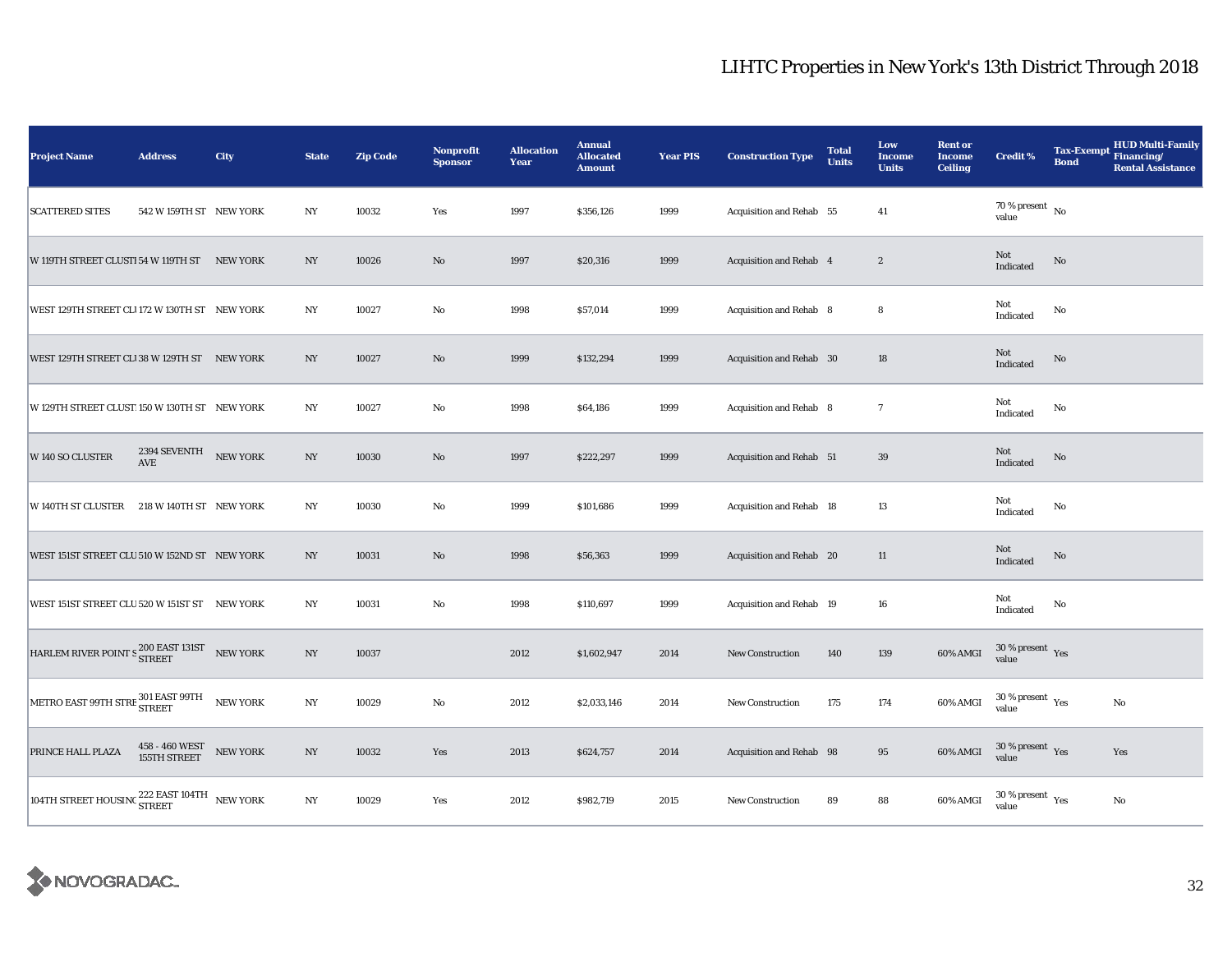| <b>Project Name</b>                                               | <b>Address</b>                             | <b>City</b>      | <b>State</b>     | <b>Zip Code</b> | <b>Nonprofit</b><br><b>Sponsor</b> | <b>Allocation</b><br>Year | <b>Annual</b><br><b>Allocated</b><br><b>Amount</b> | <b>Year PIS</b> | <b>Construction Type</b>  | <b>Total</b><br><b>Units</b> | Low<br><b>Income</b><br><b>Units</b> | <b>Rent or</b><br><b>Income</b><br><b>Ceiling</b> | <b>Credit %</b>                        | <b>Bond</b> | <b>HUD Multi-Family</b><br>Tax-Exempt Financing/<br><b>Rental Assistance</b> |
|-------------------------------------------------------------------|--------------------------------------------|------------------|------------------|-----------------|------------------------------------|---------------------------|----------------------------------------------------|-----------------|---------------------------|------------------------------|--------------------------------------|---------------------------------------------------|----------------------------------------|-------------|------------------------------------------------------------------------------|
| EDGECOMBE PRESERVA AMSTERDAM                                      | 1780-82<br><b>AVENUE</b>                   | <b>NEW YORK</b>  | NY               | 10031           | $\mathbf{N}\mathbf{o}$             | 2014                      | \$1,001,609                                        | 2015            | Acquisition and Rehab 254 |                              | 224                                  | 60% AMGI                                          | $30\,\%$ present $\,$ Yes value        |             | No                                                                           |
| TRINITY WEST HARLEM <sup>214</sup> WEST <sup>114TH</sup> NEW YORK |                                            |                  | NY               | 10026           | No                                 | 2013                      | \$2,656,492                                        | 2015            | Acquisition and Rehab 168 |                              | 155                                  | 60% AMGI                                          | $30$ % present $\,$ $\rm Yes$<br>value |             | Yes                                                                          |
| GENESIS Y15 OWNERS LI 20-22 WEST                                  |                                            | <b>NEW YORK</b>  | $_{\mathrm{NY}}$ | 10027           | $\rm No$                           | Insufficient<br>Data      | \$2,168,876                                        | 2016            | Acquisition and Rehab 358 |                              | 338                                  | 60% AMGI                                          | 30 % present<br>value                  |             | $\mathbf{No}$                                                                |
| HARLEM DOWLING ALE $_{\rm STREF}^{172\rm{\,WEST~127TH}}$ NEW YORK |                                            |                  | $_{\mathrm{NY}}$ | 10027           | Yes                                | Insufficient<br>Data      | \$1,081,854                                        | 2016            | New Construction          | 60                           | 59                                   | 60% AMGI                                          | 30 % present<br>value                  |             | No                                                                           |
| MT.SHARON LLC                                                     | <b>2751 GRAND</b><br>CONCOURSE             | <b>BRONX</b>     | NY               | 10468           | Yes                                | 2014                      | \$710,636                                          | 2016            | Acquisition and Rehab 103 |                              | 88                                   | 60% AMGI                                          | 30 % present<br>value                  |             | No                                                                           |
| HOME FOR HARLEM DO CLAYTON                                        | 2139 ADAM<br>POWELL, JR                    | <b>NEW YORK</b>  | $_{\mathrm{NY}}$ | 10027           | Yes                                | 2017                      | \$1,081,854                                        | 2016            | <b>New Construction</b>   | 60                           | 59                                   | 60% AMGI                                          | 30 % present<br>value                  |             | No                                                                           |
| NYCHA TRIBOROUGH PI 438-444 EAST                                  |                                            | <b>NEW YORK</b>  | NY               | 10009           | $\mathbf{N}\mathbf{o}$             | 2017                      | \$527,081                                          | 2016            | Acquisition and Rehab 42  |                              | $35\,$                               | 60% AMGI                                          | 30 % present<br>value                  |             | Yes                                                                          |
| PS 186 RESIDENCES                                                 | 525 WEST 145TH NEW YORK<br><b>STREET</b>   |                  | $_{\mathrm{NY}}$ | 10031           | Yes                                | 2013                      | \$1,800,000                                        | 2016            | Acquisition and Rehab 79  |                              | 63                                   | 60% AMGI                                          | 70 % present<br>value                  |             | No                                                                           |
| <b>DRAPER HALL</b>                                                | 1918 FIRST AVE NEW YORK                    |                  | N <sub>Y</sub>   | 10029           | Yes                                | 2017                      | \$3,498,096                                        | 2017            | <b>New Construction</b>   | 203                          | 202                                  | 60% AMGI                                          | 30 % present<br>value                  |             | Yes                                                                          |
| <b>LORING PLACE NORTH</b>                                         | 2264 LORING<br>PLACE NORTH                 | <b>BRONX</b>     | NY               | 10468           | Yes                                | 2015                      | \$1,023,486                                        | 2017            | <b>New Construction</b>   | 66                           | 65                                   | 60% AMGI                                          | 70 % present<br>value                  |             | Yes                                                                          |
| <b>LANDING ROAD</b>                                               | 233 LANDING<br><b>ROAD</b>                 | <b>BRONX</b>     | $_{\mathrm{NY}}$ | 10468           | $\mathbf{N}\mathbf{o}$             | 2015                      | \$1,614,082                                        | 2018            | <b>New Construction</b>   | 136                          | 135                                  | 60% AMGI                                          | 30 % present<br>value                  |             | No                                                                           |
| <b>SERVIAM HEIGHTS</b>                                            | 2848<br><b>BAINBRIDGE</b><br><b>AVENUE</b> | <b>BRONX</b>     | $_{\mathrm{NY}}$ | 10458           | Yes                                | 2015                      | \$3,419,724                                        | 2018            | Acquisition and Rehab 197 |                              | 195                                  | 60% AMGI                                          | 30 % present<br>value                  |             | Yes                                                                          |
| TAHL PROPP PRESERVA <sup>, 8</sup> WEST 111TH                     |                                            | <b>MANHATTAN</b> | $_{\mathrm{NY}}$ | 10026           | $\rm No$                           | 2010                      | \$3,375,218                                        | 2018            | Acquisition and Rehab 549 |                              | 485                                  | 60% AMGI                                          | 30 % present<br>value                  |             | Yes                                                                          |

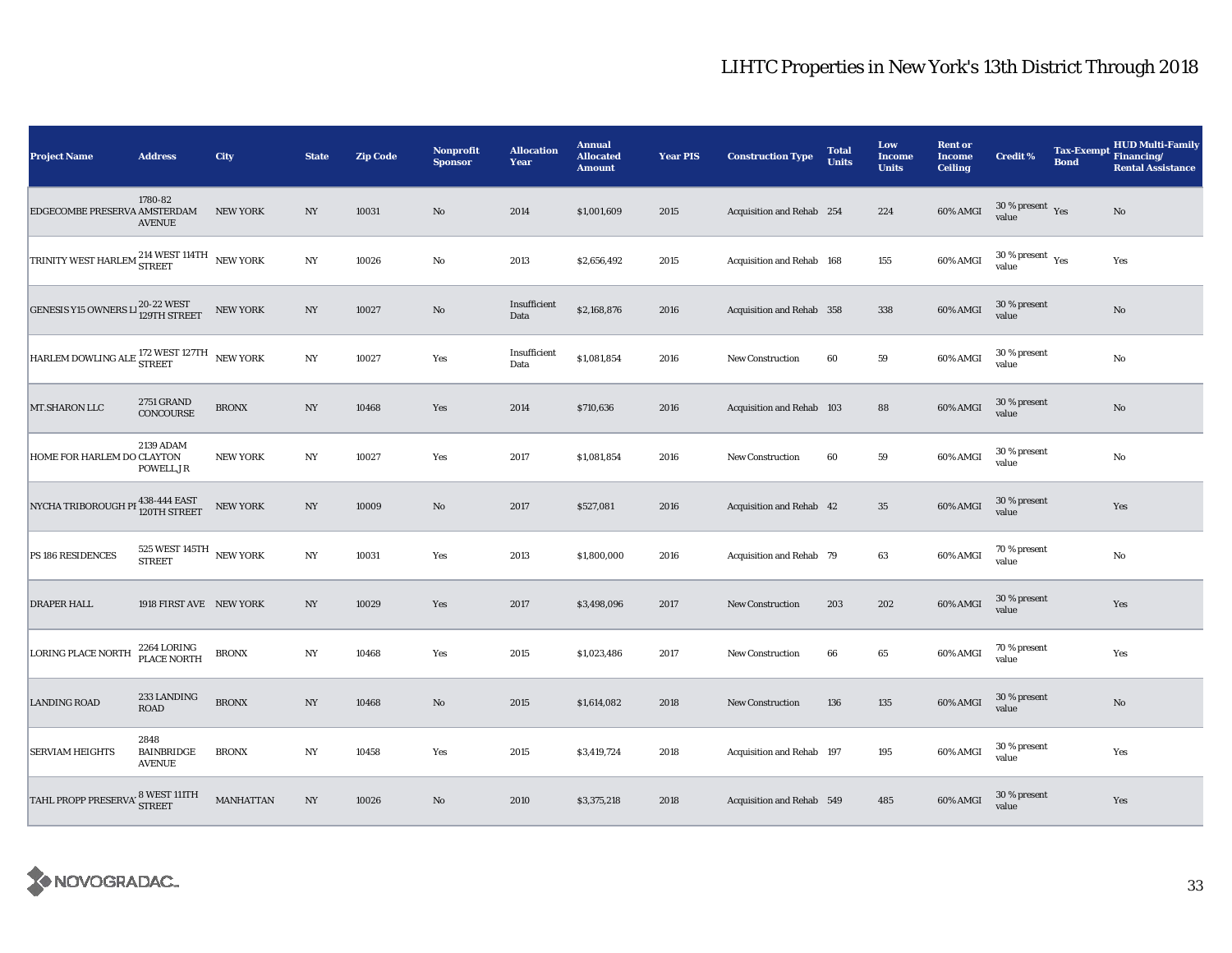| <b>Project Name</b>                           | <b>Address</b>                                        | City            | <b>State</b>     | <b>Zip Code</b> | <b>Nonprofit</b><br><b>Sponsor</b> | <b>Allocation</b><br>Year | <b>Annual</b><br><b>Allocated</b><br><b>Amount</b> | <b>Year PIS</b>      | <b>Construction Type</b>  | <b>Total</b><br><b>Units</b> | Low<br><b>Income</b><br><b>Units</b> | <b>Rent or</b><br><b>Income</b><br><b>Ceiling</b> | <b>Credit %</b>                              | <b>Tax-Exempt</b><br><b>Bond</b> | <b>HUD Multi-Family</b><br>Financing/<br><b>Rental Assistance</b> |
|-----------------------------------------------|-------------------------------------------------------|-----------------|------------------|-----------------|------------------------------------|---------------------------|----------------------------------------------------|----------------------|---------------------------|------------------------------|--------------------------------------|---------------------------------------------------|----------------------------------------------|----------------------------------|-------------------------------------------------------------------|
| CONVENT AVENUE RESI 44 CONVENT                |                                                       | <b>NEW YORK</b> | $_{\mathrm{NY}}$ | 10027           |                                    | Insufficient<br>Data      | \$0                                                | Insufficient<br>Data | Not Indicated             | 40                           | $\bf{0}$                             |                                                   | Not<br>Indicated                             |                                  |                                                                   |
| ODYSSEY HOUSE 123RD 113 E 123RD ST NEW YORK   |                                                       |                 | NY               | 10035           |                                    | Insufficient<br>Data      | $\$0$                                              | Insufficient<br>Data | Not Indicated             | $50\,$                       | $\bf{0}$                             |                                                   | Not<br>Indicated                             |                                  |                                                                   |
| WEST 111TH STREET CLU 280 W 113TH ST NEW YORK |                                                       |                 | NY               | 10026           | $\rm No$                           | 2006                      | \$87,567                                           | 2008                 | Acquisition and Rehab 15  |                              | 14                                   | 60% AMGI                                          | $70$ % present $\rm\thinspace\,Yes$<br>value |                                  |                                                                   |
| WEST 131ST STREET CLU 67 W 137TH ST NEW YORK  |                                                       |                 | NY               | 10037           | $\rm No$                           | 2008                      | \$197,841                                          | 2008                 | Acquisition and Rehab 14  |                              | $10\,$                               | 60% AMGI                                          | $70$ % present $\,$ $\rm Yes$<br>value       |                                  |                                                                   |
| WEST 132ND STREET CL 412 LENOX AVE NEW YORK   |                                                       |                 | NY               | 10037           | $\mathbf {No}$                     | 2008                      | \$123,934                                          | 2008                 | Acquisition and Rehab 9   |                              | $6\phantom{.0}$                      | 60% AMGI                                          | $30$ % present $\,$ No $\,$<br>value         |                                  |                                                                   |
| WEST 132ND STREET CL 153 W 132ND ST NEW YORK  |                                                       |                 | $_{\mathrm{NY}}$ | 10027           | $\rm No$                           | 2008                      | \$234,890                                          | 2008                 | Acquisition and Rehab 20  |                              | $15\,$                               | 60% AMGI                                          | $30\,\%$ present $\,$ No value               |                                  |                                                                   |
| WEST 132ND STREET CL 408 LENOX AVE NEW YORK   |                                                       |                 | NY               | 10037           | No                                 | 2008                      | \$143,734                                          | 2008                 | Acquisition and Rehab 9   |                              | $\tau$                               | 60% AMGI                                          | $30\,\%$ present $\,$ No value               |                                  |                                                                   |
| WEST 132ND STREET CL 8 W 132ND ST             |                                                       | <b>NEW YORK</b> | NY               | 10037           | $\mathbf{N}\mathbf{o}$             | 2008                      | \$136,981                                          | 2008                 | Acquisition and Rehab 10  |                              | $\bf8$                               | 60% AMGI                                          | $30$ % present $\,$ No $\,$<br>value         |                                  |                                                                   |
| WEST 131ST STREET CLU <sup>2246</sup> SEVENTH |                                                       | NEW YORK        | $_{\mathrm{NY}}$ | 10027           | $\mathbf {No}$                     | 2007                      | \$94,535                                           | 2008                 | Acquisition and Rehab 78  |                              | 78                                   | 60% AMGI                                          | $70$ % present $\rm\thinspace\,Yes$<br>value |                                  |                                                                   |
| ${\rm LOGAN}$ GARDENS LLC                     | $450\, \rm{WEST}$ $131 \rm{ST} \quad$ NEW YORK STREET |                 | $_{\mathrm{NY}}$ | 10027           | Yes                                | 2005                      | \$351,101                                          | 2008                 | Acquisition and Rehab 104 |                              | 103                                  | 60% AMGI                                          | $30\,\%$ present $\,$ Yes<br>value           |                                  | No                                                                |
| WEST 131ST STREET CLU 69 W 137TH ST           |                                                       | <b>NEW YORK</b> | NY               | 10037           | $\rm No$                           | 2008                      | \$197,841                                          | 2008                 | Acquisition and Rehab 62  |                              | 62                                   | 60% AMGI                                          | $70$ % present $\rm\thinspace Yes$<br>value  |                                  |                                                                   |
| WHGA RENAISSANCE AF AMSTERDAM                 | 1652<br>AVE                                           | <b>NEW YORK</b> | $_{\mathrm{NY}}$ | 10031           | Yes                                | 2006                      | \$396,289                                          | 2008                 | Acquisition and Rehab 30  |                              | $30\,$                               | 60% AMGI                                          | $70\,\%$ present $\,$ Yes value              |                                  |                                                                   |
| <b>BULGER BUILDINGS</b>                       | 554 W 156TH ST NEW YORK                               |                 | NY               | 10032           | Yes                                | 2006                      | \$611,268                                          | 2008                 | Acquisition and Rehab 60  |                              | ${\bf 59}$                           | 60% AMGI                                          | $70\,\%$ present $\,$ Yes value              |                                  |                                                                   |

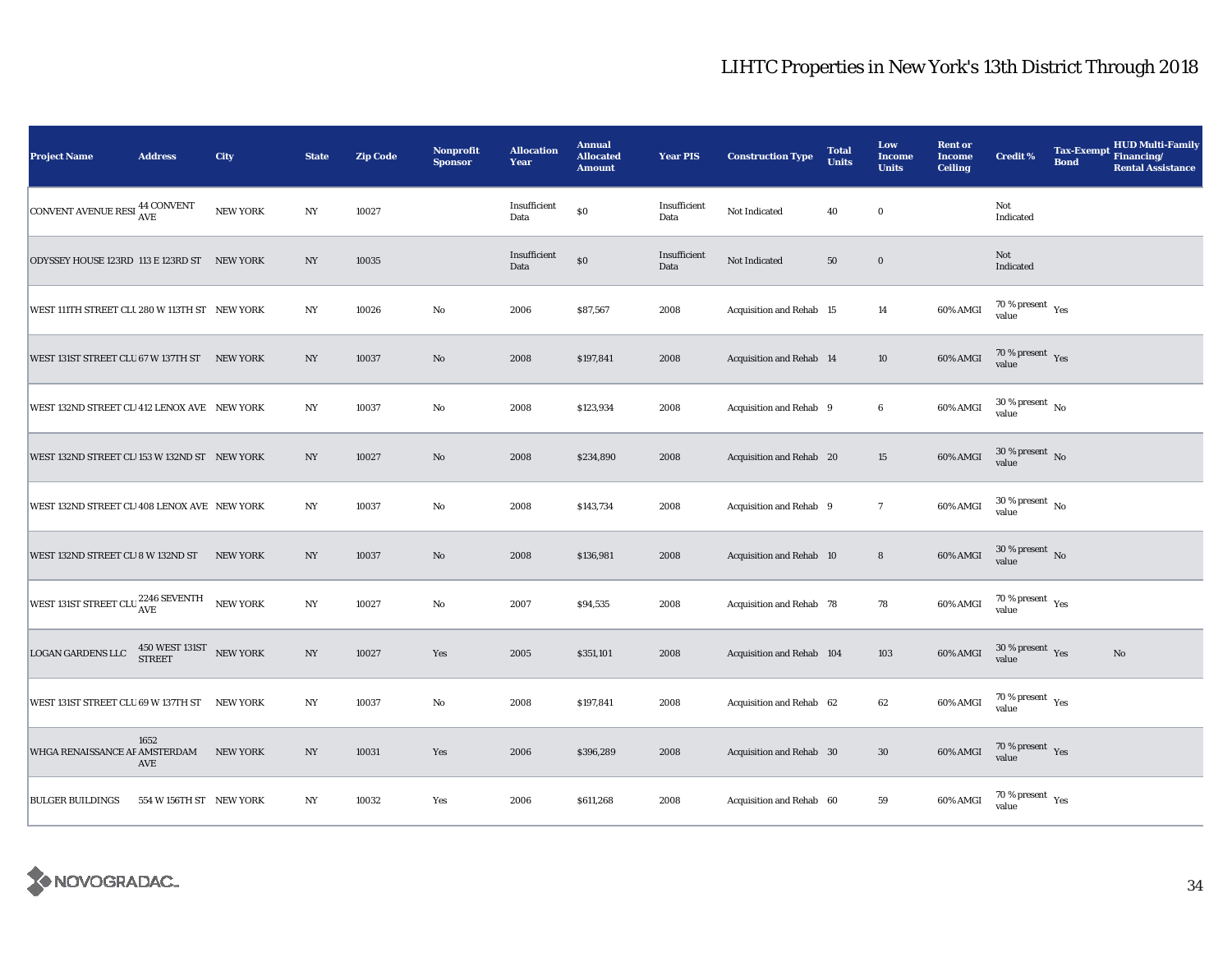| <b>Project Name</b>                                                                  | <b>Address</b>                                                       | City            | <b>State</b>     | <b>Zip Code</b> | Nonprofit<br><b>Sponsor</b> | <b>Allocation</b><br>Year | <b>Annual</b><br><b>Allocated</b><br><b>Amount</b> | <b>Year PIS</b> | <b>Construction Type</b> | <b>Total</b><br><b>Units</b> | Low<br><b>Income</b><br><b>Units</b> | <b>Rent or</b><br><b>Income</b><br><b>Ceiling</b> | <b>Credit %</b>                                      | <b>Tax-Exempt</b><br><b>Bond</b> | <b>HUD Multi-Family</b><br>Financing/<br><b>Rental Assistance</b> |
|--------------------------------------------------------------------------------------|----------------------------------------------------------------------|-----------------|------------------|-----------------|-----------------------------|---------------------------|----------------------------------------------------|-----------------|--------------------------|------------------------------|--------------------------------------|---------------------------------------------------|------------------------------------------------------|----------------------------------|-------------------------------------------------------------------|
| $\boxed{263\textrm{ WEST}$ 153RD STREET $\frac{263\textrm{WEST}$ 153RD $\,$ NEW YORK |                                                                      |                 | $_{\rm NY}$      | 10039           | Yes                         | 2006                      | \$832,132                                          | 2008            | New Construction         | 85                           | 84                                   | 60% AMGI                                          | $30\,\%$ present $\,$ Yes value                      |                                  | $\mathbf{No}$                                                     |
| 1405 FIFTH AVE APTS                                                                  | 1405 FIFTH AVE NEW YORK                                              |                 | $_{\mathrm{NY}}$ | 10029           | No                          | 2007                      | \$212,081                                          | 2009            | <b>New Construction</b>  | 81                           | 80                                   | 50% AMGI                                          | $30\,\%$ present $\,$ No $\,$<br>value               |                                  | No                                                                |
| BLEECKER STREET CLUS CLAYTON                                                         | <b>2228 ADAM</b><br><b>POWELL JR</b><br><b>BLVD</b>                  | <b>NEW YORK</b> | NY               | 10027           | $\rm No$                    | 2007                      | \$285,718                                          | 2009            | Acquisition and Rehab 25 |                              | 20                                   | 60% AMGI                                          | 70 % present $\gamma_{\rm{ES}}$<br>value             |                                  |                                                                   |
| <b>ODESSA APTS</b>                                                                   | 270 W 136TH ST NEW YORK                                              |                 | NY               | 10030           | $\rm No$                    | 2008                      | \$137,062                                          | 2009            | Acquisition and Rehab 8  |                              | $\overline{7}$                       | 60% AMGI                                          | $30$ % present $\,$ No $\,$<br>value                 |                                  |                                                                   |
| <b>ODESSA APTS</b>                                                                   | 2479<br><b>FREDERICK</b><br><b>DOUGLASS</b><br>$\operatorname{BLVD}$ | <b>NEW YORK</b> | $_{\mathrm{NY}}$ | 10027           | $\rm No$                    | 2008                      | \$121,412                                          | 2009            | Acquisition and Rehab 8  |                              | $7\phantom{.0}$                      | 60% AMGI                                          | $30$ % present $\,$ No $\,$<br>value                 |                                  |                                                                   |
| <b>ODESSA APTS</b>                                                                   | <b>2014 ADAM</b><br><b>CLAYTON</b><br>POWELL JR<br><b>BLVD</b>       | <b>NEW YORK</b> | NY               | 10027           | No                          | 2008                      | \$187,925                                          | 2009            | Acquisition and Rehab 14 |                              | 9                                    | 60% AMGI                                          | $30\,\%$ present $\,$ No $\,$<br>value               |                                  |                                                                   |
| <b>ODESSA APTS</b>                                                                   | 305 W 138TH ST NEW YORK                                              |                 | $_{\mathrm{NY}}$ | 10030           | $\mathbf{N}\mathbf{o}$      | 2009                      | \$104,312                                          | 2009            | Acquisition and Rehab 4  |                              | $\mathbf{3}$                         | 60% AMGI                                          | $30\,\%$ present $\,$ No value                       |                                  |                                                                   |
| NEP ST NICHOLAS AVEN <sup>871</sup> ST NICHOLAS AVE                                  |                                                                      | <b>NEW YORK</b> | $_{\mathrm{NY}}$ | 10032           | $\rm No$                    | 2007                      | \$37,037                                           | 2009            | Acquisition and Rehab 4  |                              | $\boldsymbol{3}$                     | 60% AMGI                                          | $70\,\%$ present $\;\;\chi_{\rm e s}$ value          |                                  |                                                                   |
| NEP ST NICHOLAS AVEN ${{\bf 869\,ST}\atop{\bf NICHOLAS\,AVE}}$ NEW YORK              |                                                                      |                 | NY               | 10032           | $\rm No$                    | 2009                      | \$25,100                                           | 2009            | Acquisition and Rehab 4  |                              | $\mathbf{3}$                         | 60% AMGI                                          | 70 % present $\gamma_{\rm e s}$<br>value             |                                  |                                                                   |
| NEP ST NICHOLAS AVEN AMSTERDAM                                                       | 2094<br>AVE                                                          | <b>NEW YORK</b> | NY               | 10032           | $\rm No$                    | 2009                      | \$49,615                                           | 2009            | Acquisition and Rehab 18 |                              | 14                                   | 60% AMGI                                          | 70 % present $\rm\thinspace\gamma_{\rm es}$<br>value |                                  |                                                                   |
| 454 EQUITIES, LLC                                                                    | 454<br><b>MANHATTAN</b><br>AVE                                       | <b>NEW YORK</b> | NY               | 10026           | No                          | 2007                      | \$239,322                                          | 2009            | <b>New Construction</b>  | 125                          | 25                                   | <b>50% AMGI</b>                                   | $30\,\%$ present $\,$ Yes<br>value                   |                                  | $\mathbf{No}$                                                     |
| <b>CIENA</b>                                                                         | 314 E 100TH ST NEW YORK                                              |                 | $_{\mathrm{NY}}$ | 10029           |                             | 2009                      | \$1,672,234                                        | 2009            | Acquisition and Rehab 81 |                              | 70                                   | 60% AMGI                                          | $70$ % present $\rm\thinspace\,Yes$<br>value         |                                  |                                                                   |
| VETERANS RESIDENCE I 355 E 194TH ST BRONX                                            |                                                                      |                 | $_{\mathrm{NY}}$ | 10458           | Yes                         | 2008                      | \$825,000                                          | 2009            | <b>New Construction</b>  | 56                           | 56                                   | 60% AMGI                                          | $30\,\%$ present $\,$ No $\,$<br>value               |                                  |                                                                   |

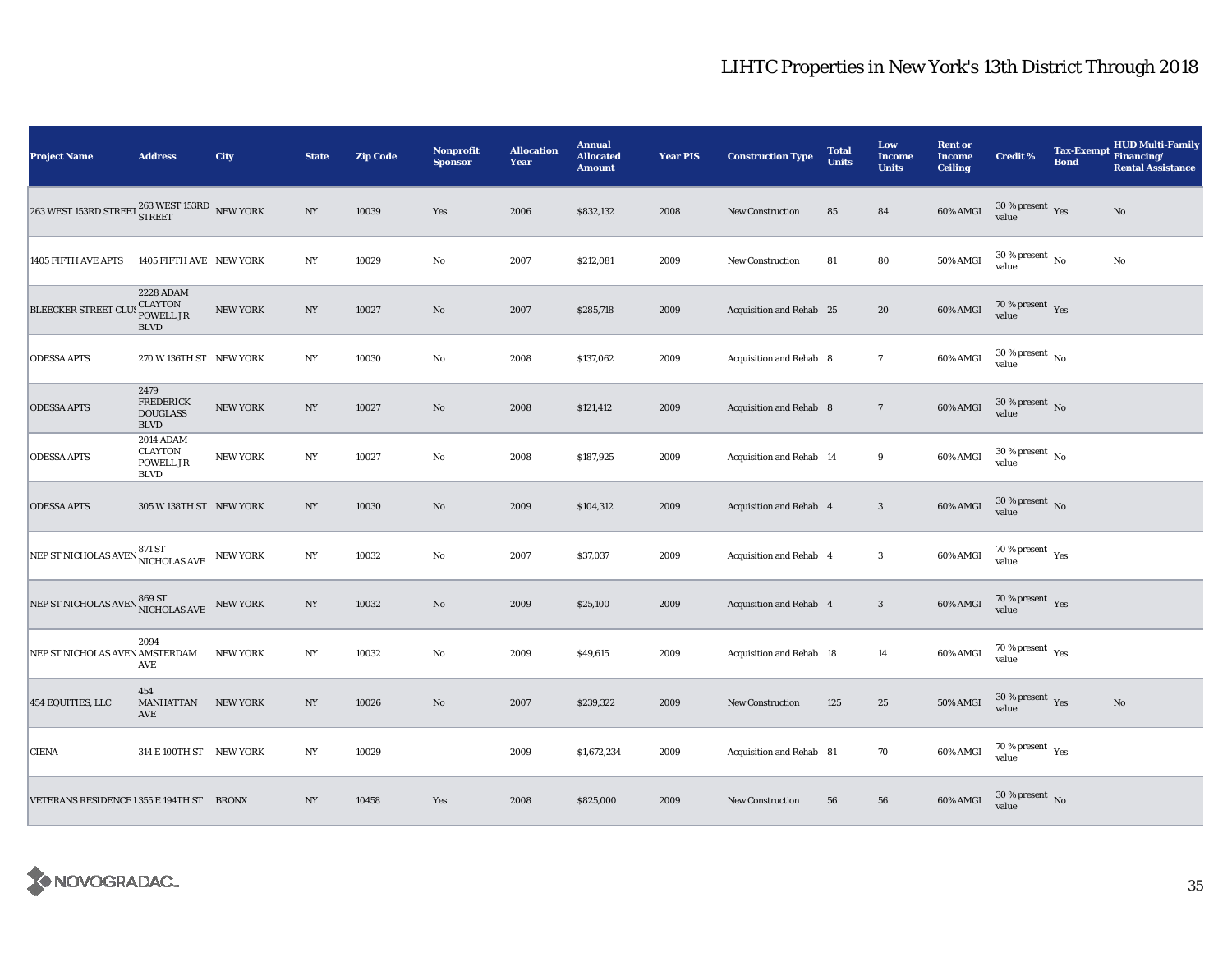| <b>Project Name</b>                                                             | <b>Address</b>                                           | City            | <b>State</b>     | <b>Zip Code</b> | <b>Nonprofit</b><br><b>Sponsor</b> | <b>Allocation</b><br>Year | <b>Annual</b><br><b>Allocated</b><br><b>Amount</b> | <b>Year PIS</b> | <b>Construction Type</b>                     | <b>Total</b><br><b>Units</b> | Low<br><b>Income</b><br><b>Units</b> | <b>Rent or</b><br><b>Income</b><br><b>Ceiling</b> | <b>Credit %</b>                                      | <b>Tax-Exempt</b><br><b>Bond</b> | <b>HUD Multi-Family</b><br>Financing/<br><b>Rental Assistance</b> |
|---------------------------------------------------------------------------------|----------------------------------------------------------|-----------------|------------------|-----------------|------------------------------------|---------------------------|----------------------------------------------------|-----------------|----------------------------------------------|------------------------------|--------------------------------------|---------------------------------------------------|------------------------------------------------------|----------------------------------|-------------------------------------------------------------------|
| WEST 143RD STREET CLI 301 W 143RD ST NEW YORK                                   |                                                          |                 | NY               | 10030           | No                                 | 2008                      | \$106,432                                          | 2009            | Acquisition and Rehab 6                      |                              | $6\phantom{.0}$                      | 60% AMGI                                          | 70 % present $\rm\thinspace_{Yes}$<br>value          |                                  |                                                                   |
| WEST 144TH STREET CL1269 W 144TH ST NEW YORK                                    |                                                          |                 | NY               | 10030           | $\mathbf{N}\mathbf{o}$             | 2008                      | \$198,960                                          | 2009            | <b>Both New Construction</b> 18<br>and $A/R$ |                              | $17\,$                               | 50% AMGI                                          | 70 % present $\,$ $\rm Yes$<br>value                 |                                  |                                                                   |
| <b>BEACON MEWS LLC</b>                                                          | $34$ WEST $139\mathrm{TH}$ $$\,\,$ NEW YORK<br><b>ST</b> |                 | $_{\mathrm{NY}}$ | 10037           | No                                 | 2006                      | \$494,284                                          | 2009            | New Construction                             | 125                          | 38                                   | 60% AMGI                                          | 30 % present $\rm\thinspace\gamma_{\rm es}$<br>value |                                  | $\rm No$                                                          |
| WEST 146TH STREET CL1240 W 146TH ST NEW YORK                                    |                                                          |                 | NY               | 10039           | $\rm No$                           | 2008                      | \$169,205                                          | 2009            | Acquisition and Rehab 15                     |                              | 13                                   | 60% AMGI                                          | $70\,\%$ present $\;\;$ Yes value                    |                                  |                                                                   |
| WHGA RENAISSANCE AF 124 W 134TH ST NEW YORK                                     |                                                          |                 | $_{\mathrm{NY}}$ | 10030           | Yes                                | 2008                      | \$261,309                                          | 2009            | <b>New Construction</b>                      | 35                           | 35                                   | 60% AMGI                                          | $30$ % present $\rm\thinspace\,Yes$<br>value         |                                  |                                                                   |
| DOROTHY MCGOWAN H 520 W 159TH ST NEW YORK                                       |                                                          |                 | NY               | 10032           | Yes                                | 2007                      | \$325,299                                          | 2009            | New Construction                             | 38                           | 38                                   | 60% AMGI                                          | $70\,\%$ present $\;\;$ Yes value                    |                                  |                                                                   |
| ALL SAINTS HOUSING 58 E 132ND ST                                                |                                                          | <b>NEW YORK</b> | $_{\mathrm{NY}}$ | 10037           | Yes                                | 2007                      | \$1,085,651                                        | 2009            | <b>New Construction</b>                      | 258                          | 258                                  | 60% AMGI                                          | $30\,\%$ present $\,$ No value                       |                                  |                                                                   |
| WEST 111TH STREET CLU 267 W 113TH ST NEW YORK                                   |                                                          |                 | NY               | 10026           | $\rm No$                           | 2006                      | \$54,572                                           | 2009            | <b>Acquisition and Rehab 12</b>              |                              | 12                                   | 60% AMGI                                          | $70\,\%$ present $\;\;\chi_{\rm e s}$ value          |                                  |                                                                   |
| FRIENDLY HANDS APAR 225 EAST 118                                                |                                                          | <b>NEW YORK</b> | $_{\mathrm{NY}}$ | 10035           | Yes                                | 2007                      | \$979,339                                          | 2009            | New Construction                             | 76                           | 75                                   | 60% AMGI                                          | $30$ % present $\,$ $\rm Yes$<br>value               |                                  | No                                                                |
| WHGA- MANNIE L. WILS MANHATTAN                                                  | 565<br>AVE                                               | <b>NEW YORK</b> | $_{\mathrm{NY}}$ | 10027           | $\rm No$                           | 2007                      | \$668,934                                          | 2009            | Acquisition and Rehab 102                    |                              | 101                                  | 60% AMGI                                          | $30\,\%$ present $\,$ Yes value                      |                                  | Yes                                                               |
| LENOX POWELL ASSOCI $^{115\,\text{WEST}\,137\text{TH}}_{\text{STREF}}$ NEW YORK |                                                          |                 | $_{\mathrm{NY}}$ | 10030           | No                                 | 2006                      | \$469,626                                          | 2009            | New Construction                             | 59                           | 58                                   | 60% AMGI                                          | $30\,\%$ present $\,$ $\rm Yes$<br>value             |                                  | No                                                                |
| 1405 FIFTH AVENUE                                                               | 1405 5TH<br><b>AVENUE</b>                                | <b>NEW YORK</b> | $_{\mathrm{NY}}$ | 10029           | $\mathbf{N}\mathbf{o}$             | 2006                      | \$214,835                                          | 2009            | <b>New Construction</b>                      | 81                           | $17\,$                               | <b>50% AMGI</b>                                   | $30\,\%$ present $\,$ Yes value                      |                                  | $\mathbf{N}\mathbf{o}$                                            |
| ALL SAINTS HOUSING LI 58 EAST 132ND                                             |                                                          | <b>NEW YORK</b> | $_{\mathrm{NY}}$ | 10037           | No                                 | 2006                      | \$1,037,803                                        | 2009            | <b>New Construction</b>                      | 99                           | $\bf{98}$                            | 60% AMGI                                          | $30\,\%$ present $\,$ Yes value                      |                                  | No                                                                |

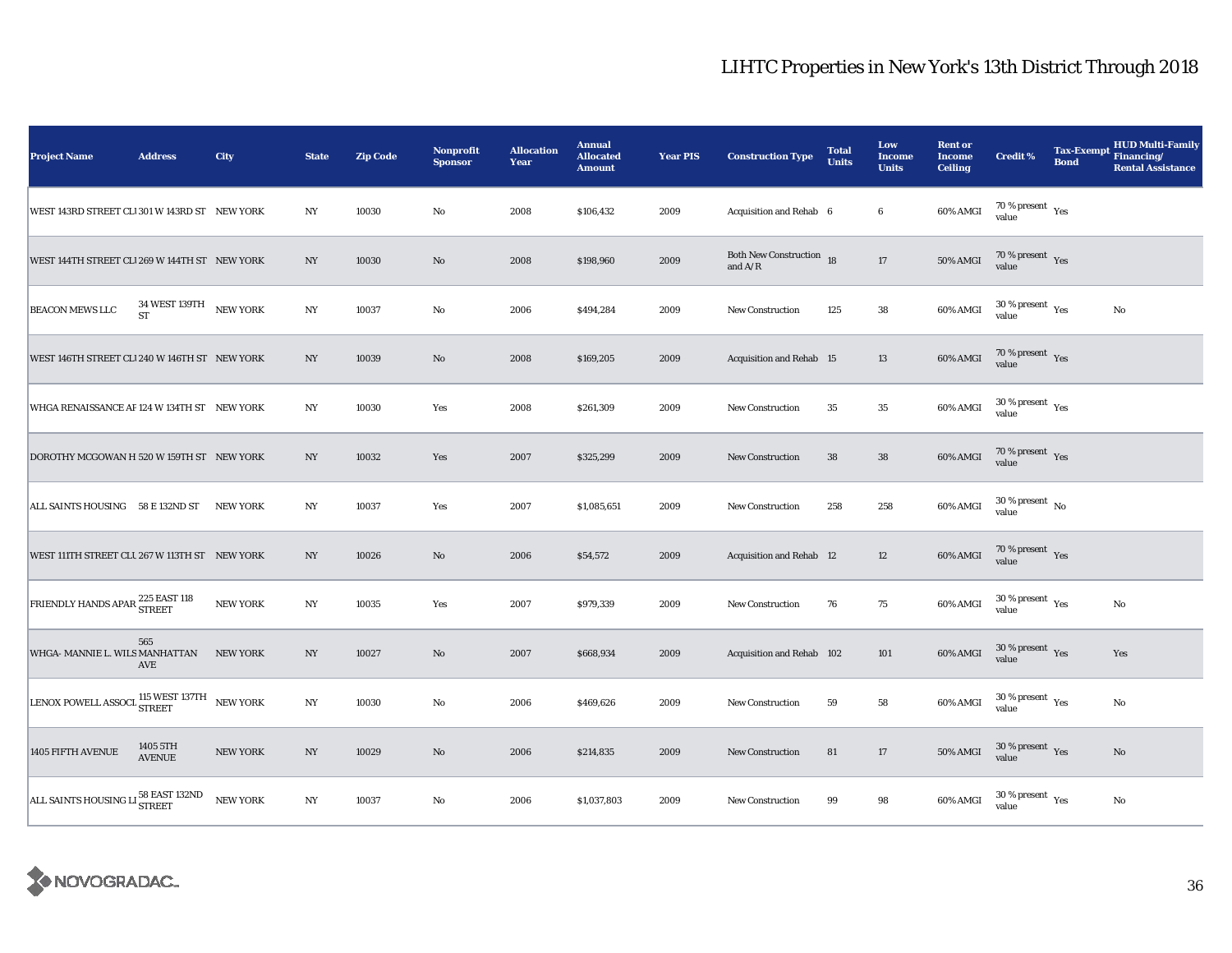| <b>Project Name</b>                                                   | <b>Address</b>                                             | City            | <b>State</b>     | <b>Zip Code</b> | Nonprofit<br><b>Sponsor</b> | <b>Allocation</b><br>Year | <b>Annual</b><br><b>Allocated</b><br><b>Amount</b> | <b>Year PIS</b> | <b>Construction Type</b>  | <b>Total</b><br><b>Units</b> | Low<br><b>Income</b><br><b>Units</b> | <b>Rent or</b><br><b>Income</b><br><b>Ceiling</b> | <b>Credit %</b>                              | <b>HUD Multi-Family</b><br><b>Tax-Exempt</b><br>Financing/<br><b>Bond</b><br><b>Rental Assistance</b> |
|-----------------------------------------------------------------------|------------------------------------------------------------|-----------------|------------------|-----------------|-----------------------------|---------------------------|----------------------------------------------------|-----------------|---------------------------|------------------------------|--------------------------------------|---------------------------------------------------|----------------------------------------------|-------------------------------------------------------------------------------------------------------|
| <b>DREW HAMILTON HOU</b>                                              | 2660<br><b>FREDERICK</b><br><b>DOUGLASS</b><br><b>BLVD</b> | <b>NEW YORK</b> | N <sub>Y</sub>   | 10030           | No                          | 2010                      | \$2,295,112                                        | 2010            | Acquisition and Rehab 139 |                              | 139                                  | 60% AMGI                                          | $30\,\%$ present $\,$ No value               |                                                                                                       |
| NEP ST NICHOLAS AVEN 408 W 150TH ST NEW YORK                          |                                                            |                 | NY               | 10031           | $\rm No$                    | 2009                      | \$244,491                                          | 2010            | Acquisition and Rehab 42  |                              | $32\,$                               | 60% AMGI                                          | $70$ % present $\,$ $\rm Yes$<br>value       |                                                                                                       |
| FREDERICK SAMUEL HO167 W 143RD ST NEW YORK                            |                                                            |                 | NY               | 10030           |                             | 2010                      | \$223,666                                          | 2010            | Acquisition and Rehab 153 |                              | 101                                  | 60% AMGI                                          | 70 % present Yes<br>value                    |                                                                                                       |
| FREDERICK SAMUEL HO                                                   | 2449 ADAM<br>CLAYTON<br><b>POWELL JR</b><br><b>BLVD</b>    | <b>NEW YORK</b> | NY               | 10030           |                             | 2010                      | \$135,085                                          | 2010            | Acquisition and Rehab 103 |                              | 61                                   | 60% AMGI                                          | $70$ % present $\rm\thinspace\,Yes$<br>value |                                                                                                       |
| FREDERICK SAMUEL HO 135 W 143RD ST NEW YORK                           |                                                            |                 | N <sub>Y</sub>   | 10030           |                             | 2010                      | \$46,504                                           | 2010            | Acquisition and Rehab 32  |                              | 21                                   | 60% AMGI                                          | 70 % present $\gamma_{\rm{es}}$<br>value     |                                                                                                       |
| FREDERICK SAMUEL HO                                                   | 2525 ADAM<br><b>CLAYTON</b><br>POWELL JR<br><b>BLVD</b>    | <b>NEW YORK</b> | NY               | 10039           |                             | 2010                      | \$90,796                                           | 2010            | Acquisition and Rehab 61  |                              | 41                                   | 60% AMGI                                          | $70\,\%$ present $\,$ Yes value              |                                                                                                       |
| VETERANS RESIDENCE I KINGSBRIDGE                                      | 2701<br>TER                                                | <b>BRONX</b>    | N <sub>Y</sub>   | 10463           | Yes                         | 2010                      | \$1,278,826                                        | 2010            | <b>New Construction</b>   | 76                           | ${\bf 76}$                           | 60% AMGI                                          | $70\,\%$ present $\,$ Yes value              |                                                                                                       |
| WEST 131ST STREET CLU $^{2423}_{\rm{AVE}}$                            |                                                            | <b>NEW YORK</b> | $_{\mathrm{NY}}$ | 10030           | $\rm No$                    | 2009                      | \$170,939                                          | 2010            | Acquisition and Rehab 11  |                              | 9                                    | 60% AMGI                                          | $30\,\%$ present $\,$ Yes value              |                                                                                                       |
| WEST 131ST STREET CLU 231 W 134TH ST NEW YORK                         |                                                            |                 | N <sub>Y</sub>   | 10030           | $\rm No$                    | 2009                      | \$48,719                                           | 2010            | Acquisition and Rehab 5   |                              | $\overline{\mathbf{3}}$              | 60% AMGI                                          | 70 % present $\gamma_{\rm{es}}$<br>value     |                                                                                                       |
| WEST 131ST STREET CLU 241 W 135TH ST NEW YORK                         |                                                            |                 | NY               | 10030           | $\rm No$                    | 2009                      | \$100,800                                          | 2010            | Acquisition and Rehab 10  |                              | $\bf8$                               | 60% AMGI                                          | $70$ % present $\,$ $\rm Yes$<br>value       |                                                                                                       |
| WEST 132ND STREET CL 156 W 131ST ST NEW YORK                          |                                                            |                 | NY               | 10027           | No                          | 2009                      | \$602,087                                          | 2010            | Acquisition and Rehab 28  |                              | 21                                   | 60% AMGI                                          | $30$ % present $\,$ No $\,$<br>value         |                                                                                                       |
| WEST 135TH STREET AP 107 W 135TH ST NEW YORK                          |                                                            |                 | NY               | 10030           |                             | 2009                      | \$1,225,081                                        | 2010            | Acquisition and Rehab 198 |                              | 186                                  | 60% AMGI                                          | $30\,\%$ present $\,$ $\rm Yes$<br>value     |                                                                                                       |
| WEST 146TH STREET CLI $_{\mbox{AVE}}^{2508 \mbox{ SEVENTH}}$ NEW YORK |                                                            |                 | $_{\mathrm{NY}}$ | 10039           | No                          | 2009                      | \$205,232                                          | 2010            | Acquisition and Rehab 17  |                              | 12                                   | 60% AMGI                                          | $70\,\%$ present $\;\;$ Yes value            |                                                                                                       |

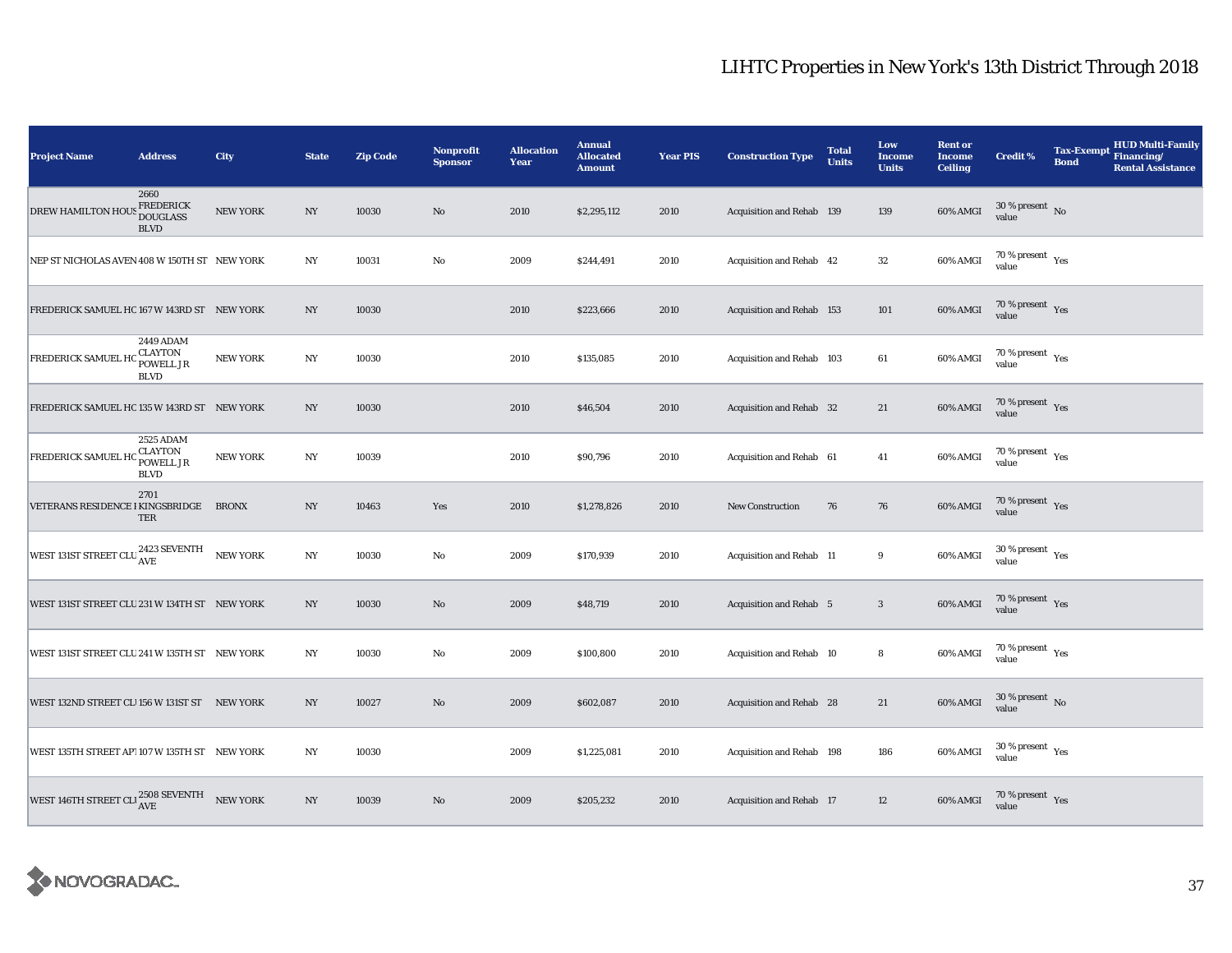| <b>Project Name</b>                                              | <b>Address</b>                            | City            | <b>State</b>     | <b>Zip Code</b> | <b>Nonprofit</b><br><b>Sponsor</b> | <b>Allocation</b><br>Year | <b>Annual</b><br><b>Allocated</b><br><b>Amount</b> | <b>Year PIS</b> | <b>Construction Type</b>       | <b>Total</b><br><b>Units</b> | Low<br><b>Income</b><br><b>Units</b> | <b>Rent or</b><br><b>Income</b><br><b>Ceiling</b> | <b>Credit %</b>                                      | <b>Tax-Exempt</b><br><b>Bond</b> | <b>HUD Multi-Family</b><br>Financing/<br><b>Rental Assistance</b> |
|------------------------------------------------------------------|-------------------------------------------|-----------------|------------------|-----------------|------------------------------------|---------------------------|----------------------------------------------------|-----------------|--------------------------------|------------------------------|--------------------------------------|---------------------------------------------------|------------------------------------------------------|----------------------------------|-------------------------------------------------------------------|
| WEST 146TH STREET CLI 2703 EIGHTH                                |                                           | <b>NEW YORK</b> | N <sub>Y</sub>   | 10030           | $\rm No$                           | 2008                      | \$106,494                                          | 2010            | Acquisition and Rehab 8        |                              | $6\phantom{.0}$                      | 60% AMGI                                          | 70 % present $\rm\thinspace_{Yes}$<br>value          |                                  |                                                                   |
| WEST 146TH STREET CLI 305 W 146TH ST NEW YORK                    |                                           |                 | NY               | 10039           | $\mathbf{No}$                      | 2008                      | \$126,996                                          | 2010            | Acquisition and Rehab 10       |                              | $\bf8$                               | 60% AMGI                                          | $70\,\%$ present $\;\;\chi_{\rm e s}$ value          |                                  |                                                                   |
| WHGA RENAISSANCE AF 128 W 134TH ST NEW YORK                      |                                           |                 | $_{\mathrm{NY}}$ | 10030           | Yes                                | 2008                      | \$261,309                                          | 2010            | Acquisition and Rehab 20       |                              | $14\,$                               | 60% AMGI                                          | $70\,\%$ present $\,$ Yes value                      |                                  |                                                                   |
| NEW EAST 124TH STREE $\frac{245}{\emph{STREE}}$ TREET NEW YORK   |                                           |                 | $_{\mathrm{NY}}$ | 10035           | $\mathbf{N}\mathbf{o}$             | 2008                      | \$473,050                                          | 2010            | New Construction               | 185                          | 37                                   | 50% AMGI                                          | $30\,\%$ present $\,$ Yes value                      |                                  | $\mathbf{N}\mathbf{o}$                                            |
| WEST 135 STREET APART 107-9 WEST                                 |                                           | <b>NEW YORK</b> | NY               | 10030           | Yes                                | 2009                      | \$776,584                                          | 2010            | Acquisition and Rehab 198      |                              | 191                                  | 60% AMGI                                          | $30\,\%$ present $\,$ $\rm Yes$<br>value             |                                  | Yes                                                               |
| DECATUR APTS PHASE $\rm{I}$ $\rm{^{2727}_{AVE}}$ DECATUR         |                                           | <b>BRONX</b>    | NY               | 10458           | $\mathbf{No}$                      | 2008                      | \$487,634                                          | 2010            | New Construction               | 50                           | 49                                   | 60% AMGI                                          | $30\,\%$ present $\,$ Yes<br>value                   |                                  | $\mathbf{N}\mathbf{o}$                                            |
| 2059 MADISON LP                                                  | 2059 MADISON<br><b>AVENUE</b>             | <b>NEW YORK</b> | NY               | 10037           | No                                 | 2011                      | \$291,440                                          | 2010            | Acquisition and Rehab 53       |                              | 47                                   | 60% AMGI                                          | $30\,\%$ present $\,$ $_{\rm Yes}$<br>value          |                                  | Yes                                                               |
| <b>LEXINGTON COURT</b>                                           | 2010<br><b>LEXINGTON</b><br><b>AVENUE</b> | <b>NEW YORK</b> | $_{\mathrm{NY}}$ | 10035           |                                    | 2009                      | \$1,617,367                                        | 2010            | Acquisition and Rehab 229      |                              | 223                                  | 60% AMGI                                          | $30\,\%$ present $\,$ Yes value                      |                                  | Yes                                                               |
| FORT WASHINGTON CLU 208 E 122ND ST NEW YORK                      |                                           |                 | $_{\mathrm{NY}}$ | 10035           | $\mathbf{No}$                      | 2009                      | \$148,458                                          | 2010            | Acquisition and Rehab 10       |                              | 6                                    | 60% AMGI                                          | $70\,\%$ present $\,$ Yes value                      |                                  |                                                                   |
| FORT WASHINGTON AVI 557 W 183RD ST NEW YORK                      |                                           |                 | NY               | 10033           | No                                 | 2009                      | \$63,639                                           | 2010            | <b>Acquisition and Rehab 4</b> |                              | $\overline{4}$                       | 60% AMGI                                          | $70\,\%$ present $\;\;$ Yes value                    |                                  |                                                                   |
| FORT WASHINGTON AVI <sup>2288</sup> SECOND                       |                                           | <b>NEW YORK</b> | $_{\mathrm{NY}}$ | 10035           | No                                 | 2009                      | \$150,458                                          | 2010            | Acquisition and Rehab 8        |                              | $\bf8$                               | 60% AMGI                                          | 70 % present $\rm\thinspace_{Yes}$<br>value          |                                  |                                                                   |
| RICHARD WRIGHT APTS $^{654~\rm ST}_{\rm NICHOLAS\;AVE}$ NEW YORK |                                           |                 | $_{\mathrm{NY}}$ | 10030           | Yes                                | 2009                      | \$511,811                                          | 2010            | Acquisition and Rehab 39       |                              | 38                                   | 60% AMGI                                          | $70\,\%$ present $\,$ Yes value                      |                                  |                                                                   |
| WEST 149TH STREET NR 208 W 149TH ST NEW YORK                     |                                           |                 | NY               | 10039           | Yes                                | 2009                      | \$894,196                                          | 2010            | Acquisition and Rehab 77       |                              | 77                                   | 60% AMGI                                          | 70 % present $\rm\thinspace\gamma_{\rm es}$<br>value |                                  |                                                                   |

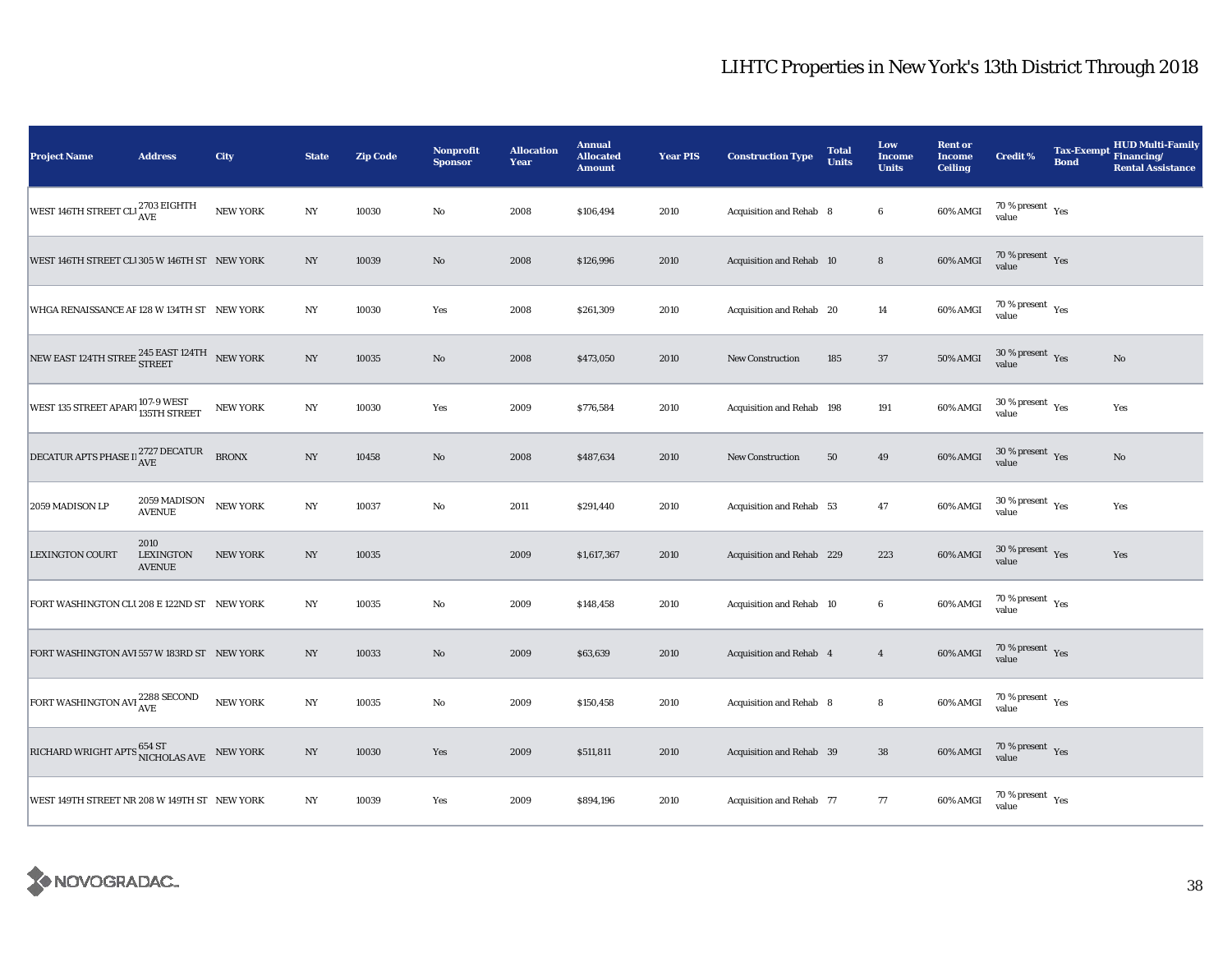| <b>Project Name</b>                                      | <b>Address</b>                                                 | City            | <b>State</b>     | <b>Zip Code</b> | <b>Nonprofit</b><br><b>Sponsor</b> | <b>Allocation</b><br>Year | <b>Annual</b><br><b>Allocated</b><br><b>Amount</b> | <b>Year PIS</b> | <b>Construction Type</b>                                                          | <b>Total</b><br><b>Units</b> | Low<br><b>Income</b><br><b>Units</b> | <b>Rent or</b><br><b>Income</b><br><b>Ceiling</b> | <b>Credit %</b>                              | <b>Tax-Exempt</b><br><b>Bond</b> | <b>HUD Multi-Family</b><br>Financing/<br><b>Rental Assistance</b> |
|----------------------------------------------------------|----------------------------------------------------------------|-----------------|------------------|-----------------|------------------------------------|---------------------------|----------------------------------------------------|-----------------|-----------------------------------------------------------------------------------|------------------------------|--------------------------------------|---------------------------------------------------|----------------------------------------------|----------------------------------|-------------------------------------------------------------------|
| GRAND AVENUE RESIDE 2516 GRAND AVE BRONX                 |                                                                |                 | NY               | 10468           | Yes                                | 2008                      | \$702,491                                          | 2010            | New Construction                                                                  | 57                           | 56                                   | 60% AMGI                                          | 70 % present $\rm\thinspace_{Yes}$<br>value  |                                  |                                                                   |
| WEST 116TH STREET ASS 1428 5TH                           |                                                                | <b>NEW YORK</b> | NY               | 10035           | $\mathbf{No}$                      | 2009                      | \$811,370                                          | 2010            | Acquisition and Rehab 120                                                         |                              | 119                                  | 60% AMGI                                          | $30\,\%$ present $\,$ $_{\rm Yes}$<br>value  |                                  | No                                                                |
| SERVIAM TOWERS LLC                                       | 2751 GRAND<br>CONCOURSE                                        | <b>BRONX</b>    | NY               | 10468           | Yes                                | 2010                      | \$1,530,486                                        | 2010            | <b>New Construction</b>                                                           | 160                          | 140                                  | 60% AMGI                                          | $30\,\%$ present $\,$ Yes value              |                                  | No                                                                |
| <b>WEST SIDE BRONX</b>                                   | 2751 GRAND<br>CONCOURSE                                        | <b>BRONX</b>    | NY               | 10468           | Yes                                | 2008                      | \$654,925                                          | 2010            | Acquisition and Rehab 147                                                         |                              | 108                                  | 60% AMGI                                          | 30 % present $\rm\thinspace_{Yes}$<br>value  |                                  | No                                                                |
| <b>TAPESTRY</b>                                          | 245 E 124TH ST NEW YORK                                        |                 | NY               | 10035           | No                                 | 2008                      | \$473,050                                          | 2010            | <b>New Construction</b>                                                           | 185                          | 37                                   | 50% AMGI                                          | $30$ % present $\,$ $\rm Yes$<br>value       |                                  | No                                                                |
| DECATUR II ASSOCIATES 2727 DECATUR                       |                                                                | <b>BRONX</b>    | $_{\mathrm{NY}}$ | 10458           | $\mathbf{No}$                      | 2008                      | \$487,634                                          | 2010            | New Construction                                                                  | 50                           | 49                                   | 60% AMGI                                          | 30 % present $\rm \gamma_{\rm es}$<br>value  |                                  | No                                                                |
| SITE 8 APARTMENTSLP                                      | 300 WEST 128<br>STREET                                         | <b>NEW YORK</b> | $_{\mathrm{NY}}$ | 10027           | No                                 | 2009                      | \$1,175,412                                        | 2011            | <b>New Construction</b>                                                           | 70                           | 69                                   | 60% AMGI                                          | $30$ % present $\,$ $\rm Yes$<br>value       |                                  | No                                                                |
| MZ 2640 OWNER LP                                         | 2640<br><b>FREDERICK</b><br><b>DOUGLAS</b><br><b>BOULEVARD</b> | <b>NEW YORK</b> | $_{\mathrm{NY}}$ | 10030           | Yes                                | 2010                      | \$387,410                                          | 2011            | Acquisition and Rehab 76                                                          |                              | 73                                   | 60% AMGI                                          | $30$ % present $\rm\thinspace\,Yes$<br>value |                                  | Yes                                                               |
| THE BALTON LLC                                           | 311 WEST 127<br><b>STREET</b>                                  | <b>NEW YORK</b> | $_{\mathrm{NY}}$ | 10027           | $\mathbf{N}\mathbf{o}$             | 2009                      | \$515,437                                          | 2011            | New Construction                                                                  | 156                          | $39\,$                               | 60% AMGI                                          | $30\,\%$ present $\,$ Yes value              |                                  | No                                                                |
| TRUE COLORS RESIDEN 269 W 154TH ST NEW YORK              |                                                                |                 | NY               | 10039           | Yes                                | 2010                      | \$450,000                                          | 2011            | <b>New Construction</b>                                                           | 31                           | $30\,$                               | 60% AMGI                                          | $70\,\%$ present $\,$ No value               |                                  |                                                                   |
| <b>MUSCOOTA HOPE</b>                                     | 163 E 104TH ST NEW YORK                                        |                 | NY               | 10029           | Yes                                | 2010                      | \$662,171                                          | 2011            | Both New Construction 63<br>and $\ensuremath{\mathrm{A}}/\ensuremath{\mathrm{R}}$ |                              | $\bf63$                              | <b>50% AMGI</b>                                   | 70 % present $\gamma_{\rm{ES}}$<br>value     |                                  |                                                                   |
| <b>MOTHER ZION</b>                                       | 2640<br><b>FREDERICK</b><br><b>DOUGLASS</b><br><b>BLVD</b>     | <b>NEW YORK</b> | $_{\mathrm{NY}}$ | 10030           | Yes                                | 2010                      | \$636,794                                          | 2011            | Acquisition and Rehab 311                                                         |                              | 311                                  | 60% AMGI                                          | $30\,\%$ present $\,$ No value               |                                  |                                                                   |
| GOOD NEIGHBOR APART $^{114}_{\rm STREET}$ 104TH NEW YORK |                                                                |                 | NY               | 10029           | No                                 | 2010                      | \$834,864                                          | 2011            | Acquisition and Rehab 117                                                         |                              | 110                                  | 60% AMGI                                          | $30\,\%$ present $\,$ Yes<br>value           |                                  | Yes                                                               |

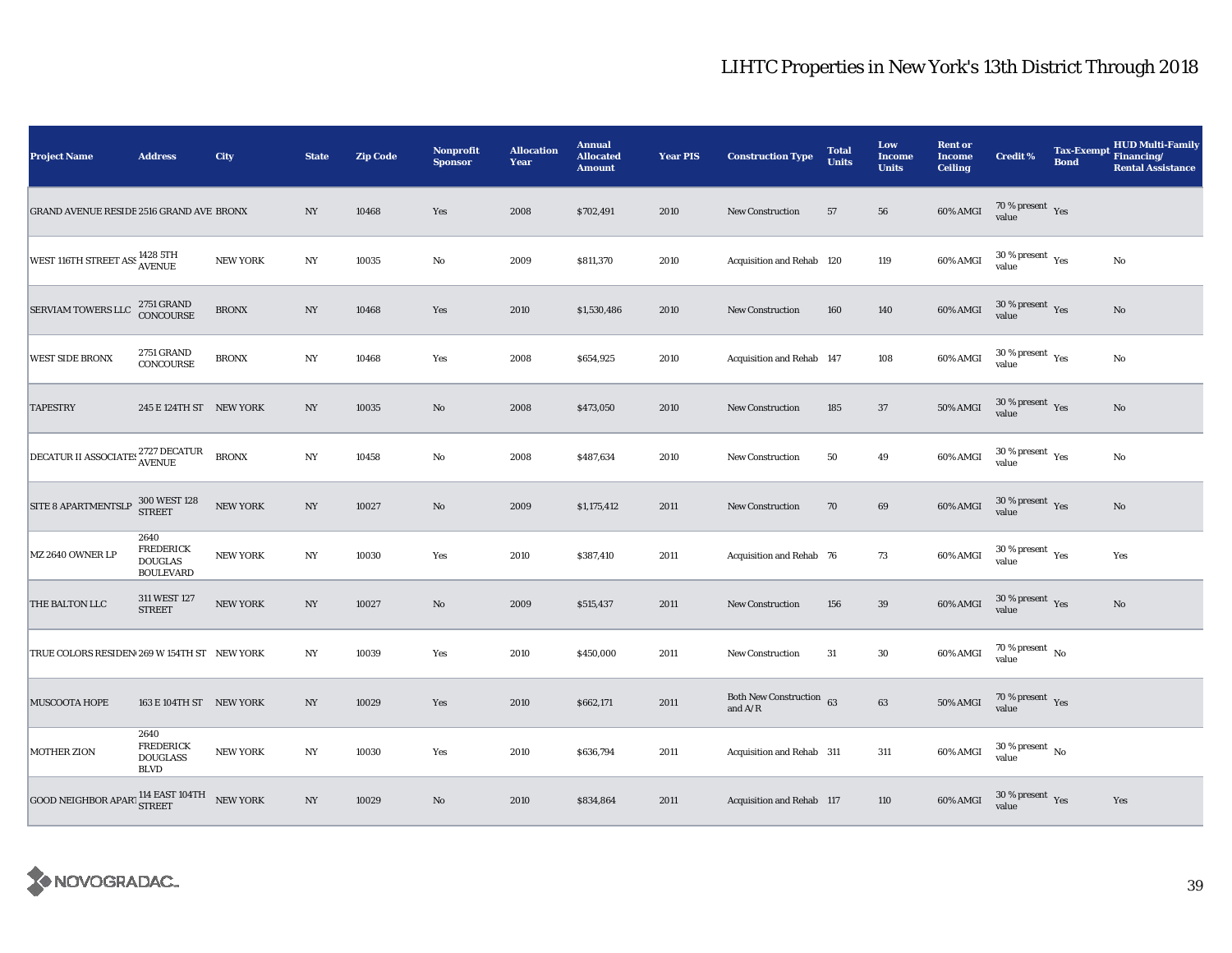| <b>Project Name</b>                                                                                                                                                | <b>Address</b>                                                      | City | <b>State</b>     | <b>Zip Code</b> | <b>Nonprofit</b><br><b>Sponsor</b> | <b>Allocation</b><br>Year | <b>Annual</b><br><b>Allocated</b><br><b>Amount</b> | <b>Year PIS</b> | <b>Construction Type</b>  | <b>Total</b><br><b>Units</b> | Low<br><b>Income</b><br><b>Units</b> | <b>Rent or</b><br><b>Income</b><br><b>Ceiling</b> | <b>Credit %</b>                             | <b>Tax-Exempt</b><br><b>Bond</b> | <b>HUD Multi-Family</b><br>Financing/<br><b>Rental Assistance</b> |
|--------------------------------------------------------------------------------------------------------------------------------------------------------------------|---------------------------------------------------------------------|------|------------------|-----------------|------------------------------------|---------------------------|----------------------------------------------------|-----------------|---------------------------|------------------------------|--------------------------------------|---------------------------------------------------|---------------------------------------------|----------------------------------|-------------------------------------------------------------------|
| OLR MM APTS - EAST HA155 E 109TH ST NEW YORK                                                                                                                       |                                                                     |      | NY               | 10029           | No                                 | 2011                      | \$1,865,225                                        | 2011            | New Construction          | 54                           | 53                                   | 50% AMGI                                          | $70\,\%$ present $\,$ Yes value             |                                  |                                                                   |
| W 145TH ST CLUSTER PH 147 W 145TH ST NEW YORK                                                                                                                      |                                                                     |      | NY               | 10039           | $\mathbf{N}\mathbf{o}$             | 2010                      | \$140,591                                          | 2011            | Acquisition and Rehab 15  |                              | 15                                   | 60% AMGI                                          | $70$ % present $\,$ $\rm Yes$<br>value      |                                  |                                                                   |
| SITE 8 - BUILDING C                                                                                                                                                | 300 W 128TH ST NEW YORK                                             |      | NY               | 10027           | No                                 | 2009                      | \$1,175,412                                        | 2011            | New Construction          | 69                           | 69                                   | 60% AMGI                                          | $30$ % present $\,$ No $\,$<br>value        |                                  | No                                                                |
| <b>HOBBS COURT</b>                                                                                                                                                 | 315 E 102ND ST NEW YORK                                             |      | NY               | 10029           | Yes                                | 2009                      | \$1,059,196                                        | 2011            | New Construction          | 884                          | 884                                  | 60% AMGI                                          | $30$ % present $\,$ No $\,$<br>value        |                                  |                                                                   |
| <b>HOBBS CIENA APTS</b>                                                                                                                                            | 305 E 102ND ST NEW YORK                                             |      | NY               | 10029           | Yes                                | 2009                      | \$3,304,688                                        | 2011            | <b>New Construction</b>   | 81                           | 70                                   | 60% AMGI                                          | $30$ % present $\,$ No $\,$<br>value        |                                  |                                                                   |
| HARRIET TUNMAN HOU 142 W 143RD ST NEW YORK                                                                                                                         |                                                                     |      | $_{\mathrm{NY}}$ | 10030           | Yes                                | 2009                      | \$930,000                                          | 2011            | <b>New Construction</b>   | 53                           | $52\,$                               | 60% AMGI                                          | $70\,\%$ present $\,$ Yes value             |                                  |                                                                   |
| FORT WASHINGTON CLU 531 W 156TH ST NEW YORK                                                                                                                        |                                                                     |      | NY               | 10032           | $\rm No$                           | 2009                      | \$282,410                                          | 2011            | Acquisition and Rehab 12  |                              | 11                                   | 60% AMGI                                          | $70\,\%$ present $\,$ Yes value             |                                  |                                                                   |
| $\begin{tabular}{ll} \bf{FORT WASHINGTON}\ CL\ \end{tabular} \begin{tabular}{ll} \bf{318\ PLEASANT} \end{tabular} \begin{tabular}{ll} \bf{NEW YORK} \end{tabular}$ |                                                                     |      | $_{\mathrm{NY}}$ | 10035           | $\mathbf{N}\mathbf{o}$             | 2009                      | \$207,512                                          | 2011            | Acquisition and Rehab 12  |                              | $12\,$                               | 60% AMGI                                          | $70\,\%$ present $\;\;\chi_{\rm e s}$ value |                                  |                                                                   |
| <b>WHGA UNITY APTS</b>                                                                                                                                             | 168 W 121ST ST NEW YORK                                             |      | NY               | 10027           | Yes                                | 2009                      | \$319,856                                          | 2011            | Acquisition and Rehab 23  |                              | 22                                   | 60% AMGI                                          | $70$ % present $\,$ $\rm Yes$<br>value      |                                  |                                                                   |
| NORTH PARK APARTME $\frac{14 \text{ WEST } 102 \text{ND}}{\text{STREET}}$ NEW YORK                                                                                 |                                                                     |      | $_{\mathrm{NY}}$ | 10025           | $\rm No$                           | 2011                      | \$1,547,747                                        | 2011            | Acquisition and Rehab 123 |                              | 118                                  | 60% AMGI                                          | $30\,\%$ present $\,$ Yes value             |                                  | Yes                                                               |
| <b>NEW HORIZONS</b>                                                                                                                                                | $200$ WEST $111\mathrm{TH}$ $$\,\mathrm{NEW}$ YORK<br><b>STREET</b> |      | $_{\mathrm{NY}}$ | 10026           | $\rm No$                           | 2009                      | \$485,763                                          | 2011            | Acquisition and Rehab 48  |                              | 44                                   | 60% AMGI                                          | $30\,\%$ present $\,$ Yes value             |                                  | Yes                                                               |
| DEMPSEY APARTMENTS $^{128\,{\rm{WEST\,128TH}}} _{\rm{STREF}}$ NEW YORK                                                                                             |                                                                     |      | $_{\mathrm{NY}}$ | 10027           | Yes                                | 2009                      | \$1,059,196                                        | 2011            | <b>New Construction</b>   | 80                           | 79                                   | $60\%$ AMGI                                       | $30\,\%$ present $\,$ Yes value             |                                  | No                                                                |
| HOBBS CIENA APARTME $\frac{315}{\emph{STRET}}$ NEW YORK                                                                                                            |                                                                     |      | $_{\mathrm{NY}}$ | 10029           | Yes                                | 2009                      | \$5,159,688                                        | 2011            | <b>New Construction</b>   | 340                          | 334                                  | 60% AMGI                                          | $30\,\%$ present $\,$ Yes value             |                                  | Yes                                                               |

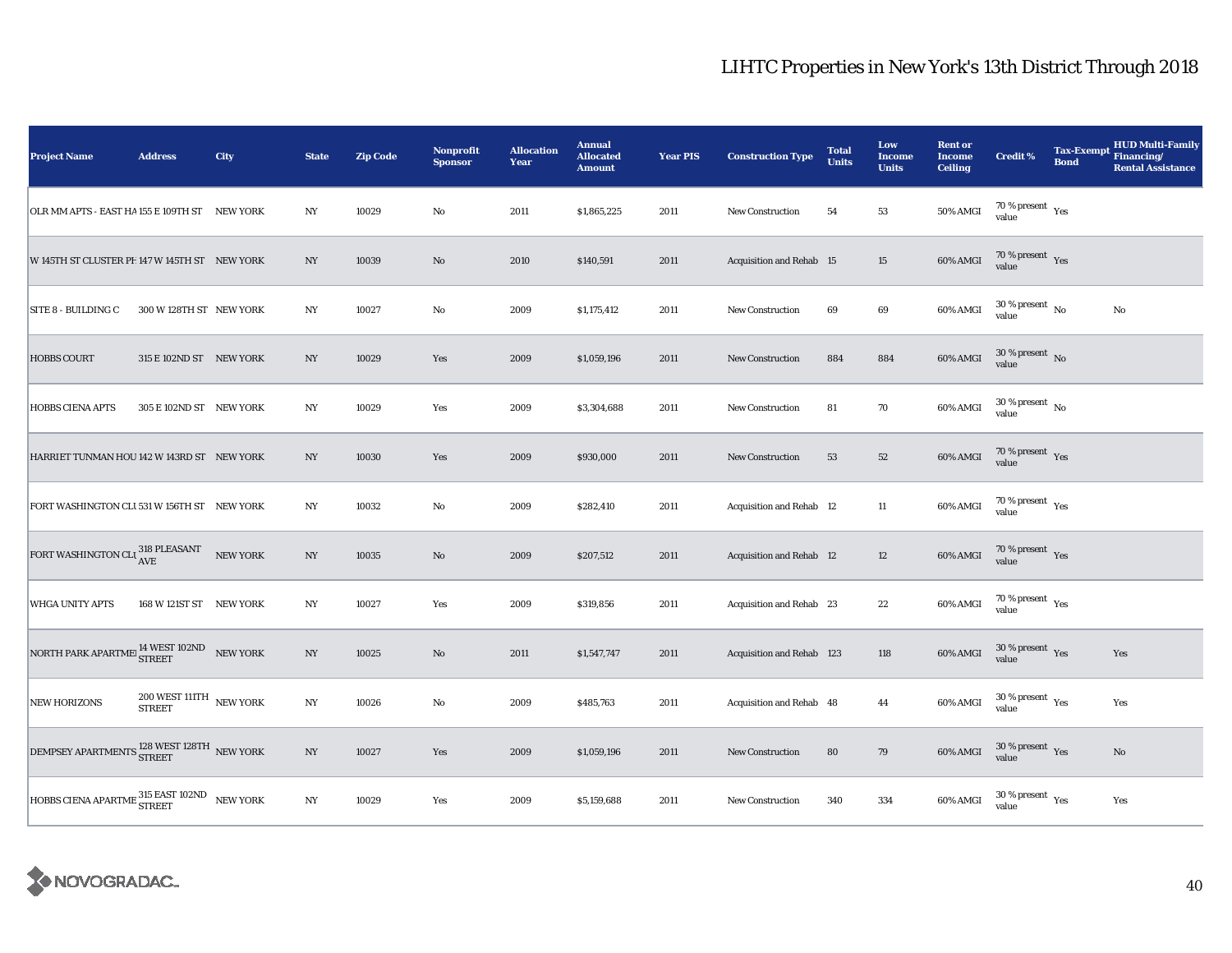| <b>Project Name</b>                                   | <b>Address</b>                                      | City            | <b>State</b>     | <b>Zip Code</b> | Nonprofit<br><b>Sponsor</b> | <b>Allocation</b><br>Year | <b>Annual</b><br><b>Allocated</b><br><b>Amount</b> | <b>Year PIS</b> | <b>Construction Type</b>        | <b>Total</b><br><b>Units</b> | Low<br><b>Income</b><br><b>Units</b> | <b>Rent or</b><br><b>Income</b><br><b>Ceiling</b> | <b>Credit %</b>                                      | <b>Tax-Exempt</b><br><b>Bond</b> | <b>HUD Multi-Family</b><br>Financing/<br><b>Rental Assistance</b> |
|-------------------------------------------------------|-----------------------------------------------------|-----------------|------------------|-----------------|-----------------------------|---------------------------|----------------------------------------------------|-----------------|---------------------------------|------------------------------|--------------------------------------|---------------------------------------------------|------------------------------------------------------|----------------------------------|-------------------------------------------------------------------|
| <b>MARBLE HILL</b>                                    | 5210 BROADWAY BRONX                                 |                 | $_{\mathrm{NY}}$ | 10463           | $\rm No$                    | 2010                      | \$2,214,504                                        | 2011            | Acquisition and Rehab 1682      |                              | 1359                                 | 60% AMGI                                          | $30\,\%$ present $\,$ Yes value                      |                                  | No                                                                |
| MANHATTANVILLE                                        | 545 WEST 126TH NEW YORK<br><b>STREET</b>            |                 | $_{\mathrm{NY}}$ | 10027           | $\rm No$                    | 2010                      | \$2,940,495                                        | 2011            | Acquisition and Rehab 1272      |                              | 1072                                 | 60% AMGI                                          | $30\,\%$ present $\,$ $_{\rm Yes}$<br>value          |                                  | No                                                                |
| FREDERICK E. SAMUEL 199 WEST 144TH NEW YORK           |                                                     |                 | NY               | 10030           | No                          | 2010                      | \$1,108,338                                        | 2011            | Acquisition and Rehab 662       |                              | 487                                  | 60% AMGI                                          | $30$ % present $\,$ $\rm Yes$<br>value               |                                  | No                                                                |
| DREW HAMILTON HOUS FREDERICK                          | 2660<br><b>DOUGLAS BLVD</b>                         | <b>NEW YORK</b> | $_{\mathrm{NY}}$ | 10030           | $\rm No$                    | 2010                      | \$3,768,733                                        | 2011            | Acquisition and Rehab 1211      |                              | 1080                                 | 60% AMGI                                          | $30\,\%$ present $\,$ $\rm Yes$<br>value             |                                  | No                                                                |
| <b>MOSHOLU GARDENS</b>                                | 245 E.<br>MOSHOLU<br><b>PARKWAY</b><br><b>NORTH</b> | <b>BRONX</b>    | $_{\mathrm{NY}}$ | 10467           | Yes                         | 2013                      | \$774,245                                          | 2011            | <b>New Construction</b>         | 64                           | 63                                   | 60% AMGI                                          | 70 % present<br>value                                |                                  | $\mathbf{No}$                                                     |
| EAST HARLEM SOUTH C 315 E 111TH ST                    |                                                     | MANHATTAN       | $_{\mathrm{NY}}$ | 10029           | Yes                         | 2010                      | \$1,800,000                                        | 2012            | <b>New Construction</b>         | 54                           | ${\bf 53}$                           | 50% AMGI                                          | 70 % present $\hbox{~No}$<br>value                   |                                  |                                                                   |
| HCCI PORTFOLIO (8TH $\mu$ $^{2730}_{\rm{AVE}}$ EIGHTH |                                                     | MANHATTAN       | $_{\mathrm{NY}}$ | 10039           | Yes                         | 2011                      | \$318,923                                          | 2012            | Acquisition and Rehab 69        |                              | 58                                   | 60% AMGI                                          | $30\,\%$ present $\,$ Yes value                      |                                  |                                                                   |
| HCCI PORTFOLIO (7TH A 2538 SEVENTH                    |                                                     | MANHATTAN       | $_{\mathrm{NY}}$ | 10039           | Yes                         | 2011                      | \$85,390                                           | 2012            | Acquisition and Rehab 19        |                              | 16                                   | 60% AMGI                                          | $30$ % present $\,$ $\rm Yes$<br>value               |                                  |                                                                   |
| HCCI PORTFOLIO (WEST 298 W 147TH ST MANHATTAN         |                                                     |                 | $_{\mathrm{NY}}$ | 10039           | Yes                         | 2011                      | \$125,354                                          | 2012            | Acquisition and Rehab 24        |                              | 18                                   | 60% AMGI                                          | 30 % present $\gamma_{\rm{es}}$<br>value             |                                  |                                                                   |
| HCCI PORTFOLIO (WEST 286 W 147TH ST MANHATTAN         |                                                     |                 | NY               | 10039           | Yes                         | 2011                      | \$111,869                                          | 2012            | Acquisition and Rehab 24        |                              | 19                                   | 60% AMGI                                          | 30 % present $\rm\thinspace\gamma_{\rm es}$<br>value |                                  |                                                                   |
| HCCI PORTFOLIO (WEST 300 W 147TH ST MANHATTAN         |                                                     |                 | $_{\mathrm{NY}}$ | 10039           | Yes                         | 2011                      | \$46,632                                           | 2012            | <b>Acquisition and Rehab 15</b> |                              | $5\phantom{.0}$                      | 60% AMGI                                          | $30\,\%$ present $\rm\thinspace_{Yes}$<br>value      |                                  |                                                                   |
| HCCI PORTFOLIO (WEST 263 W 152ND ST MANHATTAN         |                                                     |                 | $_{\mathrm{NY}}$ | 10039           | Yes                         | 2011                      | \$135,352                                          | 2012            | Acquisition and Rehab 29        |                              | 20                                   | 60% AMGI                                          | $30$ % present $\rm\thinspace_{Yes}$<br>value        |                                  |                                                                   |
| HCCI PORTFOLIO (WEST 231 W 145TH ST MANHATTAN         |                                                     |                 | $_{\mathrm{NY}}$ | 10039           | Yes                         | 2011                      | \$115,345                                          | 2012            | Acquisition and Rehab 76        |                              | 70                                   | 60% AMGI                                          | $30\,\%$ present $\,$ Yes value                      |                                  |                                                                   |

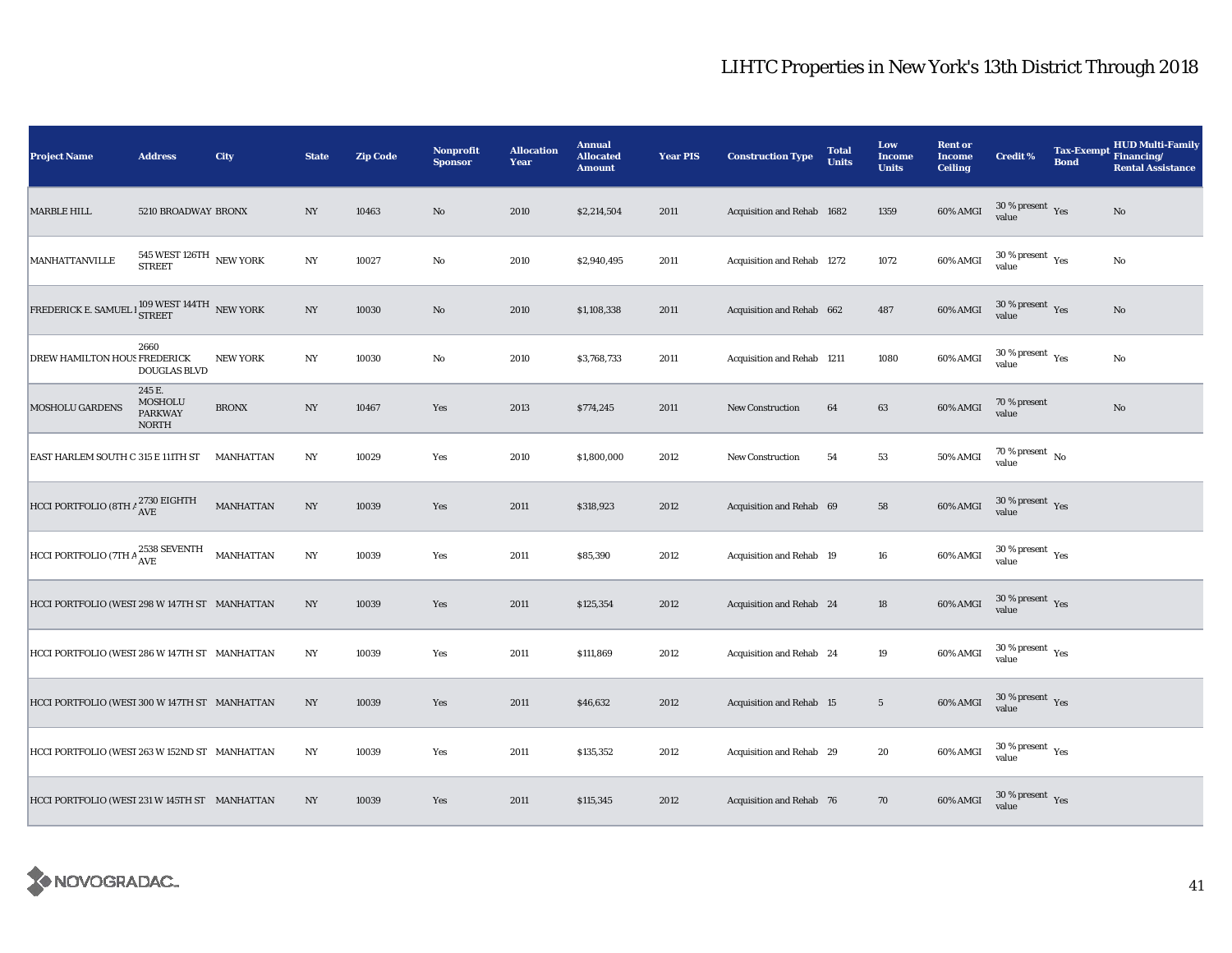| <b>Project Name</b>                           | <b>Address</b>                                | City             | <b>State</b>     | <b>Zip Code</b> | Nonprofit<br><b>Sponsor</b> | <b>Allocation</b><br>Year | <b>Annual</b><br><b>Allocated</b><br><b>Amount</b> | <b>Year PIS</b> | <b>Construction Type</b>  | <b>Total</b><br><b>Units</b> | Low<br><b>Income</b><br><b>Units</b> | <b>Rent or</b><br><b>Income</b><br><b>Ceiling</b> | <b>Credit %</b>                                 | <b>Tax-Exempt</b><br><b>Bond</b> | <b>HUD Multi-Family</b><br>Financing/<br><b>Rental Assistance</b> |
|-----------------------------------------------|-----------------------------------------------|------------------|------------------|-----------------|-----------------------------|---------------------------|----------------------------------------------------|-----------------|---------------------------|------------------------------|--------------------------------------|---------------------------------------------------|-------------------------------------------------|----------------------------------|-------------------------------------------------------------------|
| HCCI PORTFOLIO (WEST 202 W 146TH ST MANHATTAN |                                               |                  | NY               | 10039           | Yes                         | 2011                      | \$384,937                                          | 2012            | Acquisition and Rehab 69  |                              | 65                                   | 60% AMGI                                          | $30\,\%$ present $\,$ Yes value                 |                                  |                                                                   |
| HCCI PORTFOLIO (WEST 267 W 153RD ST MANHATTAN |                                               |                  | N <sub>Y</sub>   | 10039           | Yes                         | 2011                      | \$359,666                                          | 2012            | Acquisition and Rehab 15  |                              | $5\phantom{.0}$                      | 60% AMGI                                          | $30\,\%$ present $\,$ Yes<br>value              |                                  |                                                                   |
| HCCI PORTFOLIO (8TH $\frac{\mu}{\text{AVE}}$  |                                               | <b>MANHATTAN</b> | NY               | 10039           | Yes                         | 2011                      | \$30,962                                           | 2012            | Acquisition and Rehab 15  |                              | $12\,$                               | 60% AMGI                                          | $30$ % present $\rm\thinspace\,Yes$<br>value    |                                  |                                                                   |
| WEST 149TH STREET NR 252 W 149TH ST MANHATTAN |                                               |                  | NY               | 10039           | Yes                         | 2009                      | \$894,196                                          | 2012            | Acquisition and Rehab 78  |                              | 62                                   | 60% AMGI                                          | 70 % present $\,$ No $\,$<br>value              |                                  |                                                                   |
| KINGSBRIDGE COURT                             | 2710-2730<br><b>SEDGWICK</b><br><b>AVENUE</b> | <b>BRONX</b>     | $_{\mathrm{NY}}$ | 10468           | $\rm No$                    | 2011                      | \$349,725                                          | 2012            | Acquisition and Rehab 98  |                              | 97                                   | 60% AMGI                                          | $30\,\%$ present $\rm\thinspace_{Yes}$<br>value |                                  | Yes                                                               |
| WEST 147TH STREET AP1 209 W 147TH ST NEW YORK |                                               |                  | N <sub>Y</sub>   | 10039           | Yes                         | 2009                      | \$894,121                                          | 2012            | Acquisition and Rehab 71  |                              | 64                                   | 60% AMGI                                          | 70 % present $\gamma_{\rm{ES}}$<br>value        |                                  |                                                                   |
| DREW HAMILTON HOUS LEALIVE                    | 2430 ADAM<br><b>CLAYTON</b><br><b>BLVD</b>    | <b>NEW YORK</b>  | $_{\mathrm{NY}}$ | 10030           | $\rm No$                    | 2011                      | \$1,470,621                                        | 2012            | Acquisition and Rehab 21  |                              | $21\,$                               | 60% AMGI                                          | $30$ % present $\,$ No $\,$<br>value            |                                  |                                                                   |
| FREDERICK SAMUEL HO149 W 142ND ST NEW YORK    |                                               |                  | N <sub>Y</sub>   | 10030           | $\rm\thinspace No$          | 2011                      | \$16,443                                           | 2012            | Acquisition and Rehab 184 |                              | 184                                  | 60% AMGI                                          | $30$ % present $\,$ No $\,$<br>value            |                                  |                                                                   |
| FREDERICK SAMUEL HO141 W 142ND ST NEW YORK    |                                               |                  | NY               | 10030           | $\rm No$                    | 2011                      | \$42,351                                           | 2012            | Acquisition and Rehab 30  |                              | $30\,$                               | 60% AMGI                                          | $70$ % present $\,$ No $\,$<br>value            |                                  |                                                                   |
| FREDERICK SAMUEL HO CLAYTON<br>POWELL JR      | 2409 ADAM<br><b>BLVD</b>                      | <b>NEW YORK</b>  | $_{\mathrm{NY}}$ | 10030           | No                          | 2011                      | \$30,590                                           | 2012            | Acquisition and Rehab 173 |                              | 173                                  | 60% AMGI                                          | $30\,\%$ present $\,$ No $\,$<br>value          |                                  |                                                                   |
| FREDERICK SAMUEL HO144 W 141ST ST             |                                               | <b>NEW YORK</b>  | NY               | 10030           | $\rm No$                    | 2011                      | \$36,023                                           | 2012            | Acquisition and Rehab 19  |                              | 19                                   | 60% AMGI                                          | $30$ % present $\,$ No $\,$<br>value            |                                  |                                                                   |
| FREDERICK SAMUEL HC 116 W 139TH ST NEW YORK   |                                               |                  | $_{\mathrm{NY}}$ | 10030           | $\rm No$                    | 2011                      | \$25,867                                           | 2012            | Acquisition and Rehab 31  |                              | 31                                   | 60% AMGI                                          | $30$ % present $\,$ No $\,$<br>value            |                                  |                                                                   |
| FREDERICK SAMUEL PH 135 W 143RD ST NEW YORK   |                                               |                  | NY               | 10030           | No                          | 2011                      | \$48,535                                           | 2012            | Acquisition and Rehab 42  |                              | 42                                   | 60% AMGI                                          | $30$ % present $\,$ No $\,$<br>value            |                                  |                                                                   |

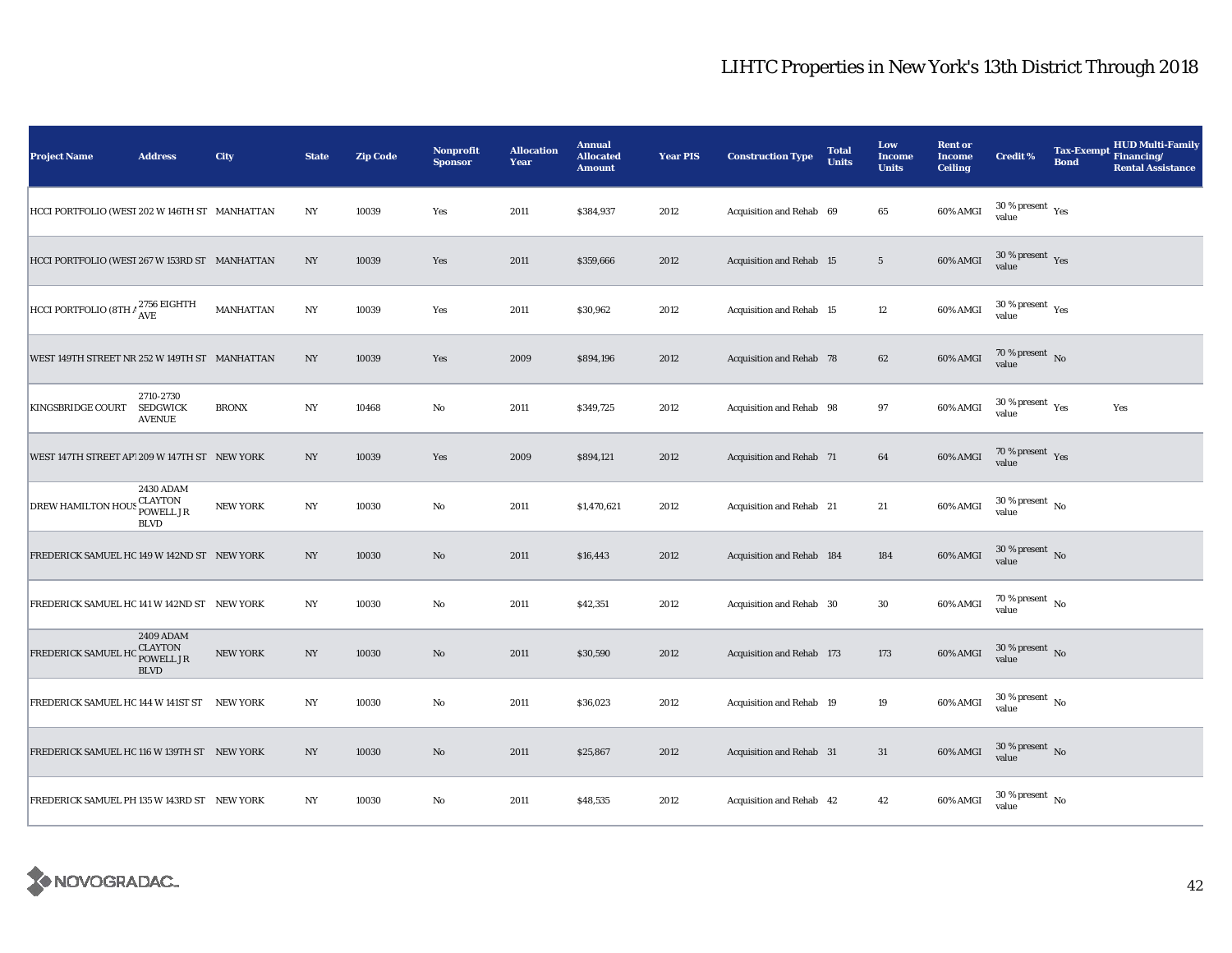| <b>Project Name</b>                         | <b>Address</b>                                          | City            | <b>State</b>     | <b>Zip Code</b> | <b>Nonprofit</b><br><b>Sponsor</b> | <b>Allocation</b><br>Year | <b>Annual</b><br><b>Allocated</b><br><b>Amount</b> | <b>Year PIS</b> | <b>Construction Type</b>  | <b>Total</b><br><b>Units</b> | Low<br><b>Income</b><br><b>Units</b> | <b>Rent or</b><br><b>Income</b><br><b>Ceiling</b> | <b>Credit %</b>                                      | <b>Tax-Exempt</b><br><b>Bond</b> | <b>HUD Multi-Family</b><br>Financing/<br><b>Rental Assistance</b> |
|---------------------------------------------|---------------------------------------------------------|-----------------|------------------|-----------------|------------------------------------|---------------------------|----------------------------------------------------|-----------------|---------------------------|------------------------------|--------------------------------------|---------------------------------------------------|------------------------------------------------------|----------------------------------|-------------------------------------------------------------------|
| FREDERICK SAMUEL HO148 W 144TH ST NEW YORK  |                                                         |                 | $_{\mathrm{NY}}$ | 10030           | $\rm No$                           | 2011                      | \$77,269                                           | 2012            | Acquisition and Rehab 50  |                              | 50                                   | 60% AMGI                                          | $30$ % present $\,$ No $\,$<br>value                 |                                  |                                                                   |
| FREDERICK SAMUEL HO 158 W 144TH ST NEW YORK |                                                         |                 | $_{\mathrm{NY}}$ | 10030           | $\rm No$                           | 2011                      | \$275,161                                          | 2012            | Acquisition and Rehab 98  |                              | 98                                   | 60% AMGI                                          | $30\,\%$ present $\,$ No $\,$<br>value               |                                  |                                                                   |
| FREDERICK SAMUEL PH 129 W 142ND ST NEW YORK |                                                         |                 | NY               | 10030           | No                                 | 2011                      | \$26,028                                           | 2012            | Acquisition and Rehab 91  |                              | 91                                   | 60% AMGI                                          | $30\,\%$ present $\,$ No value                       |                                  |                                                                   |
| FREDERICK SAMUEL PH BLVD BLVD NEW YORK      |                                                         |                 | $_{\mathrm{NY}}$ | 10037           | $\rm No$                           | 2011                      | \$50,827                                           | 2012            | Acquisition and Rehab 160 |                              | 160                                  | 60% AMGI                                          | $30$ % present $\,$ No $\,$<br>value                 |                                  |                                                                   |
| <b>FREDERICK SAMUEL P</b>                   | 2453 ADAM<br><b>CLAYTON</b><br>POWELL JR<br><b>BLVD</b> | <b>NEW YORK</b> | $_{\mathrm{NY}}$ | 10030           | No                                 | 2011                      | \$169,090                                          | 2012            | Acquisition and Rehab 594 |                              | 594                                  | 60% AMGI                                          | $30\,\%$ present $\,$ No $\,$<br>value               |                                  |                                                                   |
| FREDERICK SAMUEL HO 164 W 147TH ST NEW YORK |                                                         |                 | NY               | 10039           | $\rm No$                           | 2011                      | \$102,222                                          | 2012            | Acquisition and Rehab 10  |                              | 10                                   | 60% AMGI                                          | $30\,\%$ present $\,$ No $\,$<br>value               |                                  |                                                                   |
| FREDERICK SAMUEL PH 125 W 144TH ST NEW YORK |                                                         |                 | NY               | 10030           | No                                 | 2011                      | \$100,129                                          | 2012            | Acquisition and Rehab 85  |                              | 85                                   | 60% AMGI                                          | $30\,\%$ present $\,$ No $\,$<br>value               |                                  |                                                                   |
| FREDERICK SAMUEL PH 109 W 144TH ST NEW YORK |                                                         |                 | $_{\mathrm{NY}}$ | 10030           | $\rm No$                           | 2011                      | \$108,003                                          | 2012            | Acquisition and Rehab 44  |                              | 44                                   | 60% AMGI                                          | $30\,\%$ present $\,$ No $\,$<br>value               |                                  |                                                                   |
| <b>SINCLAIR HOUSES</b>                      | 502 W 151ST ST NEW YORK                                 |                 | NY               | 10031           | No                                 | 2012                      | \$672,028                                          | 2012            | Acquisition and Rehab 80  |                              | 80                                   | $60\%$ AMGI                                       | $30\,\%$ present $\,$ No value                       |                                  |                                                                   |
| <b>SEDGCLIFF</b>                            | 1610 SEDGWICK<br><b>AVENUE</b>                          | <b>BRONX</b>    | $_{\mathrm{NY}}$ | 10453           | Yes                                | 2010                      | \$1,359,069                                        | 2012            | <b>New Construction</b>   | 128                          | 127                                  | 60% AMGI                                          | $30$ % present $\,$ $\rm Yes$<br>value               |                                  | No                                                                |
| WEST FARMS SQUARE L                         | 2751 GRAND<br>CONCOURSE                                 | <b>BRONX</b>    | NY               | 10468           | Yes                                | 2011                      | \$2,623,472                                        | 2012            | Acquisition and Rehab 526 |                              | 443                                  | 60% AMGI                                          | $30$ % present $\,$ $\rm Yes$<br>value               |                                  | Yes                                                               |
| EAST RIVER APARTMEN' 109-113 130TH          |                                                         | <b>NEW YORK</b> | NY               | 10037           | $\rm No$                           | 2011                      | \$1,539,915                                        | 2012            | Acquisition and Rehab 179 |                              | 176                                  | 60% AMGI                                          | $30$ % present $\rm\thinspace\,Yes$<br>value         |                                  | No                                                                |
| GRAND CONCOURSE RE 2950 GRAND               |                                                         | <b>BRONX</b>    | $_{\mathrm{NY}}$ | 10458           | Yes                                | 2008                      | \$1,185,000                                        | 2012            | New Construction          | 76                           | 76                                   | 50% AMGI                                          | 70 % present $\rm\thinspace\gamma_{\rm es}$<br>value |                                  |                                                                   |

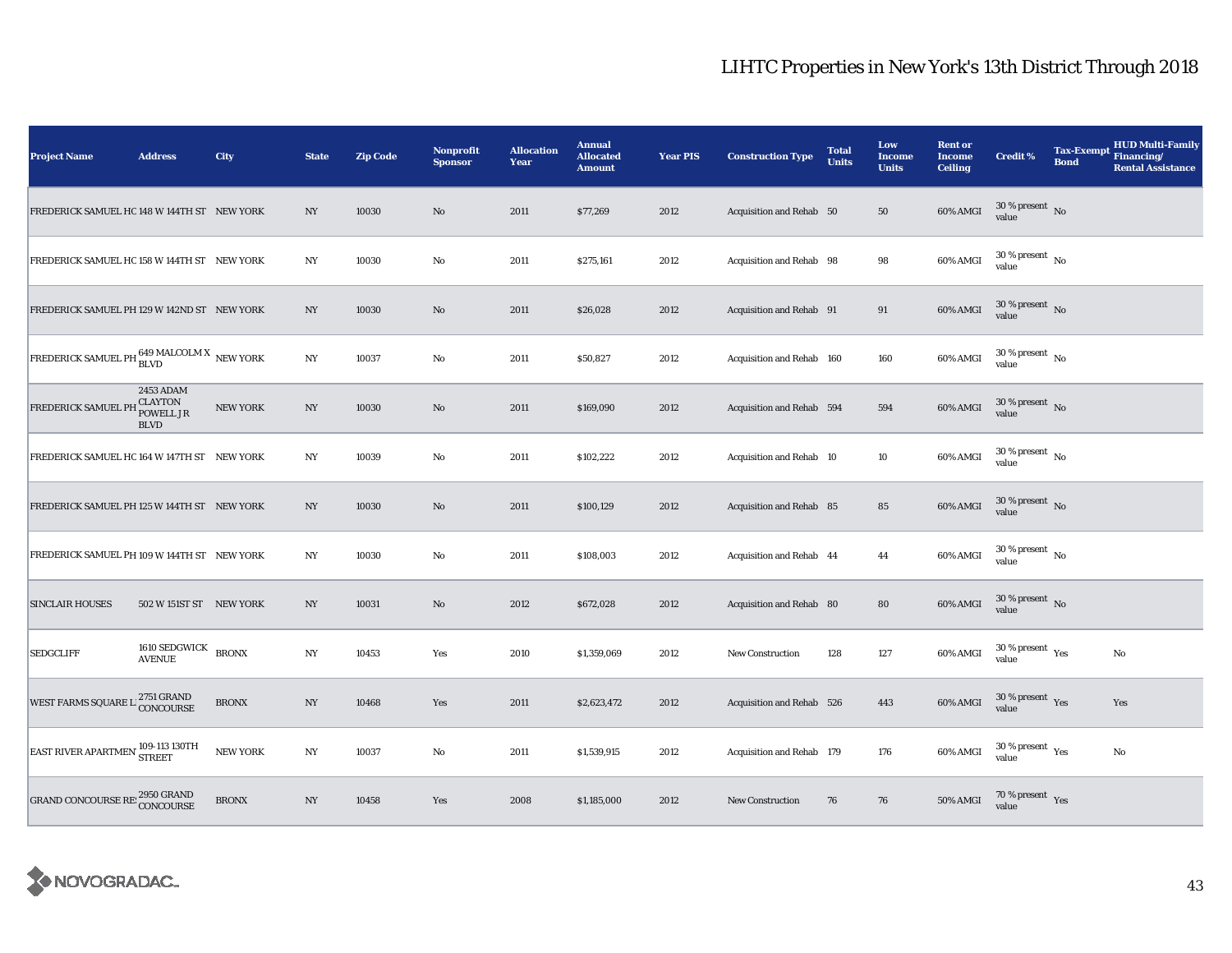| <b>Project Name</b>                                                                  | <b>Address</b>                          | <b>City</b>     | <b>State</b>     | <b>Zip Code</b> | <b>Nonprofit</b><br><b>Sponsor</b> | <b>Allocation</b><br>Year | <b>Annual</b><br><b>Allocated</b><br><b>Amount</b> | <b>Year PIS</b> | <b>Construction Type</b>  | <b>Total</b><br><b>Units</b> | Low<br><b>Income</b><br><b>Units</b> | <b>Rent or</b><br><b>Income</b><br><b>Ceiling</b> | <b>Credit %</b>                             | <b>Tax-Exempt</b><br><b>Bond</b> | <b>HUD Multi-Family</b><br>Financing/<br><b>Rental Assistance</b> |
|--------------------------------------------------------------------------------------|-----------------------------------------|-----------------|------------------|-----------------|------------------------------------|---------------------------|----------------------------------------------------|-----------------|---------------------------|------------------------------|--------------------------------------|---------------------------------------------------|---------------------------------------------|----------------------------------|-------------------------------------------------------------------|
| CENTRAL HARLEM ASSC <sup>2730</sup> 8TH                                              |                                         | <b>NEW YORK</b> | NY               | 10039           | No                                 | 2011                      | \$2,116,456                                        | 2012            | Acquisition and Rehab 448 |                              | 401                                  | 60% AMGI                                          | $30\,\%$ present $\,$ Yes value             |                                  | No                                                                |
| CITYWIDE POTFOLIO - V 425 W 125TH ST NEW YORK                                        |                                         |                 | NY               | 10027           | No                                 | 2012                      | \$261,473                                          | 2013            | Acquisition and Rehab 74  |                              | 72                                   | 60% AMGI                                          | $70\,\%$ present $\,$ No value              |                                  |                                                                   |
| CITYWIDE POTFOLIO - S 460 CONVENT                                                    |                                         | <b>NEW YORK</b> | NY               | 10031           | No                                 | 2012                      | \$326,124                                          | 2013            | Acquisition and Rehab 64  |                              | 63                                   | 60% AMGI                                          | $70\,\%$ present $\,$ No value              |                                  |                                                                   |
| CITYWIDE POTFOLIO - V1 W 137TH ST                                                    |                                         | <b>NEW YORK</b> | NY               | 10037           | No                                 | 2012                      | \$267,841                                          | 2013            | Acquisition and Rehab 68  |                              | 67                                   | 60% AMGI                                          | <b>Both 30%</b><br>and 70%<br>present value | No                               |                                                                   |
| ST NICHOLAS PARK APT: 306 W 128TH ST NEW YORK                                        |                                         |                 | $_{\mathrm{NY}}$ | 10027           | Yes                                | 2012                      | \$700,000                                          | 2013            | <b>New Construction</b>   | 46                           | 45                                   | 60% AMGI                                          | $70\,\%$ present $\,$ Yes value             |                                  |                                                                   |
| CITYWIDE PRESERVATI( $\frac{425 \text{ WEST } 125 \text{TH}}{\text{STREF}}$ NEW YORK |                                         |                 | $_{\mathrm{NY}}$ | 10027           | No                                 | 2012                      | \$2,368,901                                        | 2013            | Acquisition and Rehab 662 |                              | 600                                  | 60% AMGI                                          | $30\,\%$ present $\,$ Yes value             |                                  | No                                                                |
| HARLEM RIVER POINT N 1951 PARK                                                       |                                         | <b>NEW YORK</b> | NY               | 10037           | No                                 | 2011                      | \$2,242,985                                        | 2013            | <b>New Construction</b>   | 173                          | 172                                  | 60% AMGI                                          | $30\,\%$ present $\,$ Yes value             |                                  | No                                                                |
| <b>SINCLAIR HOUSES</b>                                                               | $528$ WEST $151ST$ $\:$ NEW YORK STREET |                 | $_{\mathrm{NY}}$ | 10031           | No                                 | 2012                      | \$673,012                                          | 2013            | Acquisition and Rehab 81  |                              | 80                                   | 60% AMGI                                          | $30\,\%$ present $\,$ Yes value             |                                  | No                                                                |
| ST LUCYS APARTMENTS 315 EAST 103RD NEW YORK                                          |                                         |                 | N <sub>Y</sub>   | 10029           | Yes                                | 2011                      | \$482,683                                          | 2013            | Acquisition and Rehab 100 |                              | 75                                   | 60% AMGI                                          | $30\,\%$ present $\,$ Yes value             |                                  | Yes                                                               |
| HARLEM RIVER POINT S 200 E 131ST ST NEW YORK                                         |                                         |                 | $_{\mathrm{NY}}$ | 10037           | No                                 | 2012                      | \$1,602,947                                        | 2014            | <b>New Construction</b>   | 12                           | 12                                   | 60% AMGI                                          | $30\,\%$ present $\,$ No value              |                                  |                                                                   |

569 Projects Reported \$204,815,094 37,062 31,132

Location: New York's 13th District (Congressional District, 116th)